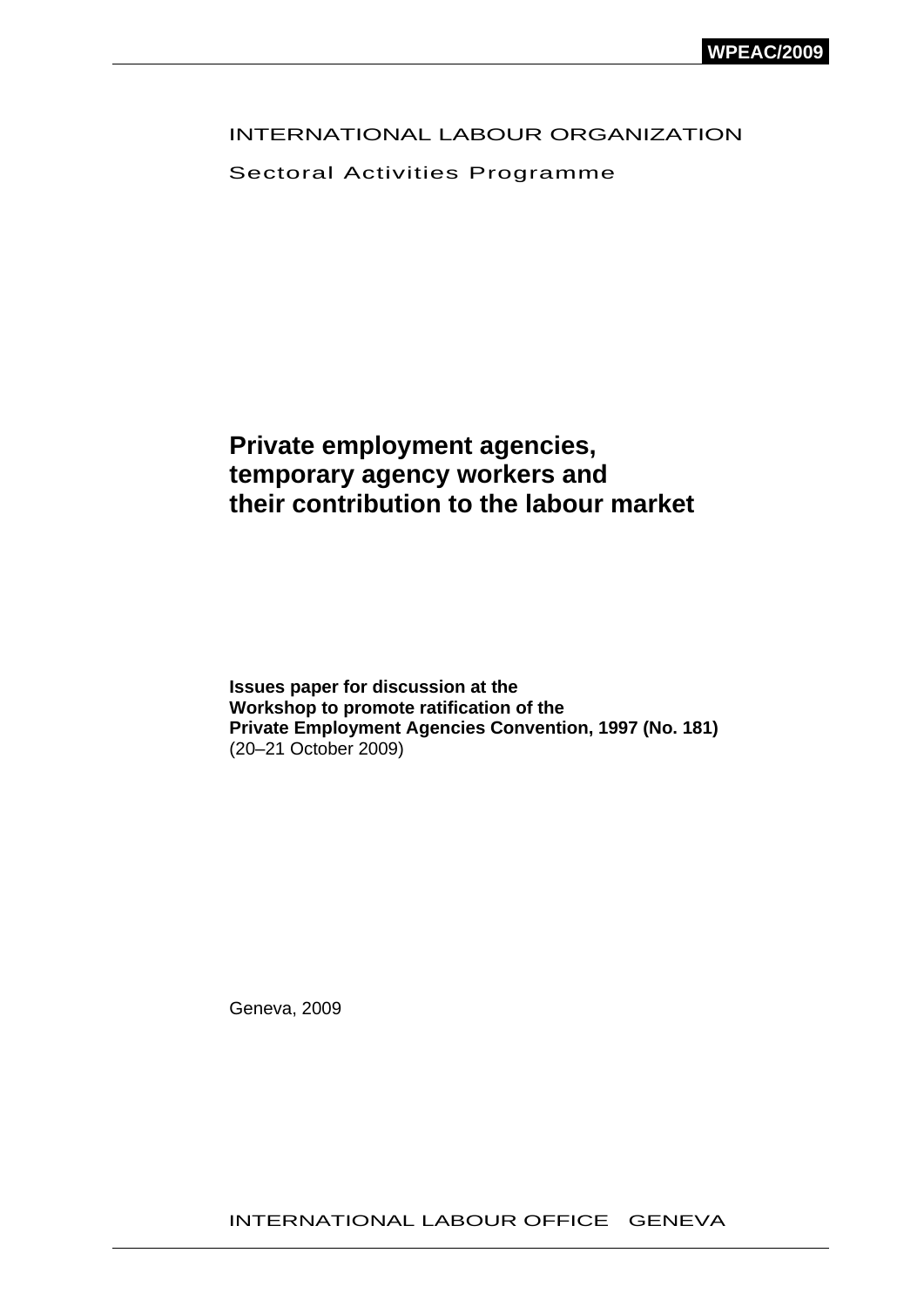Copyright © International Labour Organization 2009 First published 2009

Publications of the International Labour Office enjoy copyright under Protocol 2 of the Universal Copyright Convention. Nevertheless, short excerpts from them may be reproduced without authorization, on condition that the source is indicated. For rights of reproduction or translation, application should be made to ILO Publications (Rights and Permissions), International Labour Office, CH-1211 Geneva 22, Switzerland, or by email: [pubdroit@ilo.org](mailto:pubdroit@ilo.org). The International Labour Office welcomes such applications.

Libraries, institutions and other users registered with a reproduction rights organization may make copies in accordance with the licences issued to them for this purpose. Visit [www.ifrro.org](http://www.iffro.org/) to find the reproduction rights organization in your country.

Private employment agencies, temporary agency workers and their contribution to the labour market: Issues paper for discussion at the Workshop to promote ratification of the Private Employment Agencies Convention, 1997 (No. 181), 20–21October 2009 / International Labour Office, Sectoral Activities Programme – Geneva, ILO, 2009

ISBN 978-92-2-122657-4 (print) ISBN 978-92-2-122658-1 (web pdf)

International Labour Office and Sectoral Activities Programme: Workshop to promotion ratification of the Private Employment Agencies Convention, 1997 (No. 181) (2009, Geneva, Switzerland)

Also available

in French: *Les agences d'emploi privées, les travailleurs intérimaires et leur contribution au marché du travail: Document de réflexion à débattre au cours de l'Atelier visant à promouvoir la ratification de la convention (no. 181) sur les agences d'emploi privées, 1997* (ISBN 978-92-2-222657-3 print; ISBN 978-92-2-222658-0 web pdf), Geneva, 2009;

and in Spanish: *Las agencias de empleo privadas, los trabajadores cedidos por medio de agencias de trabajo temporal y su contribución al mercado de trabajo: Ponencia para debate en el Taller para promover la ratificación del Convenio sobre las agencias de empleo privadas, 1997 (núm. 181)* (ISBN 978-92-2-322657-2 print; ISBN 978-92-2-322658-9 web pdf), Geneva, 2009

conference paper / private employment agency / temporary work agency / ILO Convention / comment / ratification / application / developed countries / developing countries 13.02.4

*ILO Cataloguing in Publication Data*

The designations employed in ILO publications, which are in conformity with United Nations practice, and the presentation of material therein do not imply the expression of any opinion whatsoever on the part of the International Labour Office concerning the legal status of any country, area or territory or of its authorities, or concerning the delimitation of its frontiers.

The responsibility for opinions expressed in signed articles, studies and other contributions rests solely with their authors, and publication does not constitute an endorsement by the International Labour Office of the opinions expressed in them.

Reference to names of firms and commercial products and processes does not imply their endorsement by the International Labour Office, and any failure to mention a particular firm, commercial product or process is not a sign of disapproval.

ILO publications and electronic products can be obtained through major booksellers or ILO local offices in many countries, or direct from ILO Publications, International Labour Office, CH-1211 Geneva 22, Switzerland. Catalogues or lists of new publications are available free of charge from the above address, or by email: [pubvente@ilo.org](mailto:pubvente@ilo.org)

Visit our web site: [www.ilo.org/publns](http://www.ilo.org/publns)

Cover design: DTP/Design, International Labour Office

Printed by the International Labour Office, Geneva, Switzerland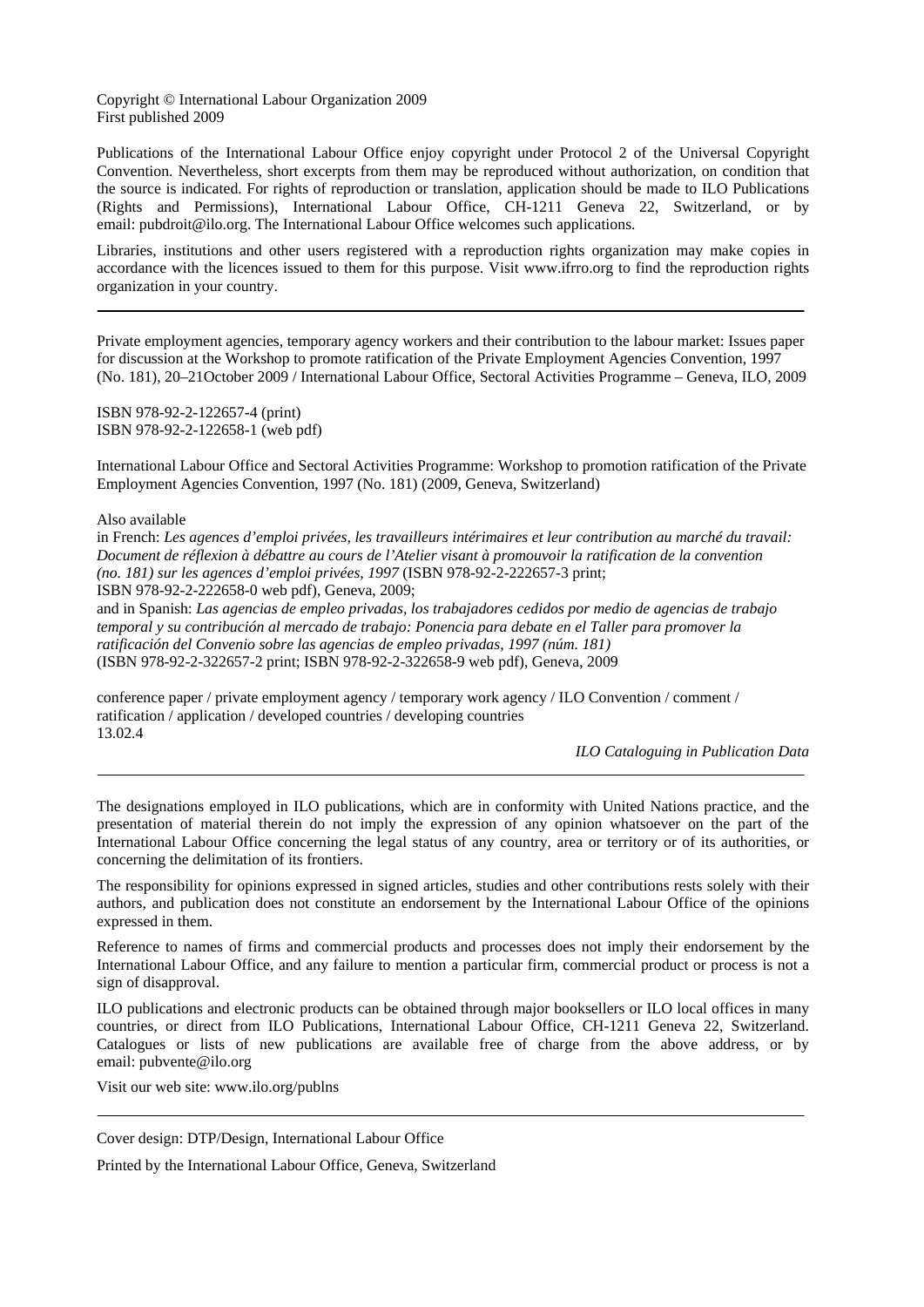## <span id="page-2-0"></span>**Preface**

This paper has been prepared by the International Labour Office as a basis for discussions at the Tripartite Workshop to Promote Ratification of the Private Employment Agencies Convention, 1997 (No. 181). The Governing Body of the ILO decided at its 301st and 305th Sessions (March 2008 and June 2009) that the two-day Tripartite Workshop would be held in Geneva, 20–21 October 2009, and be composed of eight Employer and eight Worker participants, selected after consultations with the respective groups of the Governing Body; and be open to representatives of all interested governments. Its purpose is to promote ratification of the Convention by European and other countries where the private employment agency market was developing and by major sending and receiving countries of migrant workers. Governments potentially ratifying the Convention were encouraged to attend, for example, those that had ratified the Fee-Charging Employment Agencies Convention (Revised), 1949 (No. 96), or that had requested technical assistance on Convention No. 181. The Workshop could adopt recommendations that would be the basis of subsequent action by the ILO and its constituents.

After the October 2009 Tripartite Workshop, SECTOR will focus more specifically on temporary workers in private services sectors (especially hotels, catering, tourism; commerce; financial and professional services; media and entertainment; and telecommunications, postal services and logistics), in research to be carried out in 2010. In 2011, the ILO is organizing a tripartite global dialogue forum on the role of private employment agencies in promoting decent work and improving the functioning of labour markets in private services sectors. The ILO has also included this issue in its General Survey on employment (see Chapter 7, below).

The 2009 and 2011 sectoral meetings are part of the ILO's Sectoral Activities Programme, defined by the ILO programme and budget, aimed at assisting governments, and employers' and workers' organizations to develop their capacities to deal equitably and effectively with social and labour problems in particular economic sectors. Sectoral action programmes, technical cooperation, advisory and research activities, and tripartite meetings contribute to ILO strategic objectives. Such meetings bring together a cross-section of Government, Employer and Worker representatives from various countries, and aim to strengthen tripartism and promote social dialogue at the international level.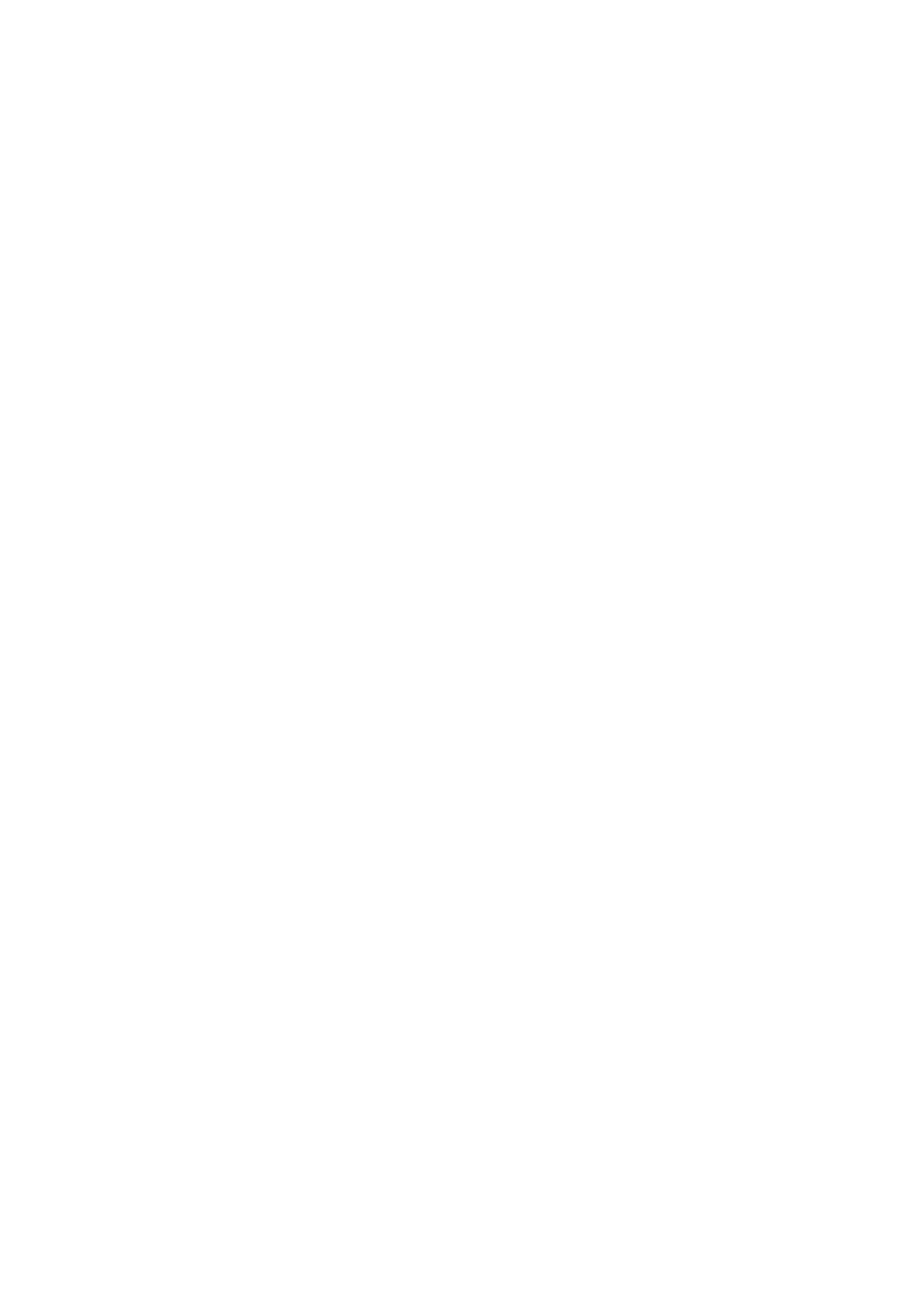## *Contents*

### *Page*

|    |                                                                                          | iii            |
|----|------------------------------------------------------------------------------------------|----------------|
|    |                                                                                          | ix             |
|    |                                                                                          | 1              |
|    |                                                                                          | $\mathbf{1}$   |
|    |                                                                                          | $\overline{2}$ |
|    |                                                                                          | $\overline{2}$ |
| 1. | Political and economic background and main provisions of Convention No. 181              | 5              |
| 2. | Overview of private employment agencies and main provisions of Convention No. 181        | 7              |
|    |                                                                                          | 7              |
|    | Sectoral restrictions and conditions relating to private employment agencies' operations | 7              |
|    |                                                                                          | 8              |
|    |                                                                                          | 9              |
|    | Cooperation between the public employment service and private employment agencies        | 9              |
| 3. |                                                                                          | 11             |
|    |                                                                                          | 11             |
|    | 3.2. Growth of the private employment agency industry around the world                   | 11             |
|    |                                                                                          | 14             |
|    |                                                                                          | 16             |
|    |                                                                                          | 23             |
|    |                                                                                          | 25             |
| 4. | The economic crisis and private employment agencies: Opportunities and challenges        | 26             |
|    |                                                                                          | 26             |
|    |                                                                                          | 26             |
|    | 4.3. Variable impact of the economic crisis on the temporary agency labour market        | 28             |
|    | 4.4. The post-recession future of the private employment agency industry                 | 33             |
|    |                                                                                          | 35             |
| 5. |                                                                                          | 36             |
| 6. | Benefits of ratification of Convention No. 181 and challenges to ratifying it            | 41             |
| 7. |                                                                                          | 43             |
|    | Tools available (e.g. the ILO Guide to private employment agencies) and needed           | 43             |
|    |                                                                                          | 43             |
|    |                                                                                          | 44             |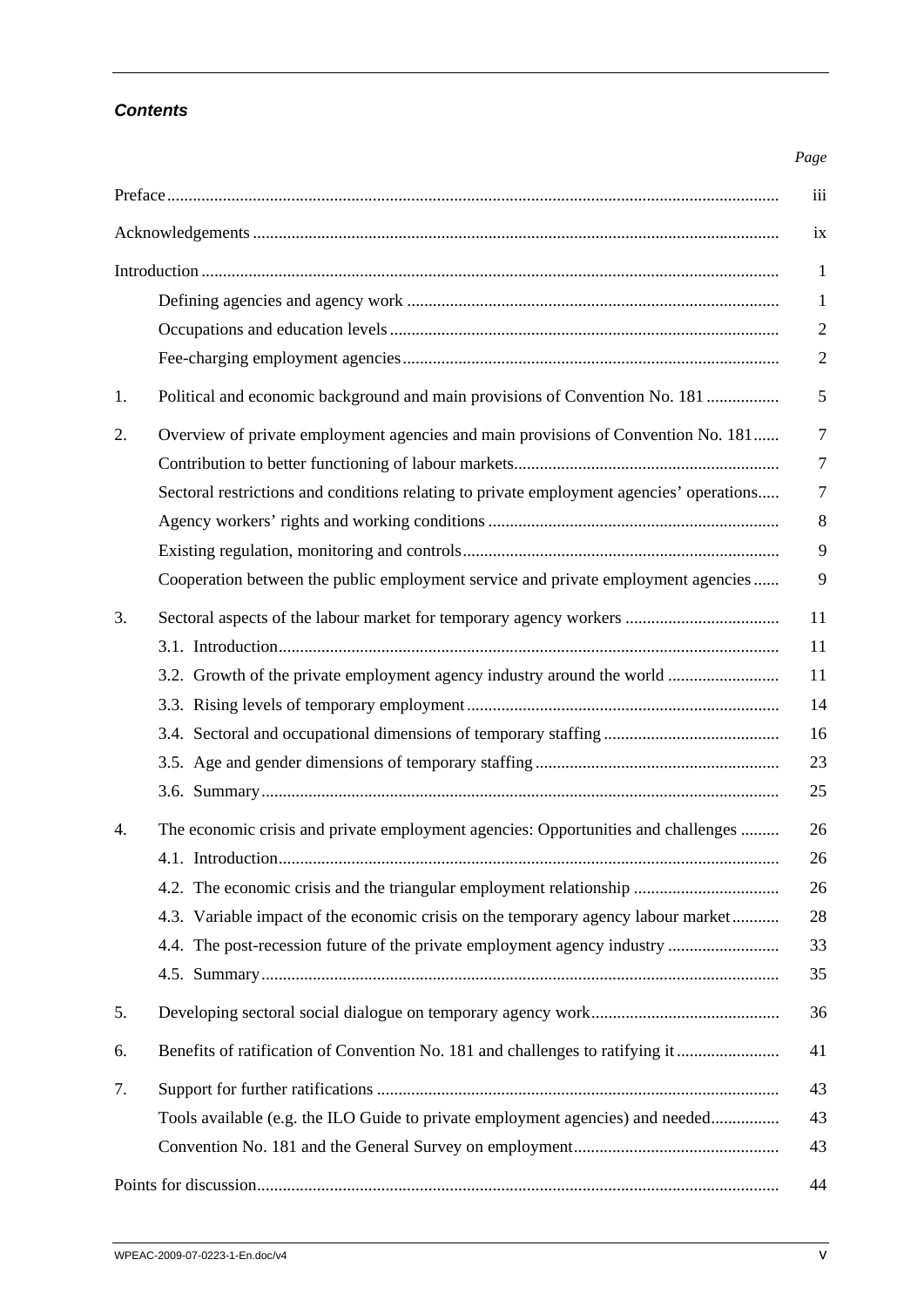## *Appendices*

| Ι.   | Full text of the Private Employment Agencies Convention, 1997 (No. 181)     | 45 |
|------|-----------------------------------------------------------------------------|----|
| П.   | Full text of the Private Employment Agencies Recommendation, 1997 (No. 188) | 51 |
| III. | Full text of the CIETT Members' commitment: Towards a well-functioning      | 53 |
|      |                                                                             | 53 |
|      | П.                                                                          | 54 |
| IV.  | Memorandum of Understanding between CIETT Corporate Members and             | 56 |

## *List of tables*

| 3.1. |                                                                                  | 12 |
|------|----------------------------------------------------------------------------------|----|
| 3.2. | The top 20 multinational employment agencies, by foreign revenues, 2008          | 13 |
| 3.3. | Number of agency workers, selected countries, 1997–2007 (thousands)              | 14 |
| 3.4. | Agency work penetration rates, 1997–2007 (FTE percentage of total active         | 15 |
| 3.5. |                                                                                  | 17 |
| 3.6. | Distribution of temporary staffing assignments by occupation, EU15 (early 2000s) | 18 |
| 3.7. | Leading occupations in the private employment agency industry, United States,    | 19 |
| 3.8. | Employment of wage and salary workers in the United States employment            | 21 |
| 3.9. |                                                                                  | 23 |
| 4.1. | Number of workers placed by private employment agencies subsequently laid-off    | 29 |
| 4.2. |                                                                                  | 29 |
| 4.3. | Private employment agencies' response to the economic crisis, 2008 onwards:      | 31 |
| 4.4. |                                                                                  | 31 |
| 4.5. | Changing revenues, profits and earnings of selected agencies from among          | 32 |
| 4.6. | Changing revenues from the fourth quarter of 2008 to the first quarter of 2009:  | 33 |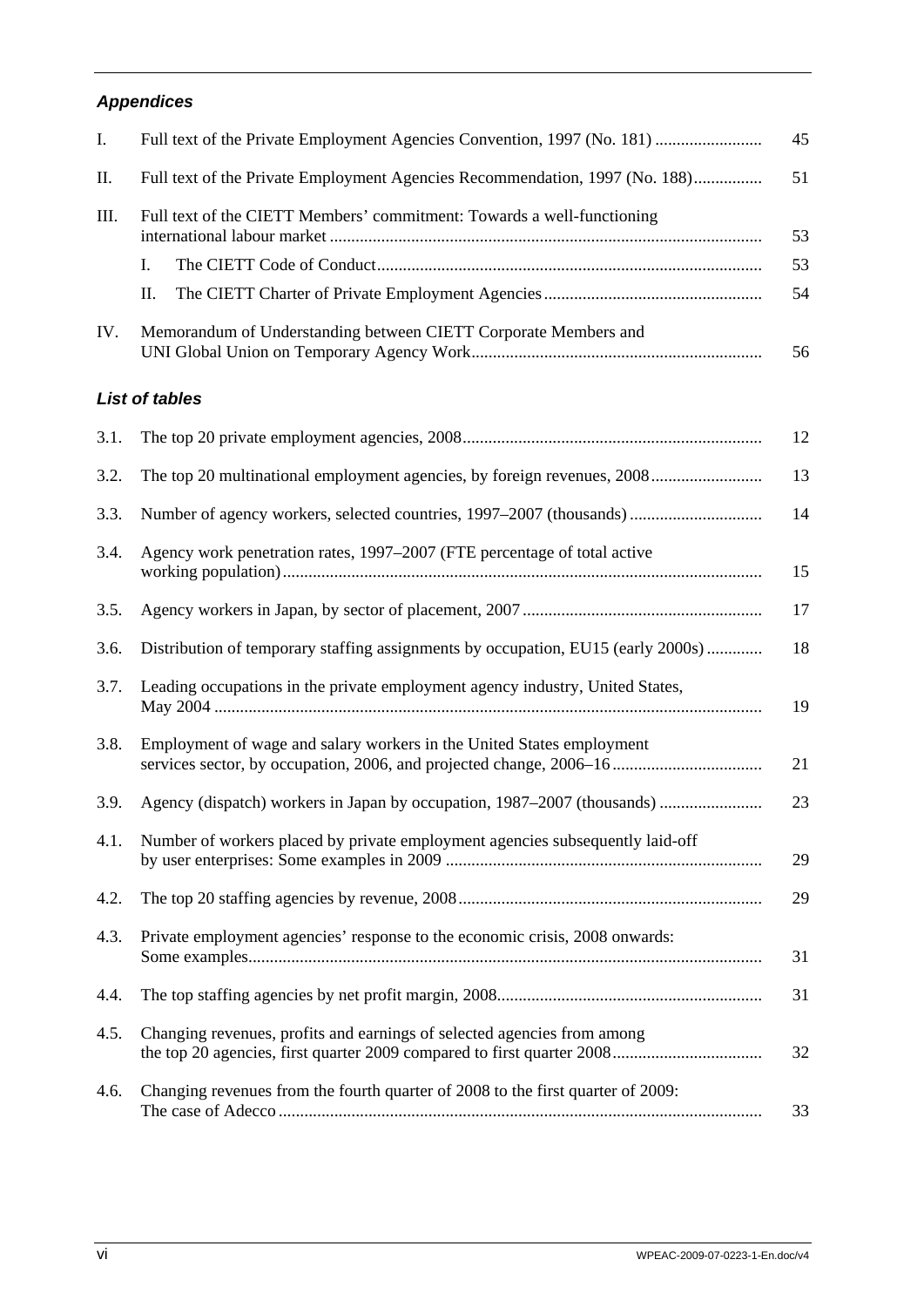# *List of figures*

|                                                                                    | 11 |
|------------------------------------------------------------------------------------|----|
|                                                                                    | 17 |
|                                                                                    | 24 |
|                                                                                    | 25 |
| 4.1. The triangular relationship between an agency, a worker and a user enterprise | 27 |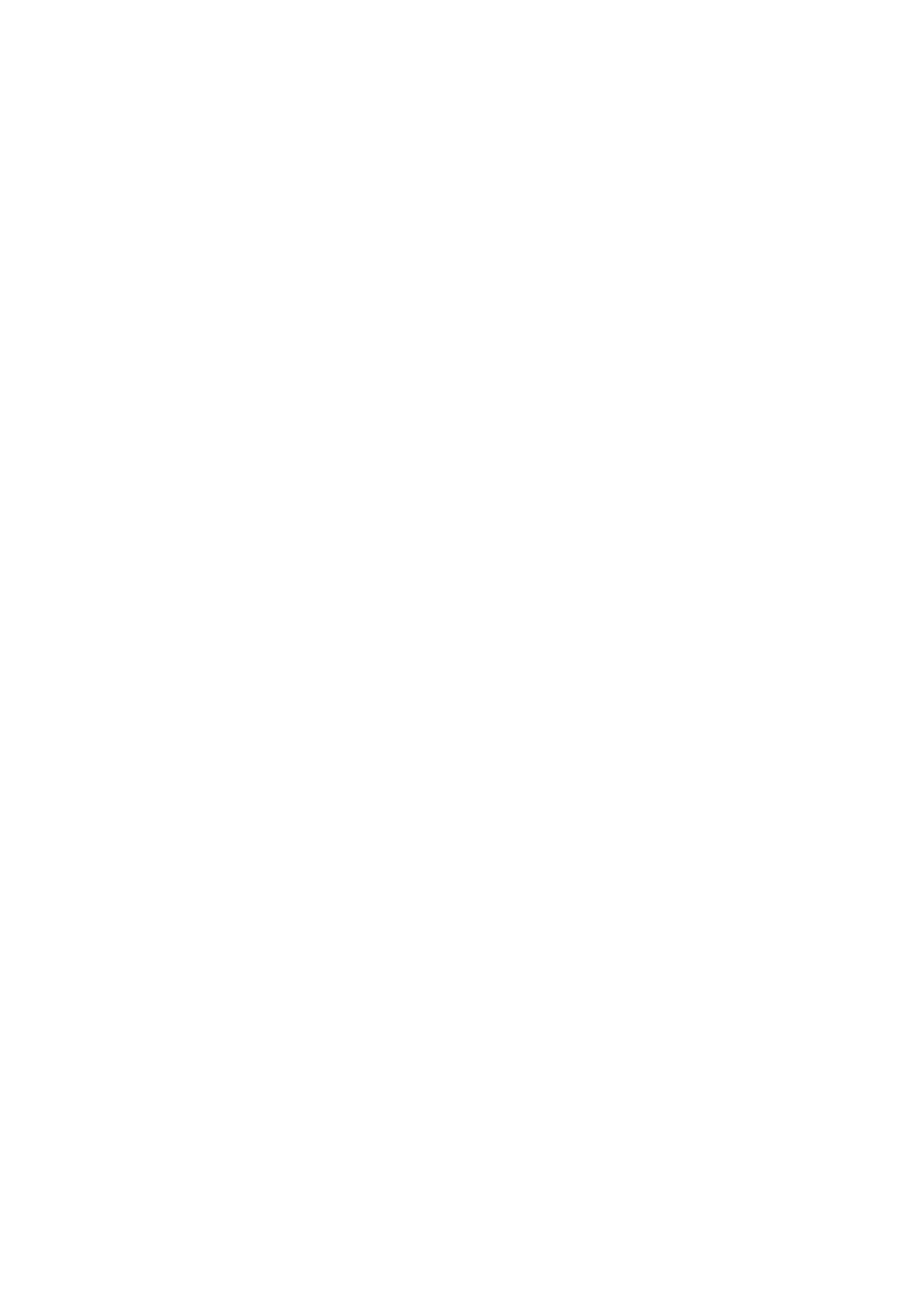## <span id="page-8-0"></span>**Acknowledgements**

This issues paper, prepared under the authority of the International Labour Office, is based on information from a variety of sources. ILO publications, various studies, national statistical databases and other material were consulted during its preparation. Inputs and comments from the Skills and Employability Department and the International Labour Standards Department were very valuable in developing and finalizing the text. It was prepared by John Myers (Sectoral Activities Department – SECTOR), with contributions by Neil Coe, Kevin Ward and Jennifer Johns from the Geographies of Temporary Staffing Unit at the University of Manchester, and was reviewed by John Sendanyoye (SECTOR).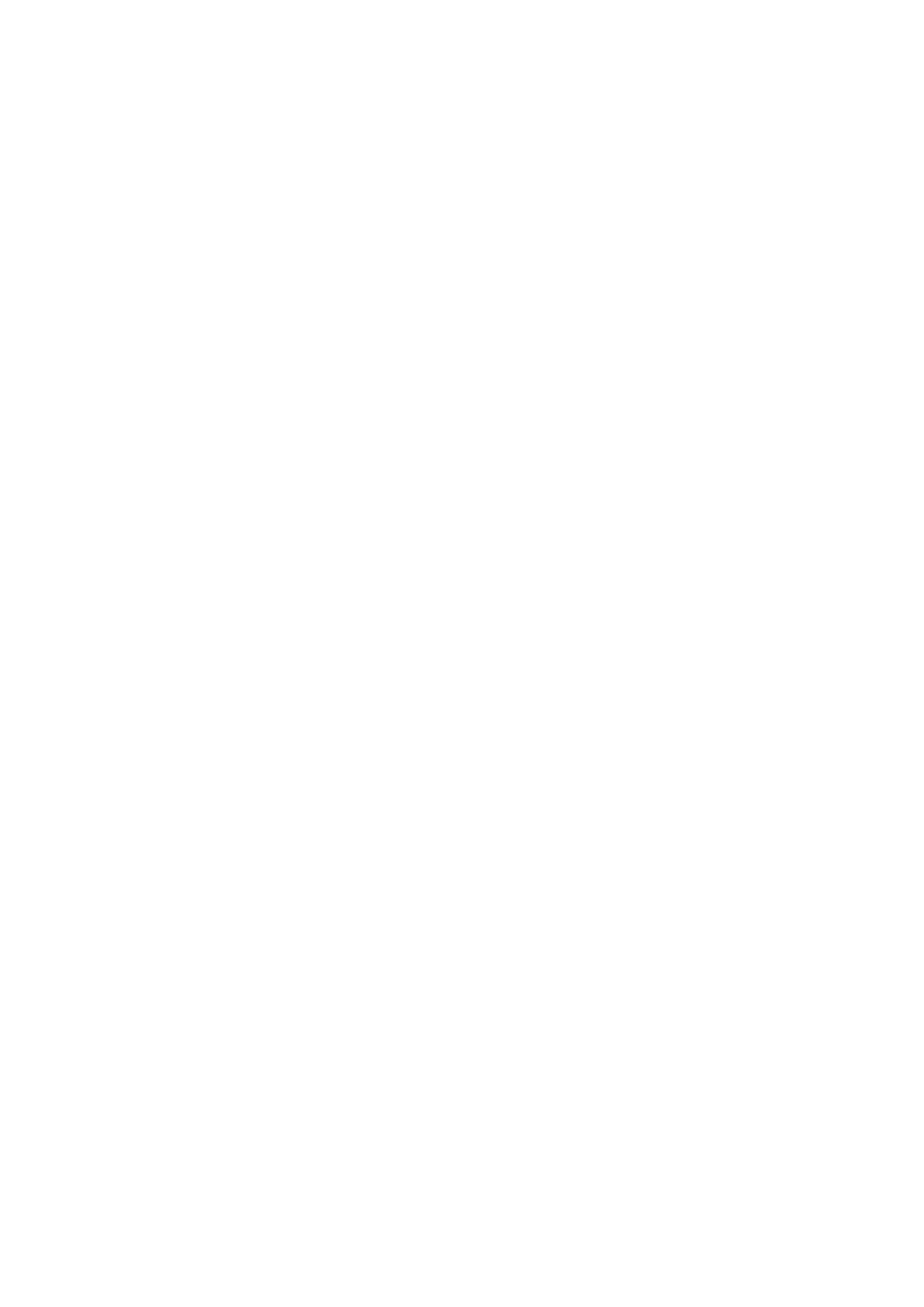## <span id="page-10-0"></span>**Introduction**

The purpose of this paper is to raise awareness of the Convention's importance among governments, employers and workers, who have a common interest in promoting its ratification. Ratifying Convention No. 181 encourages improved efficiency of national labour markets by permitting private actors to enhance matching of supply of and demand for workers. It promotes cooperation between public and private employment services in various fields, including helping jobseekers and workers in user enterprises. It effectively regulates services provided by private employment agencies, especially temporary work agencies, thereby ensuring reliable professional service providers for human resources, while preventing human trafficking and unfair practices. Ratification could help to promote and implement the Decent Work Agenda by ensuring protection of the rights and working conditions of agency workers. The 2009 Workshop is intended to encourage ratification and implementation of the Convention by ILO member States and cooperation with the International Trade Union Confederation (ITUC), International Organisation of Employers (IOE), UNI Global Union, International Confederation of Private Employment Agencies (CIETT) and World Association of Public Employment Services (WAPES). The Convention is of relevance to several sectors, notably construction; financial and professional services; health services; hotels, catering, tourism; media, culture, graphical; mining; and transport.

## **Defining agencies and agency work**

For the purposes of this paper, agencies and agency work (not all of which is temporary) includes the following:

- *Temporary agency employment* Employment where the worker is employed by the temporary work agency, and then hired out to perform his/her work at (and under the supervision of) the user company. There is no employment relationship between the temporary agency worker and the user company, although there could be legal obligations of the user company towards the temporary agency worker, especially with respect to health and safety. A labour contract may be of limited or unspecified duration with no guarantee of continuation. The employment is often called "temporary work", "temping" or "agency work". The hiring firm pays fees to the agency, and the agency pays the wages (even if the hiring company has not yet paid the agency). Flexibility for both worker and employer is a key feature of agency work.
- *Private employment agency* Any enterprise or person, independent of the public authorities, which provides one or more of the following labour market functions: (a) services for matching offers of and applications for employment; (b) services for employing workers with a view to making them available to a third party ("user enterprise"); and/or (c) other services relating to jobseeking, such as the provision of information, that do not aim to match specific employment offers and applications. Agencies cannot charge workers for finding work.<sup>1</sup>
- *Employment placement agencies* interview jobseekers and try to match their qualifications and skills to those required by employers for specific job openings.

<sup>&</sup>lt;sup>1</sup> Definition based on Convention No. 181, Art. 1, para. 1; some exceptions are envisaged under Art. 7, para. 2, for certain categories of workers (for example, in the entertainment industries).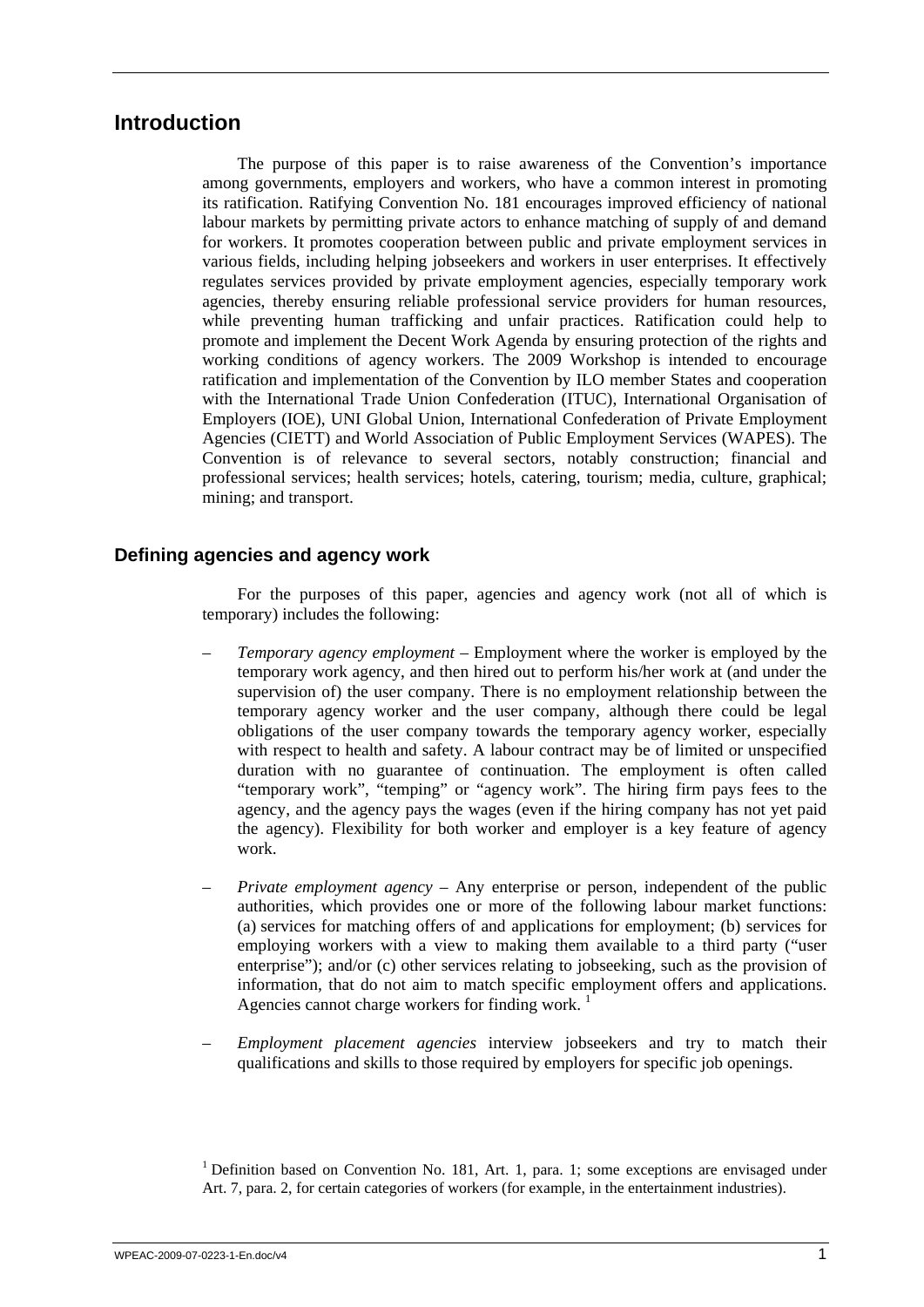- <span id="page-11-0"></span>– *Temporary help agencies* provide temporary employees to user enterprises to cover employee absences, skill shortages and varying seasonal workloads. Workers are employed and paid by the agency, but are contracted out to a client for either a prearranged fee or an agreed hourly wage. Some companies choose to use temporary workers on a long-term basis rather than employ permanent staff.
- *Temporary agency workers* Workers with either a contract for service or a contract of employment with the agency who finds them work. Such workers may be able to use it to try out different kinds of work, as a stepping stone to the job they want, as a way of entering or re-entering the job market or of working more flexibly to suit their circumstances, and/or to move jobs easily and at short notice. However, they may have less control over their work, more pressure and shift work, and fewer rights than regular staff colleagues. The user enterprise has the flexibility to stop temporary work, and the agency may be liable for unfair dismissal or redundancy pay.

## **Occupations and education levels**

The private employment agency industry (which can be seen as a sector in its own right) employs a large number of medium- and high-skilled professional and technical staff with expertise in human resources management in its own offices. The industry also employs staff with widely varying skill and educational levels for placement in user workplaces across the whole range of sectors of the economy (in enterprises, public health and educational establishments, and other activities). The temporary agency workforce placed in user establishments tends to be younger, with more women and minority groups represented than in the workforce as a whole; many work in "entry-level" functions with low skill requirements, but also in skilled occupations with high levels of training and skills in nursing, specialist trades in construction, and so on.

## **Fee-charging employment agencies**

The principle of free placement services for workers and employers was first established as a standard for employment services in the Unemployment Convention, 1919 (No. 2), and confirmed in the Employment Service Convention, 1948 (No. 88). In Convention No. 181, free job-placement services for jobseekers was retained as a provision to safeguard the interests of workers, but governments were allowed to grant exceptions to this principle if there were clearly justifiable reasons. Article 7 states that:

1. Private employment agencies shall not charge directly or indirectly, in whole or in part, any fees or costs to workers.

2. In the interest of the workers concerned, and after consulting the most representative organizations of employers and workers, the competent authority may authorize exceptions to the provisions of paragraph 1 above in respect of certain categories of workers, as well as specified types of services provided by private employment agencies.

3. A Member which has authorized [such] exceptions shall, in its reports under article 22 of the Constitution of the International Labour Organization, provide information on such exceptions and give the reasons therefor.

In industrialized countries where temporary work agencies dominate the private employment agency market, the prohibition of fee-charging to workers is standard procedure. For example, all European Union countries prohibit fee-charging to workers. The CIETT Members' commitment (reproduced here in Appendix III) expressly forbids the charging of fees to workers. Other countries, particularly those with a significant number of overseas placement agencies, have opted for either restricting the collection of fees to certain categories of workers or regulating the amount of fees to be charged. Some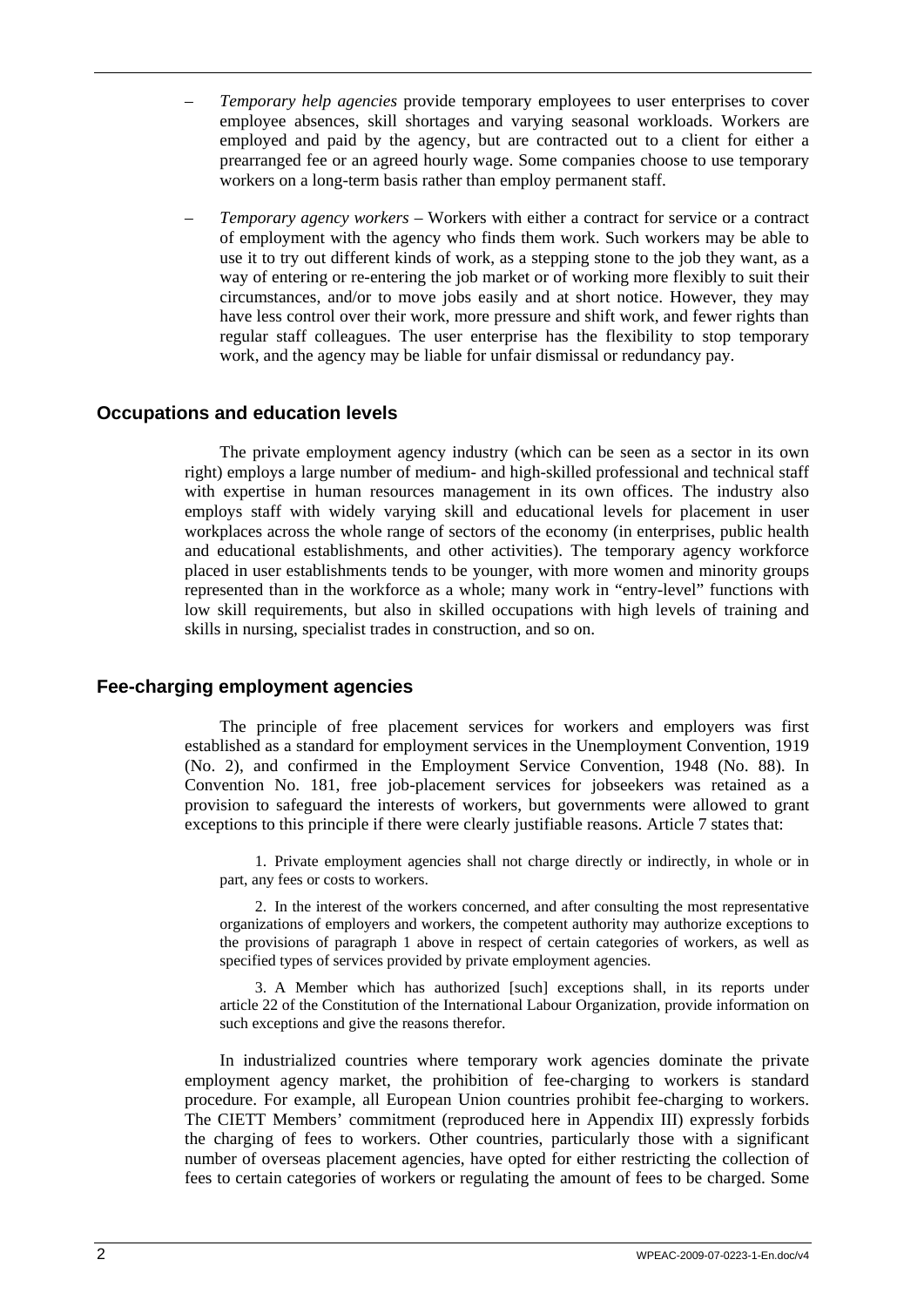countries do not regulate fees at all and leave them to the discretion of the agencies. The ILO Committee of Experts on the Application of Conventions and Recommendations is responsible for considering whether exceptions under national law are in accordance with the Convention.

There are various reasons why collecting fees from jobseekers by private employment agencies might be tolerated. In some instances, fee collection from the employer would be difficult in practice, for example because the employer is based abroad.<sup>2</sup> The relationship between labour supply and demand in many countries should be considered; where excess supply of labour or high unemployment rates exist, jobseekers may accept paying high fees. Fee collection from jobseekers by agencies may be tolerated in order to compete with illegal market participants gaining profit through acceptance of bribes, but only if safeguards to protect jobseekers from exploitation are introduced and the level of fees is regulated. To ease the implementation and monitoring of fees collected from jobseekers, a maximum should be fixed in the legislation, and, it is important that the fees agencies are permitted to charge are transparent and made public.

In some countries, fees collected from the jobseeker are a proportion of the monthly or yearly wage: the amount stipulated in legislation varies considerably, from 5 to 15 per cent of the initial monthly wage up to 5 per cent of the first gross annual wage. For some categories of workers, such as artists, performers, dancers or models, the fee can be calculated differently.

Some countries have opted to fix a ceiling for the fees collected from workers. For some specific categories of workers, certain exemptions are made: for au pairs and domestic workers the maximum fee is considerably lower, while for apprentices, in general, no fees are collected. For recruitment as an artist, model, disc jockey, stunt performer or professional sportsperson, a maximum percentage of the wage is set for the fee. In some cases, fees are payable only if the agency's efforts result in employment.

Other countries' regulations allow agencies to charge an equivalent of one month's salary to the jobseeker, unless the foreign country, in which the worker is to be employed, prohibits the collection of fees from jobseekers. In addition, jobseekers may be charged with documentation costs, which, in recruitment for work abroad, can often turn out to be considerably high. Such documentation costs usually cover expenses for issuing identity cards, passports and medical certificates, or for undergoing medical examinations or skills testing. The rationale for these costs is that non-workers or non-migrants would also be subject to such fees, and that these costs may be conceived to be in the interest of the worker. Governments, hospitals, etc., might be unwilling to make specific exceptions for migrant workers on documentation costs.

In the 1920s, fee-charging became notorious because of certain abuses; the Fee-Charging Employment Agencies Convention, 1933 (No. 34), drafted to prevent abuse and improve organization of the labour market, 3 provided for abolition of fee-charging agencies within three years of its coming into force, with certain exceptions contained in Article 3. The Fee-Charging Employment Agencies Convention (Revised), 1949 (No. 96),

 $2<sup>2</sup>$  However, it is important that the agency knows who the employer is.

<sup>&</sup>lt;sup>3</sup> ILO: *Record of Proceedings*, International Labour Conference, 16th Session, Geneva, 1932, p. 280.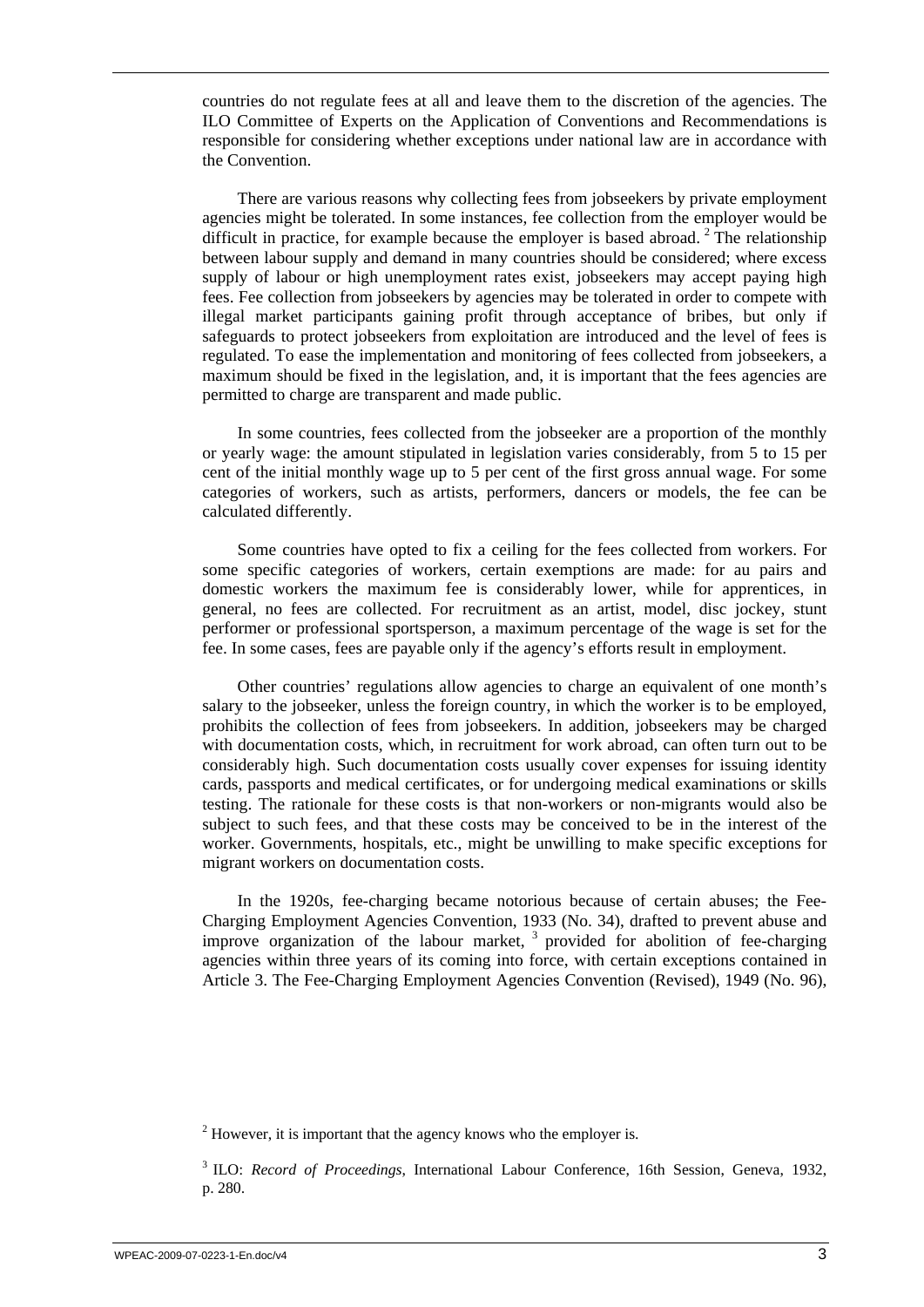introduced more flexibility and, when it came into force, Convention No. 34 was closed to ratification. <sup>4</sup>

Convention No. 96 leaves ratifying States the choice of either prohibiting such agencies or regulating their activities; of the  $42$  countries that ratified,  $5$  most accepted the first alternative. Its application gave rise to problems regarding the placement of performers and domestic servants, and wider problems in the 1960s and 1970s with the establishment of new fee-charging temporary employment agencies. Responding to questions posed in 1965 on the development of temporary work agencies and their relevance to the Convention, the Office stated that such agencies were indeed covered by the definition of fee-charging employment agencies. In the early 1970s, the need to revise it was already foreseen. <sup>6</sup>

<sup>&</sup>lt;sup>4</sup> Convention No. 34 is still in force only in Chile, which has expressed its intention to ratify Convention No. 181.

 $5$  Of the 42 ratifying States, 17 have subsequently denounced the Convention.

<sup>&</sup>lt;sup>6</sup> See N. Valticos: "Temporary work agencies and international labour standards," in *International Labour Review*, Vol. 107, No. 1, Jan. 1973, pp. 43–56.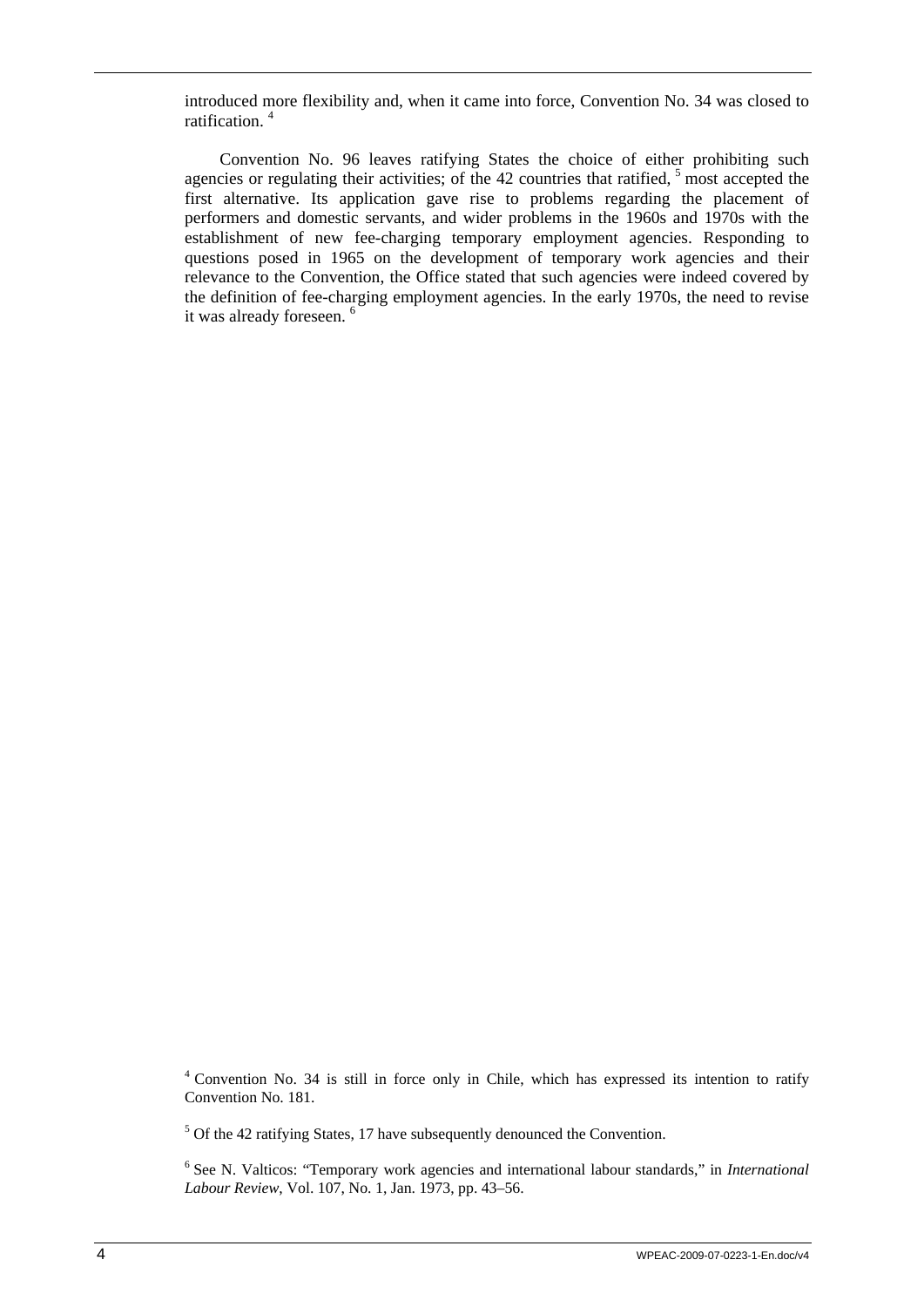## <span id="page-14-0"></span>**1. Political and economic background and main provisions of Convention No. 181**

From the 1970s, funding for public employment services diminished in many developed countries, creating new opportunities for temporary work agencies. Meanwhile, economic liberalism and international competition led to increasing acceptance of the role that private employment agencies could play in improving the functioning of the labour market. Their spectacular growth since then has been linked to the need to provide services to a rapidly developing and increasingly flexible labour market. While they have long complemented the traditional employment market, they have more recently been seen as a catalyst for new forms of human resource management services that can contribute strongly to improvements in working conditions. In view of these developments and debate among governments, employers and trade unions on this in the 1990s, new international labour standards were developed through the International Labour Conference, namely the Private Employment Agencies Convention, 1997 (No. 181), and Recommendation No. 188. The employers supported the Convention, and considered that it represented major progress over Convention No. 96 because it recognized the importance of flexibility in labour markets and the role of private agencies. The trade unions supported the new standards because they viewed them as offering protection to temporary and migrant workers, and an opportunity to reduce unfair competition from unregulated recruitment agents who are frequently associated with malpractices and abuse.

Convention No. 181 balances enterprises' needs for flexibility to expand or reduce their workforce with workers' needs for employment stability, a safe work environment, decent conditions of work, and a safety net when they are unable to work. Good practice in regulation and effective national legislation includes clearly defining the term "private employment agency", determining basic requirements for the legitimate operation of an agency, and ensuring that laws and regulations are within the capacity of the government to be enforced thoroughly. It sets the general parameters for the regulation, placement and employment of workers by these agencies, and it assists member States to establish clear policies, legislation and mechanisms for the effective registration and licensing of private employment agencies, thereby helping them play a constructive role in contributing to a labour market free from exploitative conditions.

The Convention came into force in May 2000; by July 2009, 21 countries had ratified it,  $11$  of which are EU Member States. The ratification level is relatively low, perhaps because the Convention has not been the object of a promotional campaign. While Chile remains bound by Convention No. 34, and 25 countries by Convention No. 96, most of these countries have expressed their intention to ratify Convention No. 181.

<sup>1</sup> Albania (1999), Algeria (2006), Belgium (2004), Bulgaria (2005), Czech Republic (2000), Ethiopia (1999), Finland (1999), Georgia (2002), Hungary (2003), Italy (2000), Japan (1999), Lithuania (2004), Republic of Moldova (2001), Morocco (1999), Netherlands (1999), Panama (1999), Poland (2008), Portugal (2002), Spain (1999), Suriname (2006), Uruguay (2004).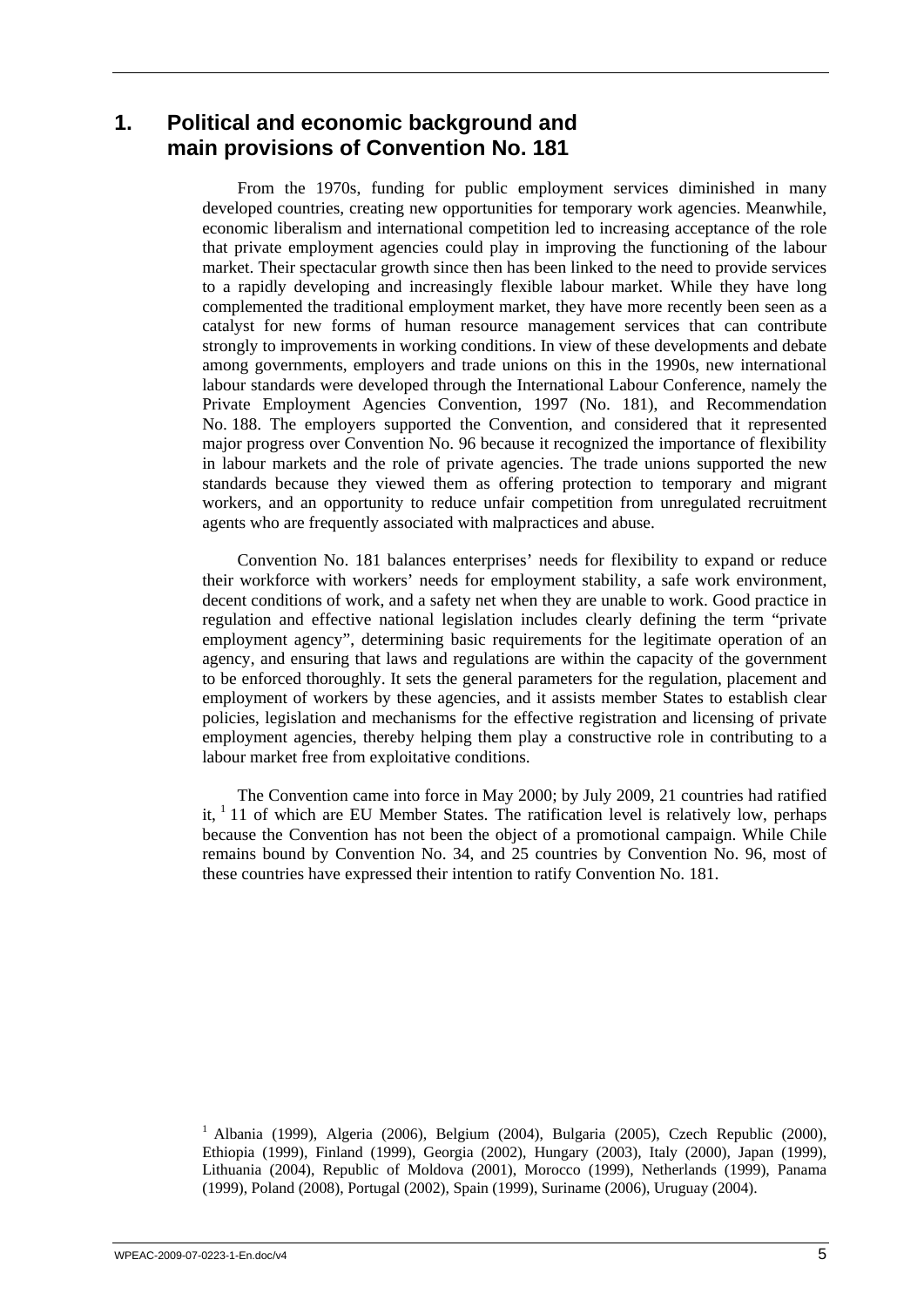The ILO's Constitution requires member States to submit regular reports on their legislation and national practice for each Convention they have ratified. The ILO's Committee of Experts on the Application of Conventions and Recommendations examines such reports and draws up two types of comments: observations  $2$  and direct requests.  $3 \text{ In }$ its comments on the application of Convention No. 96, the Committee has reminded governments about the ILO Governing Body's invitation to its States parties to contemplate ratifying Convention No.  $181<sup>4</sup>$  thereby, ipso jure, denouncing Convention No. 96. For Convention No. 181, the Committee of Experts has examined reports of ratifying States since 2002 and made comments on its application. In its direct requests, the Committee has referred to issues raised under fundamental Conventions, such as violations of freedom of association or the use of child labour. The Committee has recalled that incorporating a prohibition on child labour in the conditions for awarding licenses to private agencies should be envisaged; and that governments should indicate measures adopted to prevent fraudulent practices or abuses by private employment agencies in relation to migrant workers, <sup>5</sup> and provide detailed information on any bilateral agreements concluded to prevent such practices in recruitment, placement and employment covered by the Convention.<sup>6</sup>

As fee-charging recruitment agencies are increasingly involved in international *migration* and, as some recruiters have engaged in unfair and abusive practices, efforts should be increased at the national and international levels to further regulate this market and ensure proper application of existing rules. The licensing and supervision of recruitment and contracting agencies for *migrant workers*, with the requirement that those agencies provide clear and enforceable contracts, should be a key element in this, in accordance with the Convention and Recommendation. These efforts should also include promoting wider ratification of the Convention and implementation by member States, in order to prevent abusive practices by certain recruiters and ensure greater respect of workers' rights.

<sup>&</sup>lt;sup>2</sup> Written comments on the application of a ratified ILO Convention, usually made in cases of serious and persistent failure to comply with obligations under the Convention, published annually in the report of the Committee of Experts to the International Labour Conference. Observations provide the starting point for the Conference Committee on the Application of Standards to examine specific cases.

 $3$  Requests from the Committee of Experts to governments, usually dealing with technical issues, or addressing issues for the first time following a report from a government on a recently ratified Convention.

<sup>&</sup>lt;sup>4</sup> For example, see 2009 comments of the Committee of Experts under Convention No. 96 for Bolivia, Djibouti, France, Ghana and Pakistan.

<sup>&</sup>lt;sup>5</sup> Referring to the conclusions contained in the report of the Committee on Migrant Workers, International Labour Conference, 92nd Session, June 2004.

<sup>&</sup>lt;sup>6</sup> See 2009 direct requests of the Committee of Experts under Convention No. 181 for Algeria, Belgium and Bulgaria.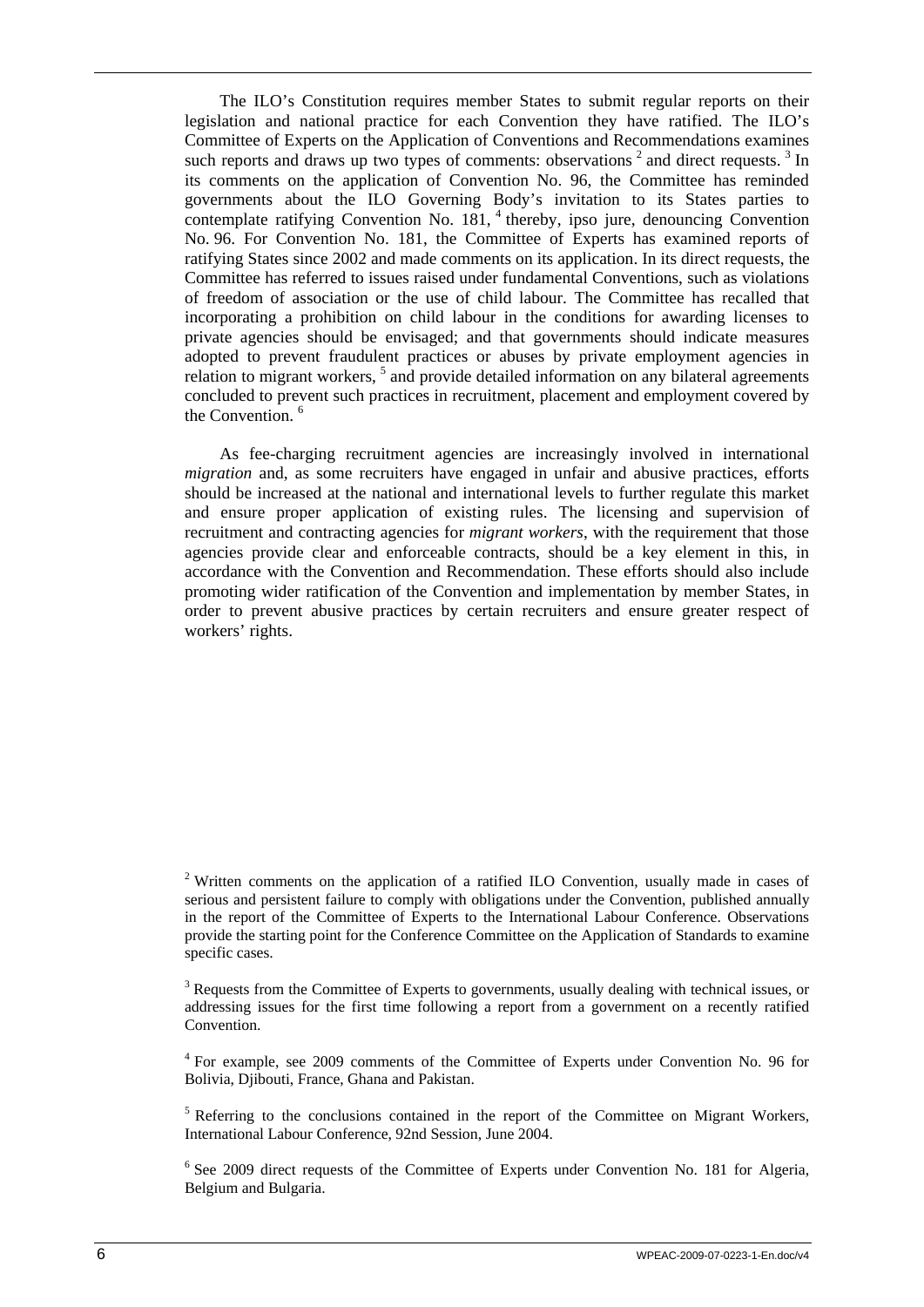## <span id="page-16-0"></span>**2. Overview of private employment agencies and main provisions of Convention No. 181**

## **Contribution to better functioning of labour markets**

Private employment agencies play an important role in the functioning of contemporary labour markets. For the past three decades, the increasing need to provide workers and services to a rapidly growing and flexible labour market has led to the spectacular development of these agencies. Temporary work agencies are intermediaries in modern labour markets that allow enterprises to have more flexibility to increase or decrease their workforces, while ensuring for the workers sufficient security in terms of job opportunities and employment standards, including pay, working time and training. While they have long been recognized as complementing public employment services, they can also help to improve working conditions. Convention No. 181 sets the general parameters for the regulation, placement and employment of workers by these agencies. It also assists ILO member States to establish clear policies, legislation and implementing mechanisms for effective registration and licensing, thereby facilitating them playing a constructive role in a labour market free from exploitative conditions.

In EU Member States, approximately 4 million people are employed by temporary work agencies every day, representing about 2 per cent of total employment.<sup>1</sup> Agency work has been the most rapidly growing form of employment in the EU since 1990. Temporary agency work can be an effective stepping stone for new entrants into the labour market and hence contribute to increased job creation. "Acting as human capital managers – rather than mere manpower suppliers – these agencies can also play the role of new intermediaries in the recruitment and management of both qualified and unqualified staff, offering employers an attractive alternative to traditional recruitment channels." 2

## **Sectoral restrictions and conditions relating to private employment agencies' operations**

According to Article 2(4)(a) of the Convention, governments may exclude private employment agencies from operating in respect of certain categories of workers or branches of economic activity, after having consulted the most representative organizations of employers and workers. Such exclusion may be appropriate in cases where malpractice by private agencies has occurred, and governments view that workers are better protected by public employment services. However, exclusion of private agencies from recruitment activities requires that public employment services are actually capable of providing them. This relates not only to States' financial capacities, but also to jobseekers' perceived acceptance of using public employment services. If some jobseekers prefer private agencies to public services, it would be better to allow private recruitment agencies and regulate their participation in the labour market.

While Belgium regulated temporary agency work substantially, it has liberalized some sectoral and occupational restrictions in recent years – bans on using temporary

<sup>&</sup>lt;sup>1</sup> European Foundation for the Improvement of Living and Working Conditions (Eurofound): based on figures given by the *Temporary agency work and collective bargaining in the EU*, Dublin, 2008, p. 3, and the author's own calculations.

<sup>2</sup> EC (Office for Official Publications): *Jobs, jobs, jobs: Creating more employment in Europe*, report of Wim Kok to the European Commission (Kok Report), 2004, p. 29.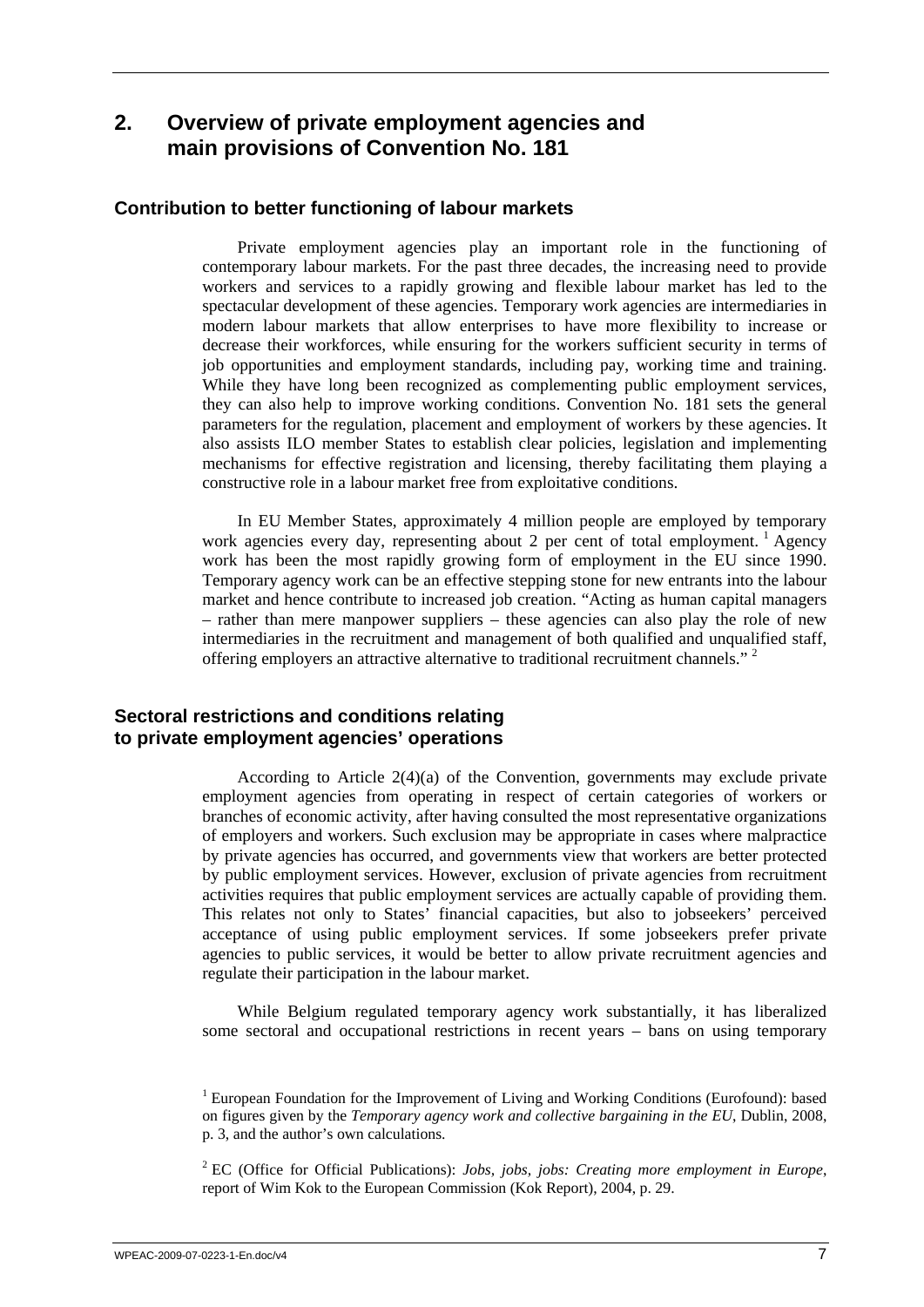<span id="page-17-0"></span>workers in the agriculture, hotel and catering sectors were lifted in 2005, and in the construction sector since 2001. Temporary agency work (TAW) is prohibited in certain dangerous jobs and in the public sector, where it may only be used for replacing contracted officials (regular staff are, therefore, excluded).  $3 \text{ In Spain}$ , the 1999 reform of the law prohibited the assignment of workers to dangerous occupations; within the temporary work agency segment, i.e. to other agencies; and in public administration (except for carrying out opinion polls). Law 32/2006 governing subcontracting in the construction sector aims to reduce accident rates related to high levels of temporary employment, and therefore limits the use of workers from private employment agencies in user enterprises in that sector. Similarly, in Portugal, according to the 1989 Law for Temporary Work Agencies (Decree-Law 358/89), modified in 2007 (by Law 19/2007), TA workers cannot work in dangerous sectors, for example construction. France has no explicit sectoral restrictions although, in the public sector, employers prefer to use less expensive forms of temporary work. In Germany, until 2004, temporary work agencies were not allowed to supply workers for blue-collar jobs in the construction sector. However, because collective labour agreements must be applicable to both the agency and the user enterprise, this is restrictive, because such labour agreements may exclude agency workers. In Norway, the State can prohibit agency work for some categories of employees or in certain areas, if deemed necessary, but has not yet done so. 4

### **Agency workers' rights and working conditions**

Articles 4, 5, 9 and 11 of the Convention deal with the protection of agency-recruited workers. These guarantees cover fundamental rights at work, such as freedom of association, collective bargaining, equality of opportunity and treatment, and eliminating child labour. Special protection for migrant workers is outlined in Article 8, which provides that:

A Member shall, after consulting the most representative organizations of employers and workers, adopt all necessary and appropriate measures, both within its jurisdiction and, where appropriate, in collaboration with other Members, to provide adequate protection for and prevent abuses of migrant workers recruited or placed in its territory by private employment agencies. These shall include laws or regulations which provide for penalties, including prohibition of those private employment agencies which engage in fraudulent practices and abuses.

The Philippines and Sri Lanka provide examples of protection provisions for migrant workers recruited via overseas agencies.<sup>5</sup>

Articles 4 and 11 address freedom of association and collective bargaining, stipulating that legislation on private employment agencies should specify that agencyrecruited workers be afforded these rights. They should also have adequate protection in relation to: minimum wages; working time and other working conditions; statutory social security benefits; access to training; occupational safety and health; compensation in cases of occupational accidents and diseases and insolvency and protection of workers' claims;

 $3$  TAW is also prohibited by collective agreement at the sectoral level, e.g. in house removal and harbour-based enterprises.

4 J. Arrowsmith: *Temporary agency work in an enlarged European Union*, European Foundation for the Improvement of Living and Working Conditions, Dublin, 2006, pp. 24–25.

<sup>5</sup> The Migrant Workers and Overseas Filipinos Act, 1995, contains text reproduced in the ILO *Guide to private employment agencies: Regulation, monitoring and enforcement*, 2007, p. 68.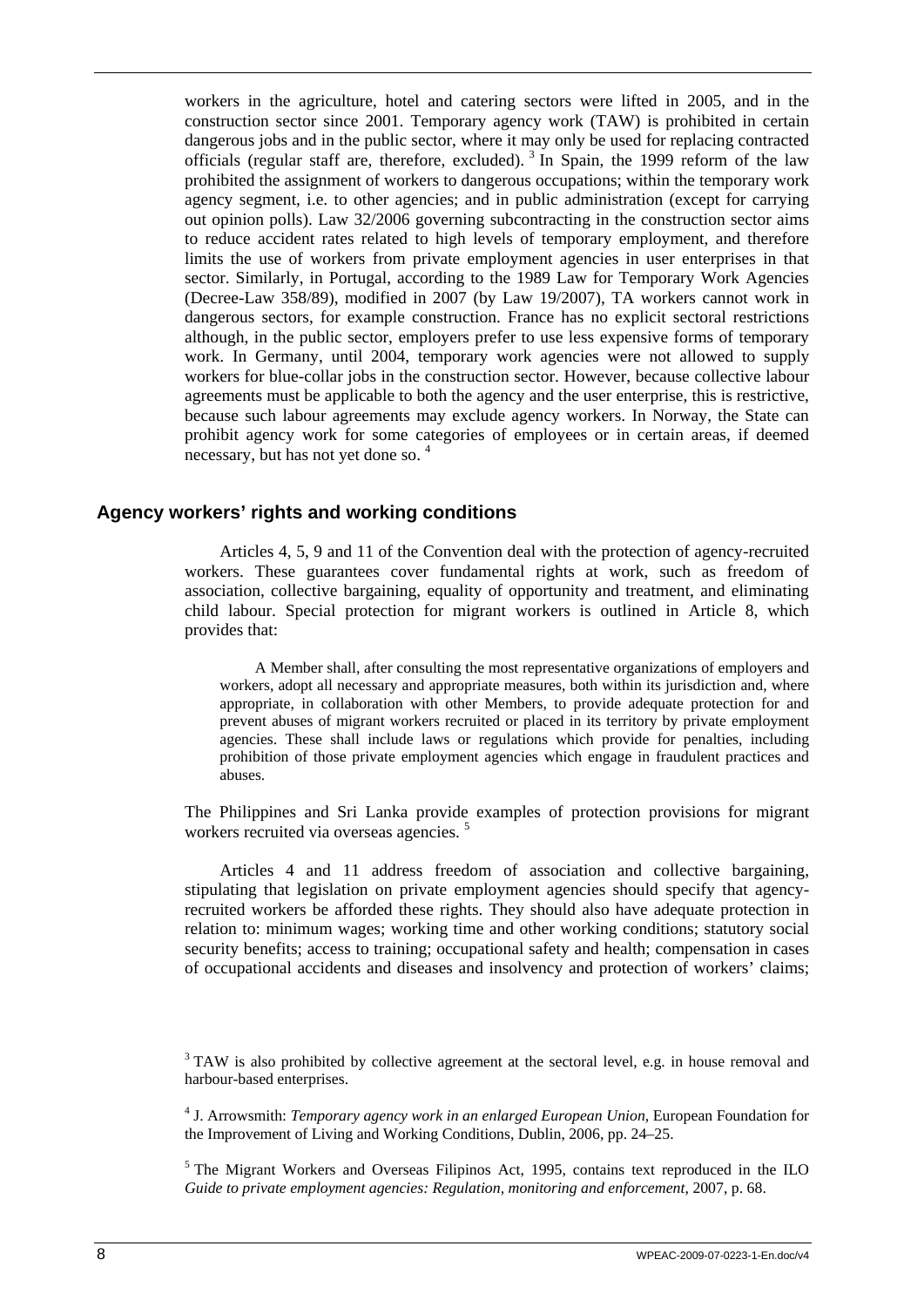<span id="page-18-0"></span>and maternity protection and benefits. Article 12 further indicates the responsibilities of agencies that employ workers and make their services available to "user enterprises".

Recommendation No. 188 (Paragraph 6) states that: "private employment agencies should not make workers available to a user enterprise to replace workers of that enterprise who are on strike." Several countries have adopted legislation that prohibits the replacement of regular workers who are on strike by agency staff. In the United Kingdom, for example, the Conduct of Employment Agencies and Employment Business Regulations, 2003, which came into force in April 2004, restrict the provision of temporary workers during industrial disputes.

### **Existing regulation, monitoring and controls**

Leading private employment agencies have developed mechanisms of self-regulation that promote good business practice and reinforce their status as key players in the labour market alongside public employment services. Self-regulation, however, must not replace the role of national legislators and law enforcement agencies. Legislation is a means of reconciling the protection of workers' rights with the interests of the agencies, as set out in the Convention and Recommendation (see Appendices I and II), and shapes the agencies' role within the context of national employment and migration policies, local specificities of labour markets and levels of socio-economic development. China, for example, has developed a credit-rating system for private employment agencies to ensure quality of service operations and protection of workers. Regulation should therefore aim at ensuring that the agencies offer their services in the interests of their clients while supporting overall national development goals and improving the functioning of the labour market. However, it should not serve as a tool to restrain competition and create unnecessary burdens for the agencies.

Many countries elaborating such legal frameworks have sought guidance from the ILO. The 2007 ILO Guide provides information to national legislators for drafting laws in accordance with international standards; a comprehensive overview of regulatory frameworks, based on the Convention and Recommendation, and other international labour standards; and country examples to illustrate possible approaches to drafting legislation.

## **Cooperation between the public employment service and private employment agencies**

Article 13 of the Convention promotes cooperation between the public employment service (PES) and private employment agencies to ensure labour market efficiency, with the national labour market authority retaining responsibility for formulating labour market policies. It specifies:

A Member shall, in accordance with national law and practice and after consulting the most representative organizations of employers and workers, formulate, establish and periodically review conditions to promote cooperation between the public employment service and private employment agencies.

Such cooperation must be based on the principle that the public authorities "retain final authority" for formulating labour market policy [and for] utilizing or controlling the use of public funds earmarked for the implementation of that policy.<sup>6</sup>

 $<sup>6</sup>$  See Art. 13, para. 2.</sup>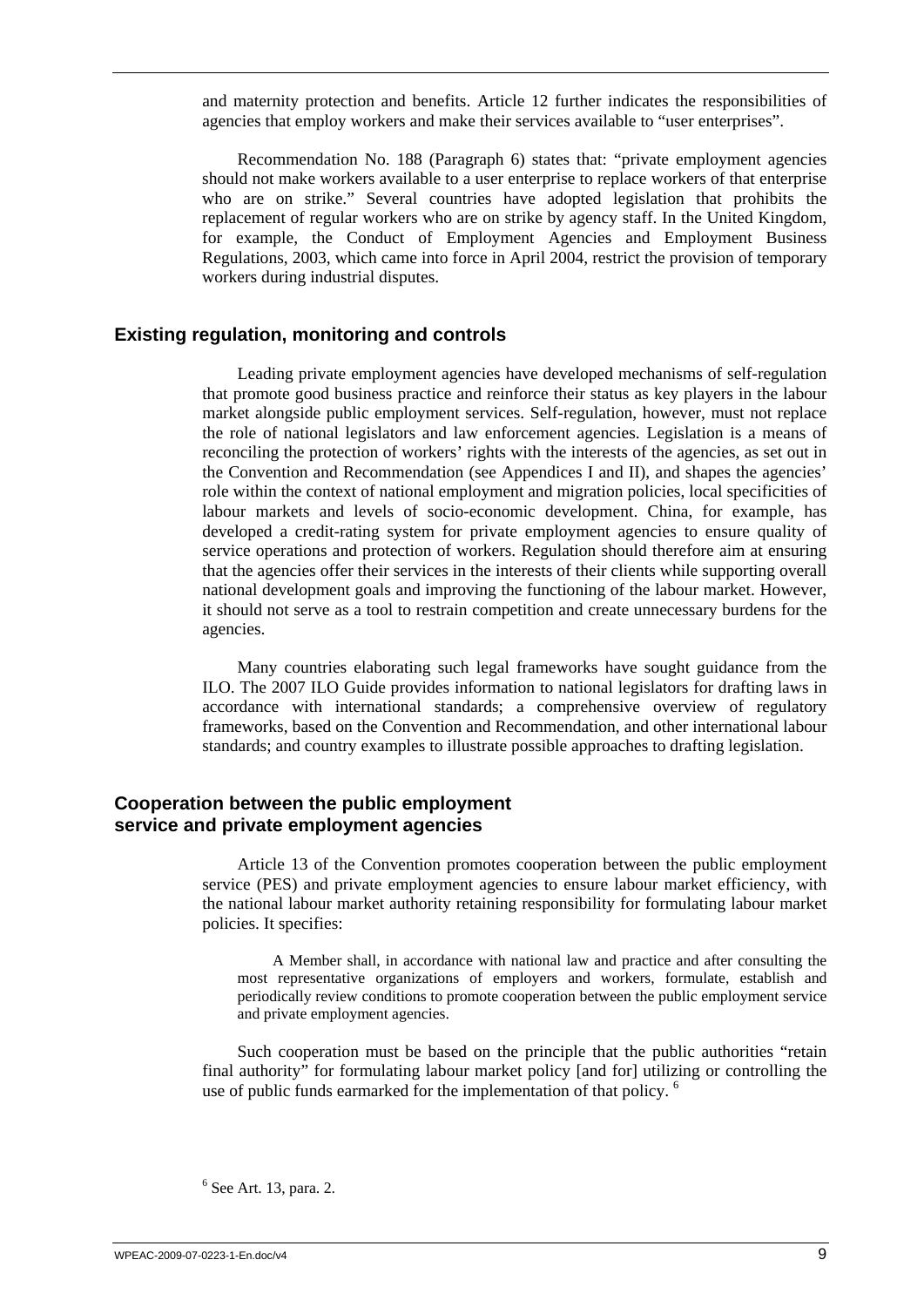Paragraph 17 of Recommendation No. 188 proposes the following cooperation measures:

- pooling of information and use of common terminology so as to improve transparency of labour market functioning;
- exchanging vacancy notices:
- launching joint projects, for example in training;
- concluding agreements between the PES and private employment agencies regarding the execution of certain activities, such as projects for the integration of the long-term unemployed;
- training of staff; and
- consulting regularly with a view to improving professional practices.

Joint activities can be non-commercial or commercial. Non-commercial cooperation could involve the exchange of information on vacancies, while commercial cooperation could include public resources being allocated to private employment agencies to carry out such activities as training of the unemployed. There are some instances of national memoranda of agreement being drawn up setting out how the public and private services will work together.

Cooperation can be facilitated through ongoing communication. There could be regular meetings between representatives of private employment agencies' associations and the PES at the regional and national levels. Ultimately, however, cooperation will depend on the trust private and public actors have in each other. Lack of trust, often due to unclear legal regulations or the absence of established good practice, can significantly hamper the delivery of more efficient services.

#### **Information sharing between the PES and private employment agencies**

Several countries have useful approaches to the PES–agency cooperation. For example, in France, Pôle Emploi (the French PES, formerly ANPE) provides jobseekers with offers from temporary work agencies, and assists the agencies in finding suitable candidates. In Lithuania, the PES–agency cooperation also focuses on information exchange; the PES briefs agencies on a regular basis on the labour market situation and its development, while agencies can report on their activities through the PES offices. In Poland, the two services not only exchange databases on jobseekers, but also jointly organize job fairs and exchange information on hard-to-fill vacancies. In Slovakia, the PES publishes a list of all agencies on its web site and in all its offices.<sup>1</sup> In Germany, Quadriga cooperates in eight cities with the Bundesagentur für Arbeit and ARGEN; in France, ARRE works with Pôle Emploi, Unedic and Conseil Généraux; in Italy, Sportello Marco Biagi with the City of Milan and the Lombardia PES; in the United Kingdom, Job Centre Plus with many agencies. <sup>2</sup>

Sources: 1 A. Samorodov, J. Barbier and E. Hansen: "Public–private partnerships in employment services", SKILLS Working Paper, No. 17, Geneva, ILO, 2003. 2 Tristan d'Avezac de Moran: "The experience of PPP at Adecco: Key findings and success factors", paper for the Seminar on Public–Private Cooperation in Delivering Employment Services, 12–13 June 2008, Brussels.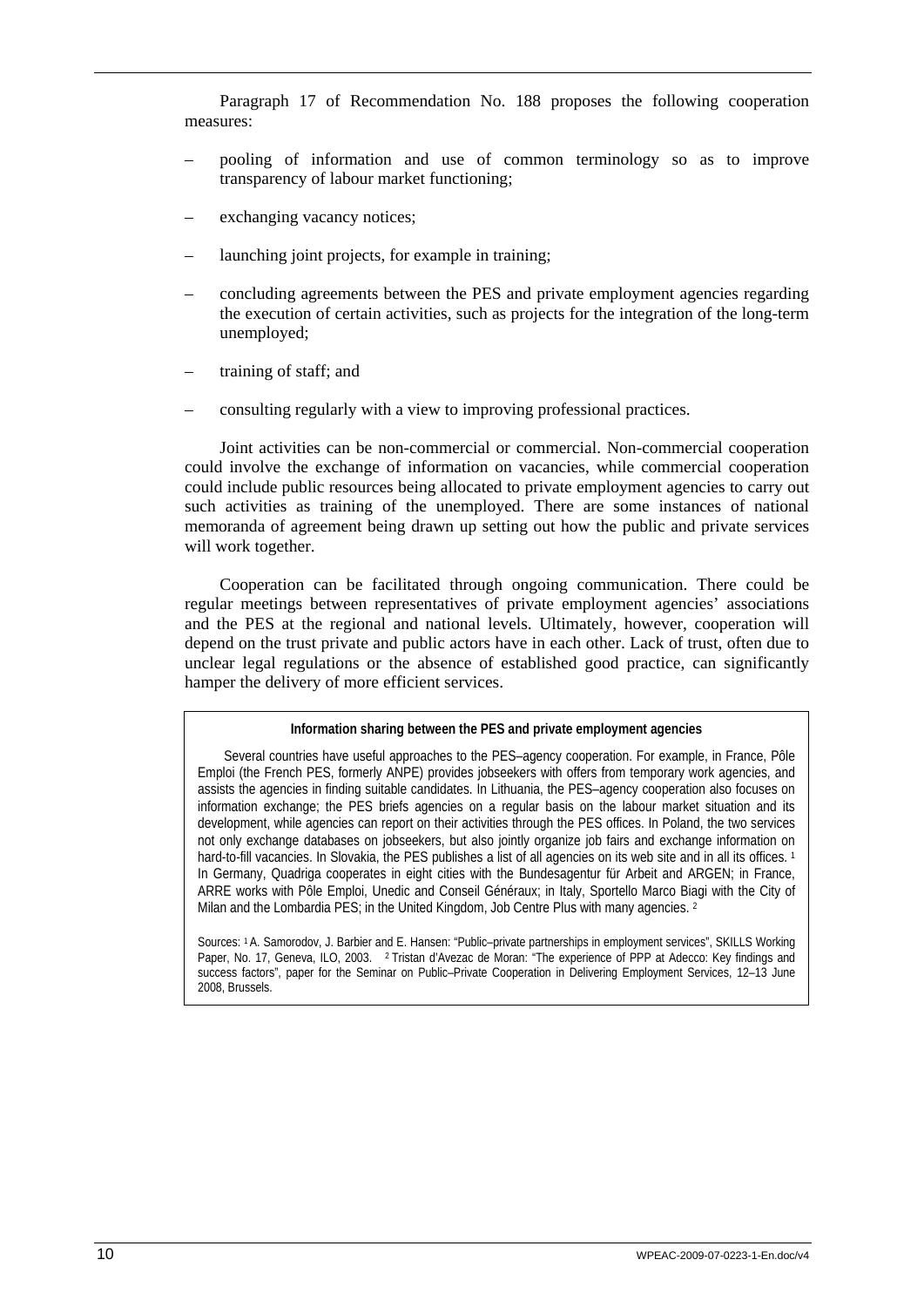# <span id="page-20-0"></span>**3. Sectoral aspects of the labour market for temporary agency workers**

## **3.1. Introduction**

This chapter outlines the recent dynamics of the private employment agency industry and of temporary agency workers; examines the sectoral and occupational distribution of temporary workers and how they are changing; and assesses their age and gender profiles. Despite ongoing efforts – notably by the CIETT – to collect reliable information, attempts to profile the industry remain beset by difficulties concerning the availability, consistency, accuracy and comparability of data, particularly with respect to the sectoral destinations and occupational classification of workers placed by private employment agencies. In most cases the latest available data are for 2007.

## **3.2. Growth of the private employment agency industry around the world**

The global private employment agency industry has grown steadily since the mid-1990s – doubling in size over the period 1994–99 and again in the years 1999–2006 – reaching a level of US\$341 billion in 2007 (see figure 3.1). While recession in the period 2001–03 held back growth somewhat, revenue levels recovered quickly from 2004 onwards. In 2007, six national markets dominated the global industry, accounting for 80 per cent of total revenues: United States (28 per cent), United Kingdom (16 per cent), Japan (14 per cent), France (9 per cent), Germany (6 per cent) and the Netherlands (5 per cent). The remaining markets collectively constituted 20 per cent of the global revenue total. However, this figure represented a rapid increase from just 8 per cent in 2004, reflecting both real growth and improved data availability on temporary employment levels in those markets (e.g. data were not available for Brazil in 2004, but it represented 3 per cent of the global market in 2007). Over the last decade, the key growth market has been Japan, expanding from a market size of US\$14.7 billion in 2000 to US\$43.3 billion in 2007.

**Figure 3.1. Private employment agency global market size, 1994–2007** 



Source: Adapted from CIETT (2009).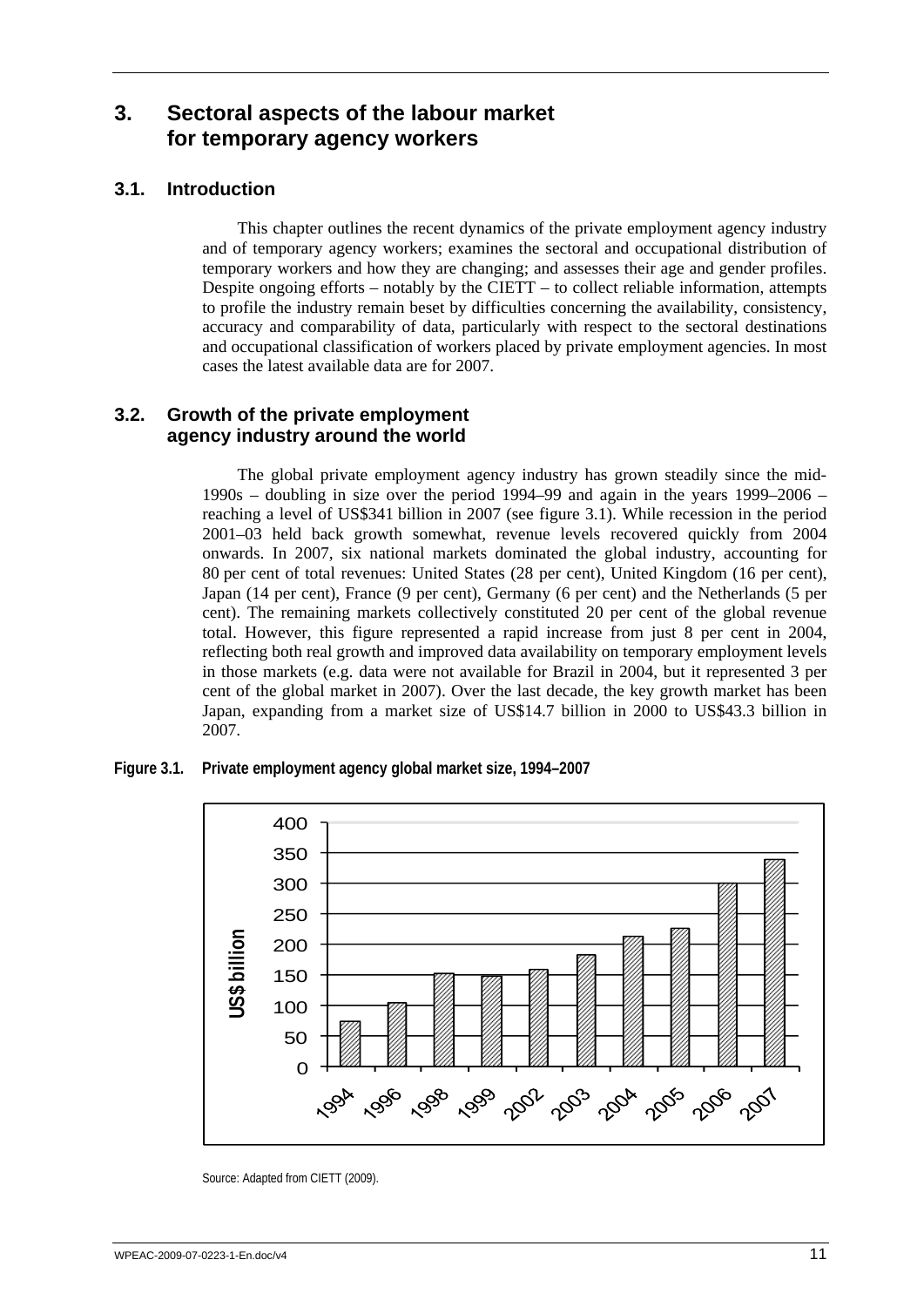<span id="page-21-0"></span>The industry is also very concentrated in corporate terms. Table 3.1 lists the top 20 private employment agencies in terms of their 2008 revenues. The accumulated income of US\$128 billion of this elite group of American, Western European and Japanese agencies accounts for approximately 38 per cent of the global industry. In large part, the dominance of these enterprises reflects their emergence from, and/or proximity to, the largest national markets for temporary staffing. In particular, the listing reflects the longstanding size and strength of the American market, home to 11 of the largest 20 enterprises. Another important characteristic of the industry over the past decade, however, has been the extent to which leading agencies have been expanding internationally.

| Rank | Firm                                    | Origin               | Revenue (\$ million) |
|------|-----------------------------------------|----------------------|----------------------|
| 1    | Adecco                                  | Switzerland          | 31 068.93            |
| 2    | Randstad                                | Netherlands          | 23 242.91            |
| 3    | Manpower                                | <b>United States</b> | 21 552.80            |
| 4    | Allegis                                 | <b>United States</b> | 5 740.00             |
| 5    | <b>Kelly Services</b>                   | <b>United States</b> | 5 5 1 7 . 2 9        |
| 6    | Goodwill Group <sup>1</sup>             | Japan                | 5 4 6 5.9 2          |
| 7    | <b>USG People</b>                       | Netherlands          | 5 4 4 6 . 2 2        |
| 8    | Hays                                    | United Kingdom       | 4 9 9 4.57           |
| 9    | Robert Half International               | <b>United States</b> | 4 600.55             |
| 10   | Tempstaff                               | Japan                | 2597.15              |
| 11   | <b>Volt Information Services</b>        | <b>United States</b> | 2 427.32             |
| 12   | Pasona                                  | Japan                | 2 271.71             |
| 13   | <b>MPS Group</b>                        | <b>United States</b> | 2 2 2 2 3 0          |
| 14   | Spherion                                | <b>United States</b> | 2 189.16             |
| 15   | <b>Express Employment Professionals</b> | <b>United States</b> | 2 000.00             |
| 16   | Synergie Group                          | France               | 1624.95              |
| 17   | Michael Page                            | United Kingdom       | 1 443.83             |
| 18   | TrueBlue <sup>2</sup>                   | <b>United States</b> | 1 3 8 4 . 2 7        |
| 19   | Monster                                 | <b>United States</b> | 1 343.63             |
| 20   | CDI Corp.                               | <b>United States</b> | 1 1 18.60            |

### **Table 3.1. The top 20 private employment agencies, 2008**

1 Goodwill Group recently rebranded to Radia Holdings. 2 TrueBlue is the rebranded name for the group that owns Labor Ready.

Note: All figures are for the reported full financial year that corresponds most closely to calendar year 2008.

Source: Company annual reports and web sites.

Table 3.2 presents the top 20 staffing agencies in 2008, ranked by foreign revenue, and several attributes of this are noteworthy. First, all 20 enterprises derived over US\$200 million per year from foreign markets (up from just over US\$110 million per year in 2004), while the top seven earned from US\$1.3 billion to over US\$30 billion. Second, the level of concentration with respect to foreign revenues – the top five enterprises accounted for 88 per cent of foreign revenues of the top 20 multinational agencies – far exceeds that of the industry as a whole, where the top five in table 3.1 accounted for 68 per cent of revenues of the top 20. Third, the 2008 merger of the Dutch agencies, Randstad and Vedior, arguably produced an elite top three – Adecco, Randstad and Manpower – that are truly global operators. Fourth, in terms of the home country of the leading transnational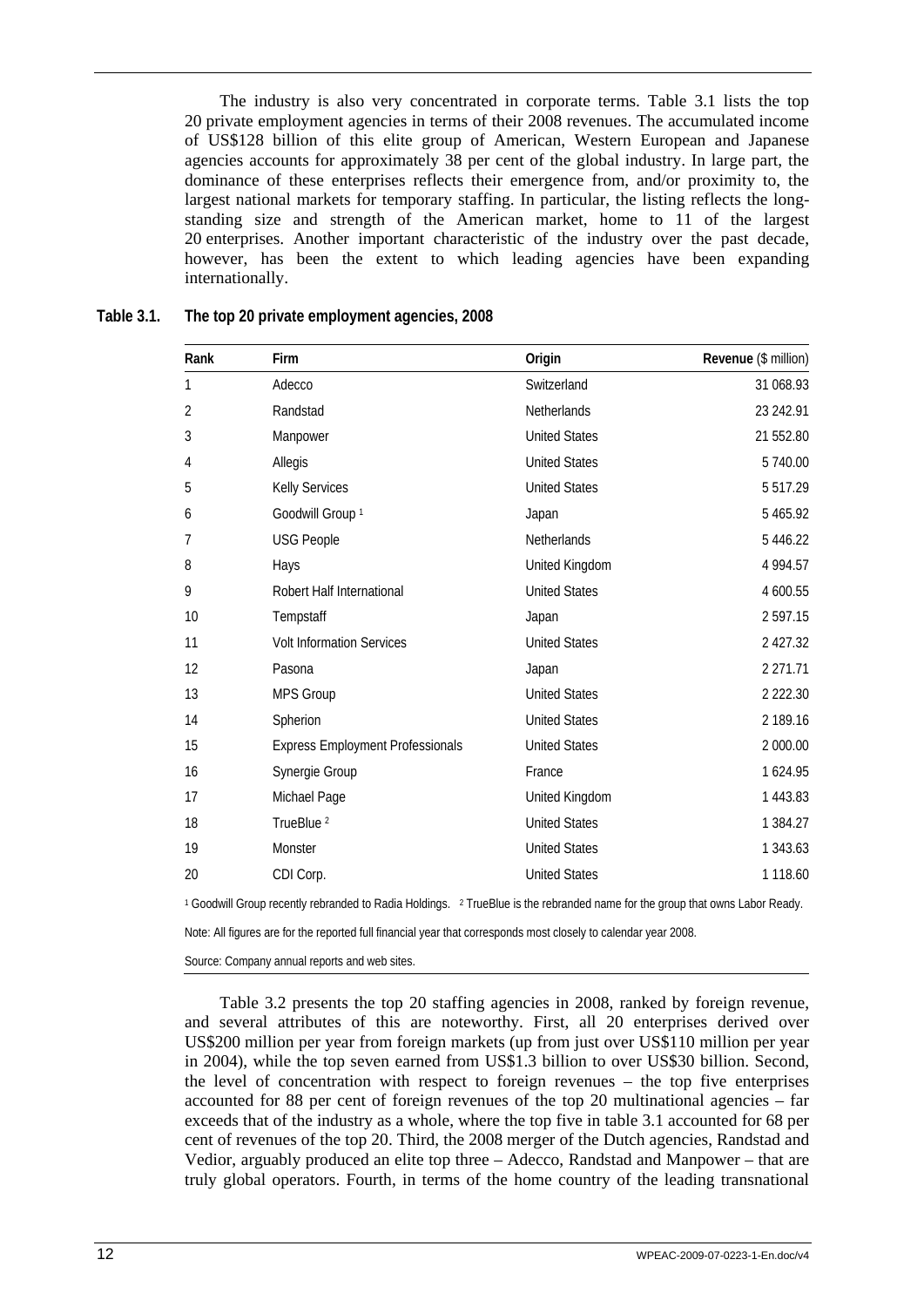<span id="page-22-0"></span>agencies, the top 20 are all American- or European-owned, from just six countries: United States (nine enterprises); United Kingdom (five); Netherlands (three); Switzerland (one); France (one); and Germany (one). This distribution varies from that of table 3.1 in two important ways: the number of American enterprises is nine rather than 11, as staffing enterprises can be very big by serving the American market alone; and three Japanese enterprises disappear, because, while Japan is a large and growing market, its key players have yet to venture overseas significantly. Fifth, the extent of international expansion is highly variable, ranging from less than ten countries for Allegis, CDI Corp. and Olympia to over 50 in the case of the "big three" (the mean for the top 20 was 24 countries). Enterprises also differ in the degree to which they depend on foreign revenues, ranging from just 6 per cent for Allegis to over 90 per cent for Adecco and Manpower (the mean for the top 20 was 54 per cent). Finally, the significance of foreign revenues has been increasing in recent years for most enterprises. From 2007 to 2008, for example, 14 of the 20 enterprises saw the proportion of their revenues from foreign markets increase, and for a further five, the level held steady.  $\frac{1}{1}$ 

| <b>Rank 2008</b> | Firm                      | Origin               | Foreign revenue 2008<br>$(\$m)$ <sup>1</sup> | % revenue<br>foreign | No. of<br>territories |
|------------------|---------------------------|----------------------|----------------------------------------------|----------------------|-----------------------|
| 1                | Adecco                    | Switzerland          | 30 183.47                                    | 97                   | 50                    |
| $\overline{2}$   | Manpower                  | <b>United States</b> | 19 607.40                                    | 91                   | 82                    |
| 3                | Randstad <sup>2</sup>     | Netherlands          | 18 159.82                                    | 78                   | 50                    |
| 4                | <b>USG People</b>         | Netherlands          | 3 109.24                                     | 57                   | 13                    |
| 5                | <b>Kelly Services</b>     | <b>United States</b> | 2 2 8 0.15                                   | 41                   | 34                    |
| 6                | Hays                      | United Kingdom       | 1 904.43                                     | 38                   | 29                    |
| 7                | Robert Half International | <b>United States</b> | 1 321.96                                     | 29                   | 21                    |
| 8                | Michael Page              | United Kingdom       | 901.19                                       | 62                   | 32                    |
| 9                | MPS Group                 | <b>United States</b> | 882.07                                       | 40                   | 12                    |
| 10               | Hudson Highland           | <b>United States</b> | 806.58                                       | 75                   | 22                    |
| 11               | <b>Brunel</b>             | Netherlands          | 757.88                                       | 78                   | 32                    |
| 12               | Monster                   | <b>United States</b> | 602.69                                       | 45                   | 24                    |
| 13               | Synergie Group            | France               | 526.09                                       | 32                   | 11                    |
| 14               | Olympia                   | Germany              | 415.13                                       | 83                   | $\overline{7}$        |
| 15               | SThree                    | United Kingdom       | 363.02                                       | 39                   | 11                    |
| 16               | Allegis                   | <b>United States</b> | 360.00                                       | 6                    | 6                     |
| 17               | CDI Corp.                 | <b>United States</b> | 344.74                                       | 31                   | $\overline{4}$        |
| 18               | Harvey Nash               | United Kingdom       | 315.87                                       | 67                   | 12                    |
| 19               | <b>Robert Walters</b>     | United Kingdom       | 302.93                                       | 61                   | 16                    |
| 20               | Resources                 | <b>United States</b> | 212.37                                       | 25                   | 20                    |

#### **Table 3.2. The top 20 multinational employment agencies, by foreign revenues, 2008**

Notes: 1 Exchange rates used: € to US\$: June 2008, 1.55617; December 2008, 1.35311. £ to US\$: June 2008, 0.508552; December 2008, 0.673752. 2 Randstad revenue figures are pro forma following the consolidation of Vedior Group in May 2008. Comparison is made with 2007 pro forma data. Revenue: 2007 €17,625.2 million (\$25,647.66 million); 2008 €17,177.4 million (\$23,242.91 million).

Source: Annual reports, corporate web sites.

<sup>1</sup> See N.M. Coe, J. Johns, and K. Ward: "Mapping the globalization of the temporary staffing industry", in *Professional Geography*, 59(4), 2007, 503-520; idem, 2009: "Updating the top 20 transnational temporary staffing agencies: 2008 rankings", Geographies of Temporary Staffing Unit (GOTSU), Working Brief 38; and idem, 2009: "Top 20 transnational staffing firm geographies: Regional presence in 2008", GOTSU Working Brief 39.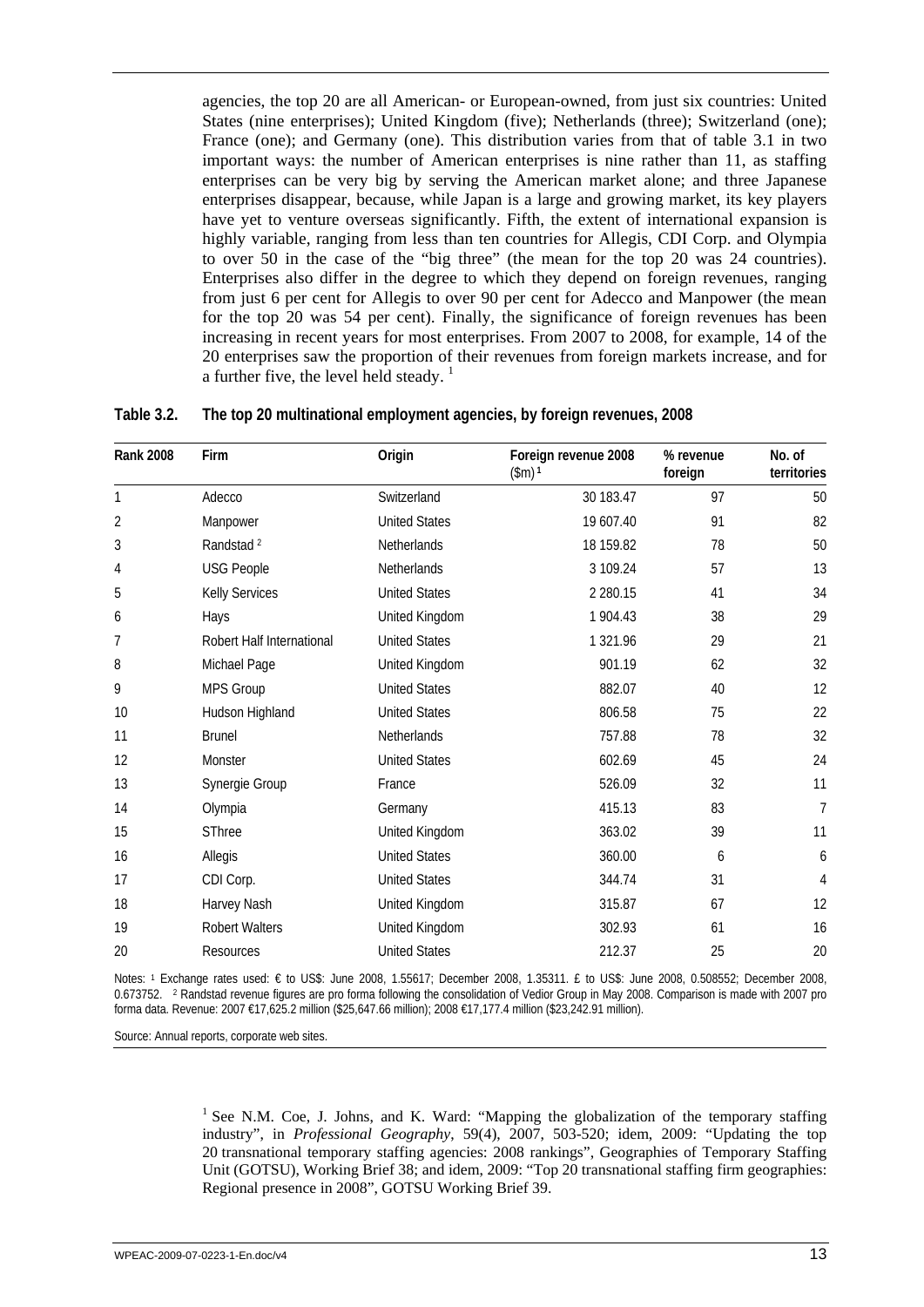|                      | 1997    | Growth<br>1997-2002 (%)  | 2002    | Growth<br>2002-07 (%) | 2007    | Growth<br>1997-2007 (%) |
|----------------------|---------|--------------------------|---------|-----------------------|---------|-------------------------|
| Europe               |         |                          |         |                       |         |                         |
| Austria              | 18      | 72                       | 31      | 90                    | 59      | 227                     |
| Belgium              | 51      | 29                       | 66      | 44                    | 95      | 86                      |
| France               | 359     | 59                       | 570     | 12                    | 638     | 77                      |
| Germany              | 180     | 48                       | 267     | 130                   | 614     | 241                     |
| Hungary              | ns      | $\overline{\phantom{0}}$ | 30      | 83                    | 55      |                         |
| Italy                | nlr     | $\qquad \qquad -$        | 82      | 168                   | 220     |                         |
| Netherlands          | 163     | 4                        | 169     | 38                    | 233     | 43                      |
| Poland               | ns      | $\overline{\phantom{0}}$ | ns      | $\qquad \qquad -$     | 60      |                         |
| Spain                | 90      | 37                       | 123     | 30                    | 160     | 78                      |
| Sweden               | 14      | 164                      | 37      | 59                    | 59      | 321                     |
| Switzerland          | 24      | 54                       | 37      | 89                    | 70      | 192                     |
| United Kingdom       | 775     | 34                       | 1036    | 33                    | 1 3 7 8 | 78                      |
| Rest of the world    |         |                          |         |                       |         |                         |
| Argentina            | ns      |                          | na      |                       | 96      |                         |
| <b>Brazil</b>        | na      |                          | na      |                       | 859     |                         |
| Japan                | 340     | 104                      | 693     | 91                    | 1 3 3 0 | 291                     |
| Korea, Republic of   | ns      | $\qquad \qquad -$        | ns      | $\qquad \qquad -$     | 75      |                         |
| Mexico               | na      | $\equiv$                 | na      |                       | 105     |                         |
| South Africa         | ns      | $\equiv$                 | ns      |                       | 300     |                         |
| <b>United States</b> | 2 4 4 0 | $-11$                    | 2 160   | 37                    | 2 9 6 0 | 21                      |
| World total          | 4513    | 20                       | 5 4 0 7 | 76                    | 9525    | 111                     |

<span id="page-23-0"></span>

| Table 3.3. | Number of agency workers, selected countries, 1997-2007 (thousands) |  |  |
|------------|---------------------------------------------------------------------|--|--|
|            |                                                                     |  |  |

Notes: Expressed in full-time equivalents – FTEs. European countries with over 50,000 agency workers in 2007 included. ns: not significant; nlr: not legally recognized; na: not available.

Source: Adapted from CIETT: "The agency work industry around the world: Main statistics", Brussels, 2009, p. 21.

## **3.3. Rising levels of temporary employment**

Another way to chart growth is to profile temporary employment levels in both absolute and relative terms. Table 3.3 plots the rise in temporary agency workers across a range of economies that together account for over 98 per cent of the global total, which more than doubled from around 4.5 million in 1997 to 9.5 million in 2007. Temporary employment levels grew in absolute terms in all of the listed countries over the decade. By far the biggest growth was in Japan, which saw the addition of 990,000 temporary workers, but there was also strong growth in the United Kingdom (+603,000), the United States  $(+520,000)$ , Germany  $(+434,000)$  and France  $(+279,000)$ . The table also illustrates that data are now available from important new markets in Central Europe, Latin America and East Asia. In percentage terms, temporary staffing levels more than trebled in Austria, Germany, Sweden and Japan, with strong growth also in Switzerland and Italy while, unsurprisingly, the increases were lower in the mature markets of the United Kingdom, United States, France and the Netherlands. Growth was strongest in the second half of the period – 76 per cent from 2002 to 2007 – compared to the first half – 20 per cent from 1997 to 2002. In large part, this reflects post-recessionary expansion; however, in some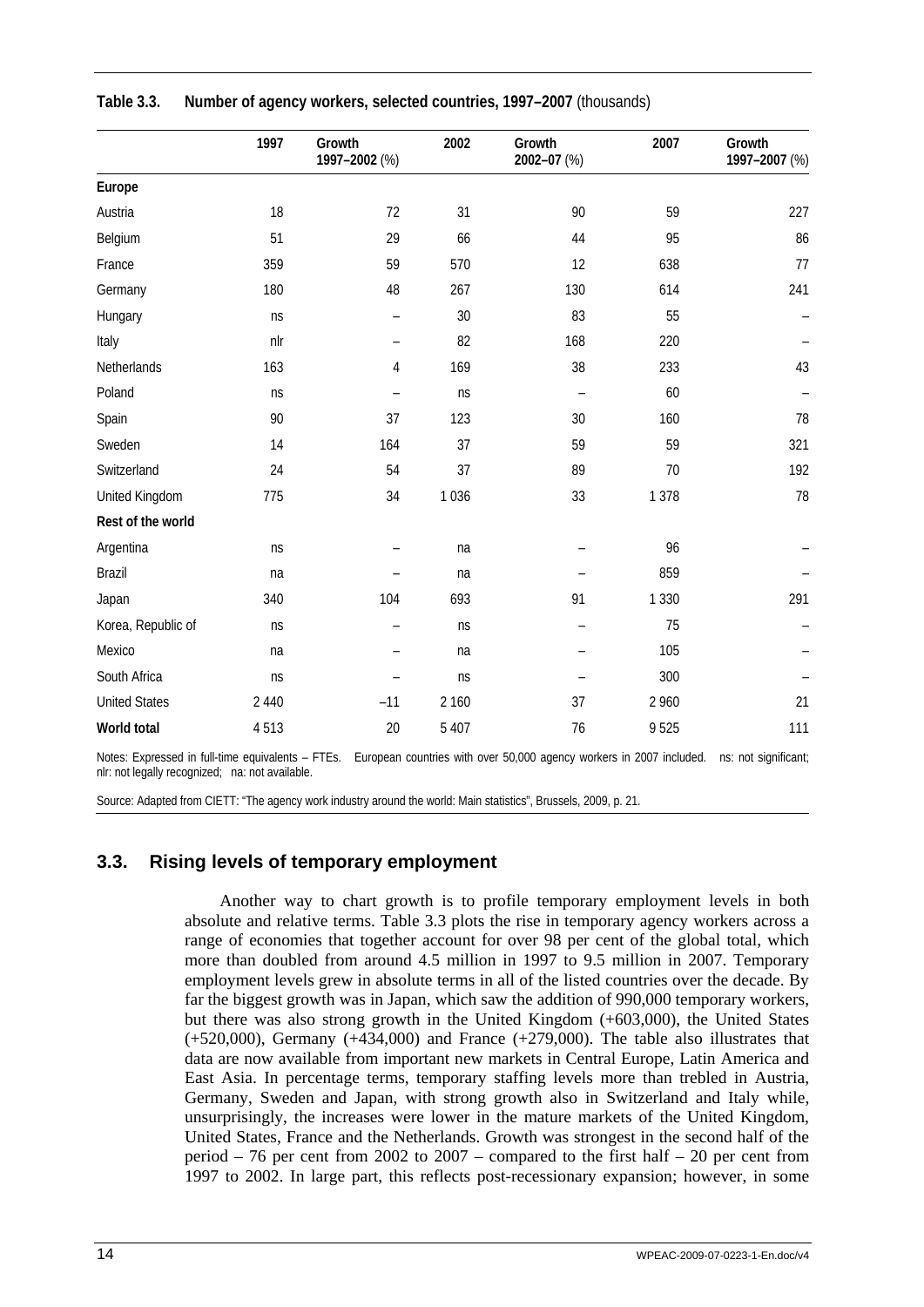<span id="page-24-0"></span>countries, deregulation has underpinned growth. The strong increase in numbers in Japan, Germany and Italy, for example, reflects important legislative changes in 1999, 2002 and 2003, respectively, which relaxed restrictions on the operations of agencies (as opposed to initial legalization, which took place in 1986, 1972 and 1997 in those countries). These have been among the most profitable markets for staffing agencies over the last decade, demonstrating that the notion of "emerging markets" is different from that in other sectors and reflects the nature of nationally specific deregulation processes.

#### **Table 3.4. Agency work penetration rates, 1997–2007**

(FTE percentage of total active working population)

|                                                                                             | 1997    | 2002     | 2007 | Change in percentage points,<br>1997-2007 |
|---------------------------------------------------------------------------------------------|---------|----------|------|-------------------------------------------|
| Europe                                                                                      |         |          |      |                                           |
| Austria                                                                                     | 0.5     | 0.8      | 1.5  | $+1.0$                                    |
| Belgium                                                                                     | 1.3     | 1.6      | 2.2  | $+0.8$                                    |
| Denmark                                                                                     | 0.2     | 0.4      | 0.8  | $+0.6$                                    |
| Finland                                                                                     | 0.4     | 0.5      | 1.1  | $+0.7$                                    |
| France                                                                                      | 1.6     | 2.4      | 2.5  | $+0.9$                                    |
| Germany                                                                                     | 0.5     | 0.7      | 1.6  | $+1.1$                                    |
| Hungary                                                                                     | ns      | 0.8      | 1.4  |                                           |
| Ireland                                                                                     | 0.3     | 1.4      | 1.7  | $+1.4$                                    |
| Italy                                                                                       | nlr     | 0.4      | 1.0  |                                           |
| Luxembourg                                                                                  | 1.2     | 2.2      | 2.4  | $+1.2$                                    |
| Netherlands                                                                                 | 2.3     | 2.1      | 2.8  | $+0.5$                                    |
| Norway                                                                                      | 0.4     | 0.5      | 1.0  | $+0.6$                                    |
| Poland                                                                                      | ns      | ns       | 0.4  |                                           |
| Spain                                                                                       | 0.7     | 0.7      | 0.8  | $+0.1$                                    |
| Sweden                                                                                      | 0.4     | 0.9      | 1.3  | $+0.9$                                    |
| Switzerland                                                                                 | 0.6     | 0.9      | 1.7  | $+1.1$                                    |
| United Kingdom                                                                              | 2.9     | 3.8      | 4.8  | $+1.9$                                    |
| Rest of the world                                                                           |         |          |      |                                           |
| Argentina                                                                                   | na      | na       | 0.9  |                                           |
| Brazil                                                                                      | na      | na       | 0.9  |                                           |
| Japan                                                                                       | 0.5     | 1.3      | 2.8  | $+2.3$                                    |
| Korea, Republic of                                                                          | na      | na       | 0.3  |                                           |
| Mexico                                                                                      | na      | na       | 0.2  |                                           |
| South Africa                                                                                | na      | na       | 2.3  |                                           |
| <b>United States</b>                                                                        | $1.5^*$ | $1.6***$ | 2.0  | $+0.5$                                    |
| Notes: ns: not significant; nlr: not legally recognized; na: not available; *1999; ** 2001. |         |          |      |                                           |
| Source: Adapted, and augmented, from CIETT, 2009, op. cit., pp. 22 and 23.                  |         |          |      |                                           |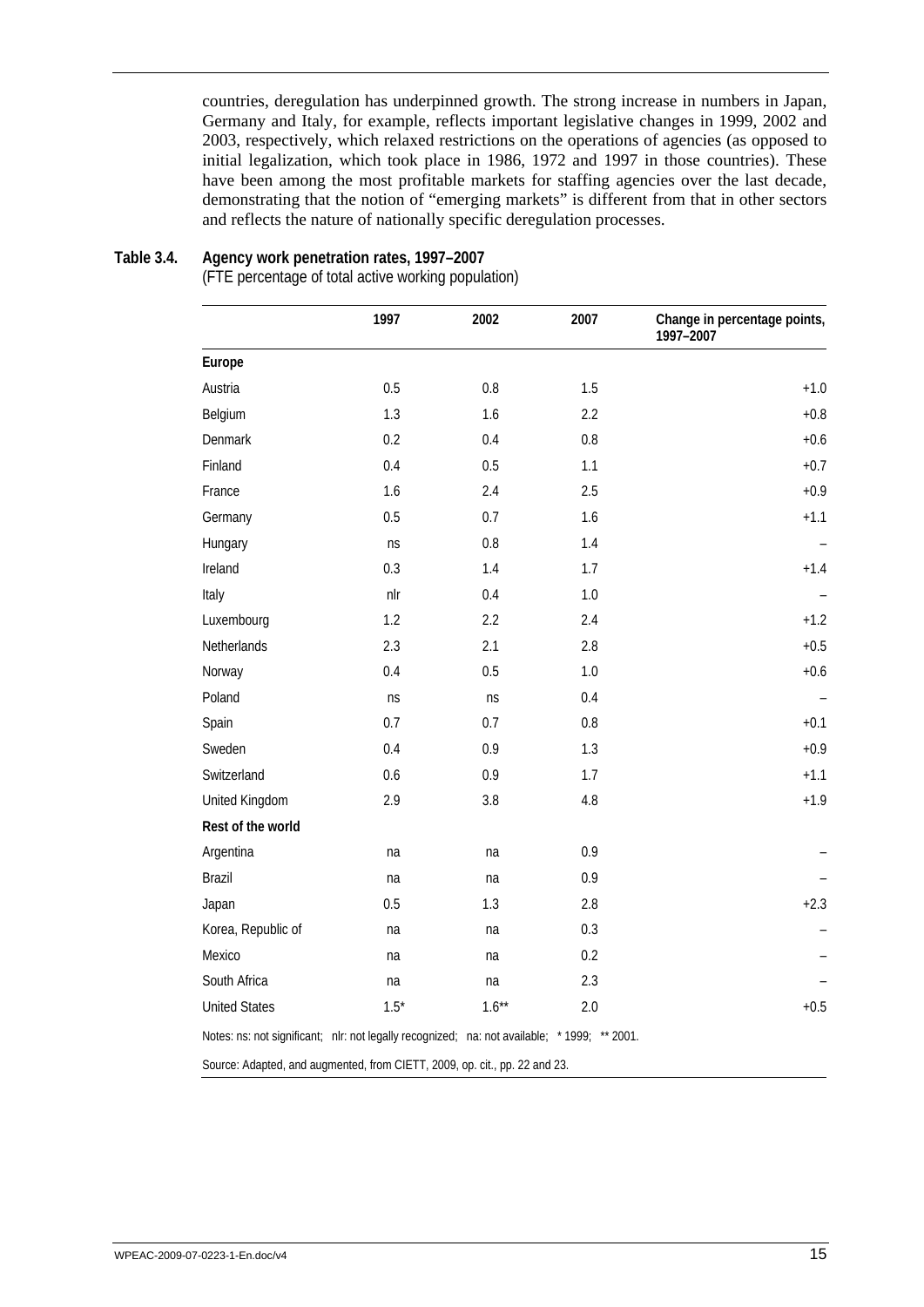<span id="page-25-0"></span>Changes in the relative significance of temporary staffing to total employment can be seen in table 3.4, which profiles the changing penetration rate of agency work (i.e. as a proportion of total workers) across all the leading markets over the period 1997–2007. The first and most obvious observation to make is that penetration rates have increased in all markets. The United Kingdom, at 4.8 per cent, exhibited by far the highest rate in 2007, but the other relatively mature markets of Belgium, France, Luxembourg, Netherlands, Japan and the United States all had rates of 2 per cent or more. Within the newly emerging markets of Central Europe, Latin America and East Asia, penetration rates are still low – ranging from 0.2 per cent in Mexico and 0.3 per cent in the Republic of Korea to 1.4 per cent in Hungary. In South Africa, although data have only recently been forthcoming, temporary staffing has developed since initial legislation in 1983 and hence the rate is somewhat higher.<sup>2</sup> In terms of percentage change, the United Kingdom and Japan have seen the most significant rises, with 1.9 and 2.3 per cent of the working population respectively moving into temporary staffing over the period 1997–2007. Further deregulation in Japan in 2004 has fuelled expansion in the second half of the data period, with the penetration increasing by 1.5 per cent between 2002 and 2007 alone. Most other countries saw increases in penetration rates of between 0.5 and 1.2 per cent over the whole period, which, although seemingly small, represent the movement of significant numbers of people into this form of working.

## **3.4. Sectoral and occupational dimensions of temporary staffing**

When considering the sectoral and occupational trends that have accompanied this growth, it should be stressed that these are two different aspects, as some data sources appear to conflate them: sectoral data classify the industry in which workers are placed; occupational data concern the type of job being undertaken. Although there is a relationship between the two – for example, nearly all teaching jobs are in the education sector – it is not always clear-cut, for example, ICT and clerical workers are present in all sectors of the economy. Figure 3.2 shows the broad sectoral distribution of agency work for leading markets in 2007. As one would expect, manufacturing and services together account for the lion's share of agency workers in all markets (70–90 per cent of the total). The distribution varies widely, however: in Chile, Greece, Norway, Spain, Sweden and the United Kingdom the level of service sector placements is very high – over 50 per cent of the total; while in Belgium, Germany, Hungary and Poland, manufacturing accounts for over half the total. The level of temporary staffing usage is generally low in agriculture, perhaps reflecting the informality of temporary employment in that sector in many countries. Levels of agency employment in the public sector are very variable between countries, even though agencies have generally seen the public sector as "recession-proof" and hence an attractive one in which to expand. In several countries – notably Argentina, Greece, Republic of Korea and Mexico – the category "other" accounts for over 20 per cent of the total, hampering attempts at analysis.

<sup>&</sup>lt;sup>2</sup> J. Theron et al.: "The rise of labour broking and its policy implications", Development and Labour Law Monographs 1/2005, University of Cape Town.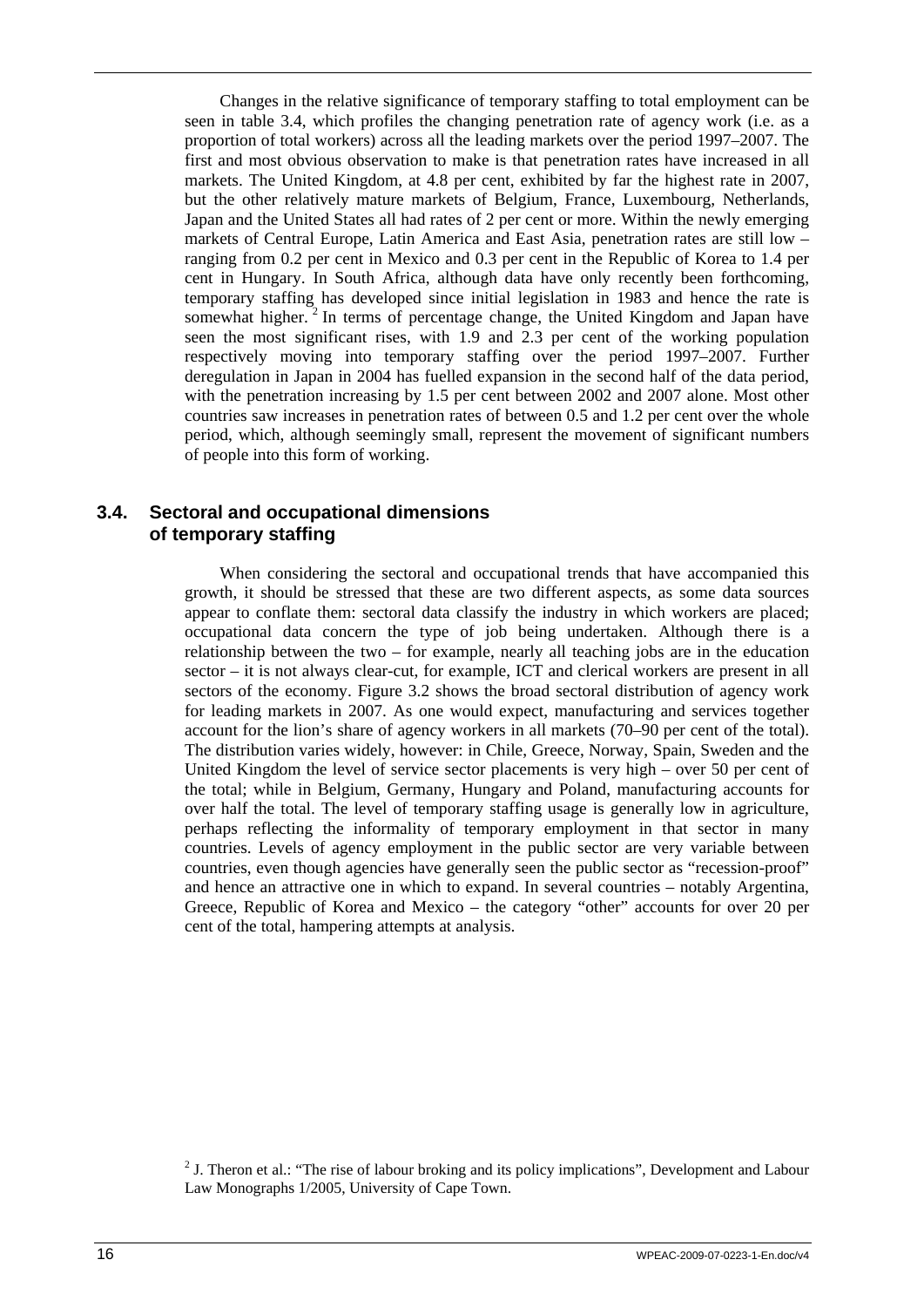<span id="page-26-0"></span>**Figure 3.2. Sectoral distribution of agency work use, selected countries** (in 2007)



Source: Adapted from CIETT, 2009.

In order to explore one country in more depth, table 3.5 offers a detailed breakdown of agency workers in Japan in 2007, by sector of placement. The data reflect the rapid expansion of temporary staffing in manufacturing industries since restrictions on placement in that sector were lifted in 2004.<sup>3</sup> Beyond the 36 per cent in manufacturing, the rest of the workers are spread relatively evenly across a range of sectors, including the ICT industry, transport, banking and insurance, health care and general services industries. The third column shows that, in addition to manufacturing, ICT and banking/insurance are the two industries where the proportion of temporary staff is highest, reflecting the placement of both professional and clerical personnel.

### **Table 3.5. Agency workers in Japan, by sector of placement, 2007**

| Sector           | No. of agency<br>workers | Percentage of total<br>agency workers | Agency workers as<br>a percentage of total<br>workers in sector |
|------------------|--------------------------|---------------------------------------|-----------------------------------------------------------------|
| Farming          | 4 4 0 0                  | 0.0                                   | 0.8                                                             |
| Forestry         | 200                      | 0.0                                   | 0.5                                                             |
| Fishery          | 100                      | 0.0                                   | 0.1                                                             |
| Mining           | $\mathbf 0$              | 0.0                                   | 0.0                                                             |
| Construction     | 24 100                   | 1.5                                   | 0.5                                                             |
| Manufacturing    | 580 600                  | 36.1                                  | 5.3                                                             |
| <b>Utilities</b> | 3 4 0 0                  | 0.0                                   | 0.9                                                             |
| <b>ICT</b>       | 94 800                   | 5.9                                   | 4.4                                                             |
| Transport        | 84 100                   | 5.2                                   | 2.7                                                             |

<sup>3</sup> N.M. Coe, J. Johns and K. Ward: *Transforming the Japanese labour market: Deregulation and the rise of temporary staffing*, GOTSU Working Paper 11, 2009.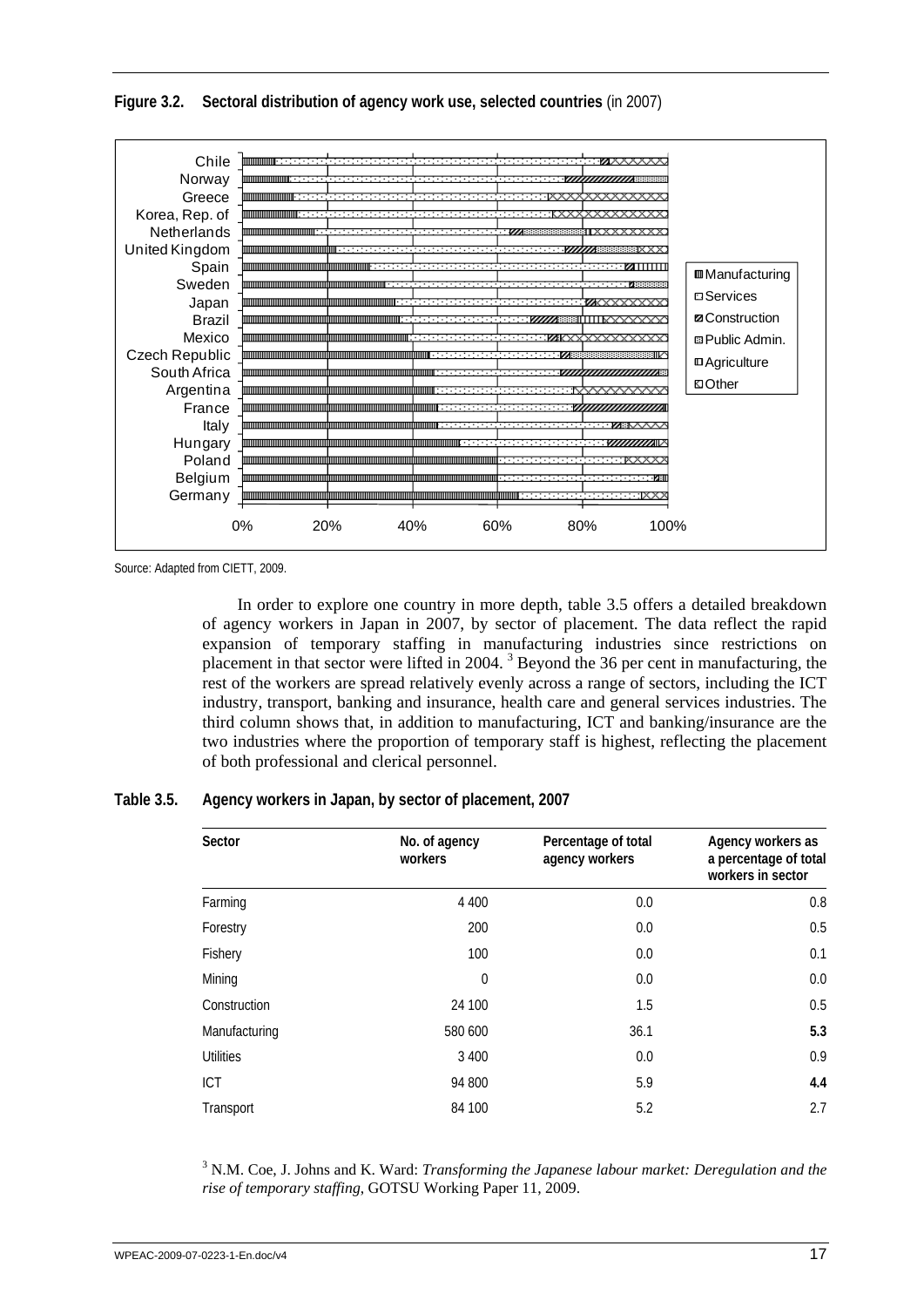<span id="page-27-0"></span>

| Sector                                                                     | No. of agency<br>workers | Percentage of total<br>agency workers | Agency workers as<br>a percentage of total<br>workers in sector |
|----------------------------------------------------------------------------|--------------------------|---------------------------------------|-----------------------------------------------------------------|
| Wholesale and retail                                                       | 144 000                  | 9.0                                   | 1.4                                                             |
| Banking and insurance                                                      | 106 000                  | 6.6                                   | 6.4                                                             |
| Real estate                                                                | 12 600                   | 0.1                                   | 1.6                                                             |
| Restaurants and hotels                                                     | 23 900                   | 1.5                                   | 0.9                                                             |
| Medical and welfare                                                        | 79 500                   | 4.9                                   | 1.4                                                             |
| Education                                                                  | 24 200                   | 1.5                                   | 0.9                                                             |
| Complex service                                                            | 2 700                    | 0.0                                   | 0.5                                                             |
| Service                                                                    | 147 600                  | 9.2                                   | 2.1                                                             |
| Civil service                                                              | 6800                     | 0.0                                   | 0.3                                                             |
| Unclassified                                                               | 268 200                  | 16.7                                  | 14.0                                                            |
| Total                                                                      | 1 607 200                | 100.0                                 | 2.81                                                            |
| Note: Bold: top three sectors of representation apart from "Unclassified". |                          |                                       |                                                                 |

Source: Employment Status Survey.

Comparable national data on the *occupation* of temporary staffing workers currently do not exist; attempts to bring together different national datasets are beset by difficulties concerning the use of different timeframes and terminology.  $4$  Table 3.6 collates the findings of different national surveys within the EU15 countries in the early 2000s. Such data do serve to confirm that a significant proportion of temporary staffing is in lower skilled manufacturing and service occupations, the latter including clerical and administrative work. Enterprises in some countries also use substantial numbers of more skilled engineering and technical professionals, for example, France, Germany, Italy and the United Kingdom. Detailed data do exist for some of the leading markets, however, and here we profile the United States and Japan, two of the largest markets globally.

**Table 3.6. Distribution of temporary staffing assignments by occupation, EU15** (early 2000s)

| Country            | Occupational split                                                                                                                           |
|--------------------|----------------------------------------------------------------------------------------------------------------------------------------------|
| Austria            | 83% blue collar; 17% white collar<br>Two-thirds of workers in low-skilled jobs are temporary                                                 |
| Belgium            | 63% blue collar; 37% white collar<br>15% low educational standard; 53% average; 28% higher education                                         |
| Denmark            | 31% production, storage; 31% health care (of which 1/4 are nurses); 28% administration;<br>5% catering; 2% sales and demonstration; 3% other |
| France             | 44% low-skilled manual; 36% skilled manual; 13% clerical; 6% intermediary occupations;<br>1.6% managerial                                    |
| Germany            | 32% in low-skilled jobs; 18% metal workers or mechanics; 7% electricians;<br>9.5% administration/clerical                                    |
| Greece             | 36% office staff; 8% sales staff; 6% call centre staff; 13% warehouse workers;<br>4% low-skilled workers                                     |
| Italy              | 23% skilled workers; 21% generic workers; 9% administration; 7% sales or cash desk staff                                                     |
| <b>Netherlands</b> | 32% lower secondary or primary education; 48% middle secondary; 19% higher secondary or<br>higher                                            |

4 J. Arrowsmith: *Temporary agency work in an enlarged European Union*, European Foundation for the Improvement of Living and Working Conditions, Dublin, 2006.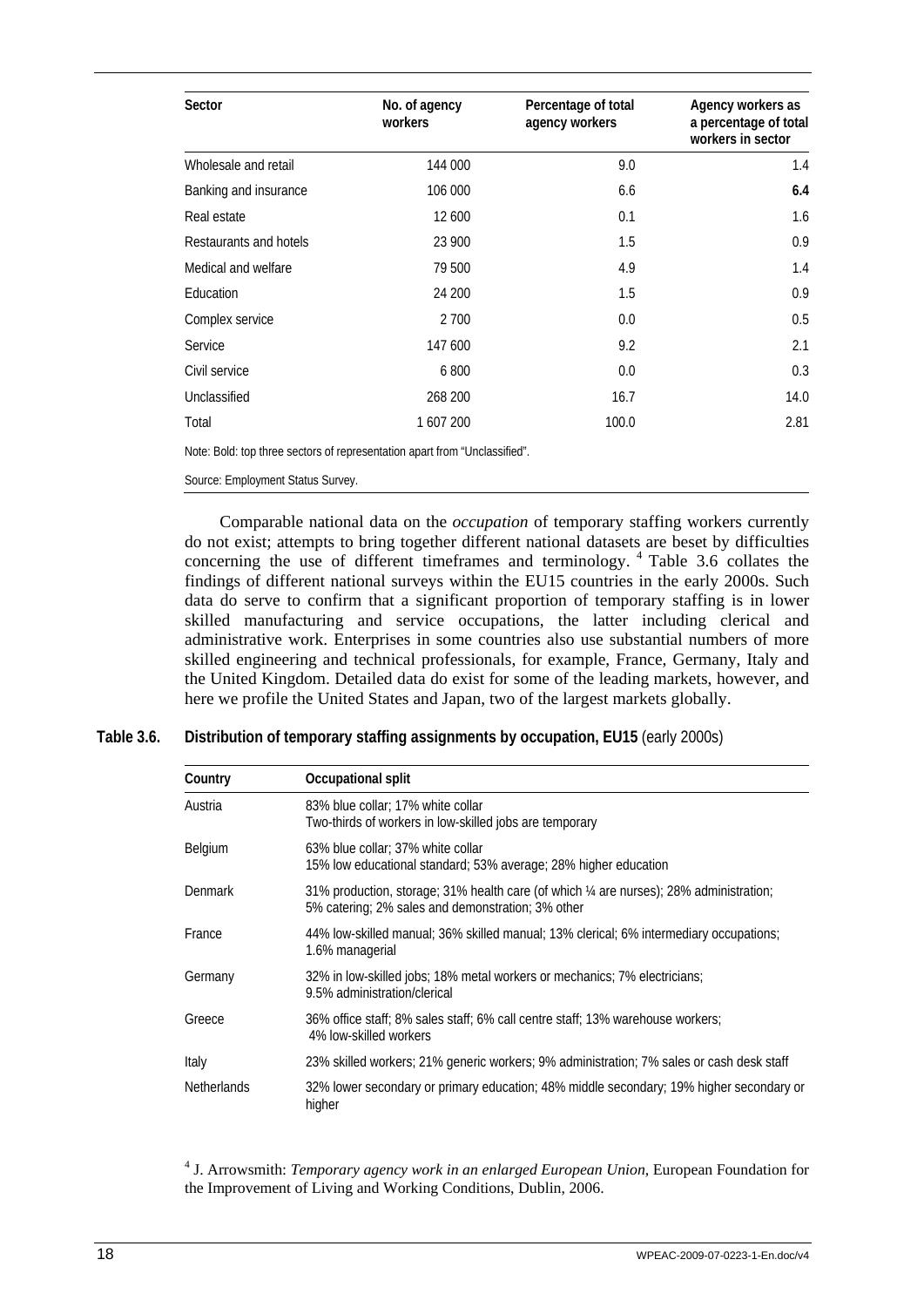<span id="page-28-0"></span>

| Country        | Occupational split                                                                                                                                                                                                                                                                                                               |
|----------------|----------------------------------------------------------------------------------------------------------------------------------------------------------------------------------------------------------------------------------------------------------------------------------------------------------------------------------|
| Portugal       | 45% in jobs requiring no qualifications (28% construction, manufacturing, mining and<br>transport; 17% in services); 13% administration; 4–6% receptionists, sales staff, metalworkers<br>and technical staff                                                                                                                    |
| Spain          | 64% low-skilled workers; 14% workers in catering, personal services, protection and sales;<br>10% administration; 8% plant and machine operators and installers; 3% craft workers and<br>skilled workers in manufacturing, construction and mining; 69% basic or low education;<br>16% secondary education; 6% diploma or degree |
| Sweden         | 22% blue collar: 78% white collar                                                                                                                                                                                                                                                                                                |
| United Kingdom | 26% secretarial and clerical; 10% professional/managerial; 8.5% financial; 7% computing/IT;<br>7% hotel/catering workers; 11% technical and engineering; 2.5% blue-collar                                                                                                                                                        |
|                | Note: No data for Finland, Ireland, Luxembourg and Sweden.                                                                                                                                                                                                                                                                       |

Source: Adapted from Arrowsmith, op. cit., 2006, table 3.

Table 3.7 provides a detailed breakdown of temporary staffing workers in the United States in 2004, showing the preponderance of low-skill service, administration, manufacturing, construction and transportation occupations. The data on average hourly wage rate and divergence from the national average show that wages for agency staff are mostly below the average for the occupation, and considerably so in some cases – for example, for construction and manufacturing labourers. However, owing to the nature of their skills, nurses and computer programmers placed by agencies earn more than the national average.

| Occupation                                             | Temporary services<br>employment | Percentage of<br>temporary services<br>employment | Average hourly<br>wage (\$) | Difference from<br>national average<br>wage $(\$)$ |
|--------------------------------------------------------|----------------------------------|---------------------------------------------------|-----------------------------|----------------------------------------------------|
| Labourers and freight, stock                           |                                  |                                                   |                             |                                                    |
| and material movers                                    | 439 390                          | 18.5                                              | 8.69                        | $-1.84$                                            |
| Office clerks, general                                 | 127 420                          | 5.4                                               | 10.53                       | $-1.09$                                            |
| Packers and packagers                                  | 107 850                          | 4.5                                               | 8.09                        | $-0.88$                                            |
| Team assemblers                                        | 103 470                          | 4.4                                               | 9.68                        | $-2.68$                                            |
| Production workers, all other                          | 77 660                           | 3.3                                               | 9.66                        | $-3.81$                                            |
| Helpers - production workers                           | 72 0 20                          | 3.0                                               | 8.41                        | $-1.94$                                            |
| Customer service<br>representatives                    | 62760                            | 2.6                                               | 11.72                       | $-2.29$                                            |
| <b>Construction labourers</b>                          | 53 970                           | 2.3                                               | 9.27                        | $-4.59$                                            |
| Packaging and filling machine<br>operators and tenders | 51 640                           | 2.2                                               | 8.96                        | $-2.63$                                            |
| Secretaries, except legal,<br>medical and executive    | 47 730                           | 2.0                                               | 12.39                       | $-0.67$                                            |
| Executive secretaries and<br>administrative assistants | 47 370                           | 2.0                                               | 15.57                       | $-2.12$                                            |
| Data entry keyers                                      | 45 010                           | 1.9                                               | 10.80                       | $-0.92$                                            |
| Registered nurses                                      | 44 820                           | 1.9                                               | 30.99                       | $+4.93$                                            |
| Receptionists and information<br>clerks                | 40 320                           | 1.7                                               | 10.67                       | $-0.24$                                            |

|  | Table 3.7. Leading occupations in the private employment agency industry, United States, May 2004 |  |  |  |  |
|--|---------------------------------------------------------------------------------------------------|--|--|--|--|
|--|---------------------------------------------------------------------------------------------------|--|--|--|--|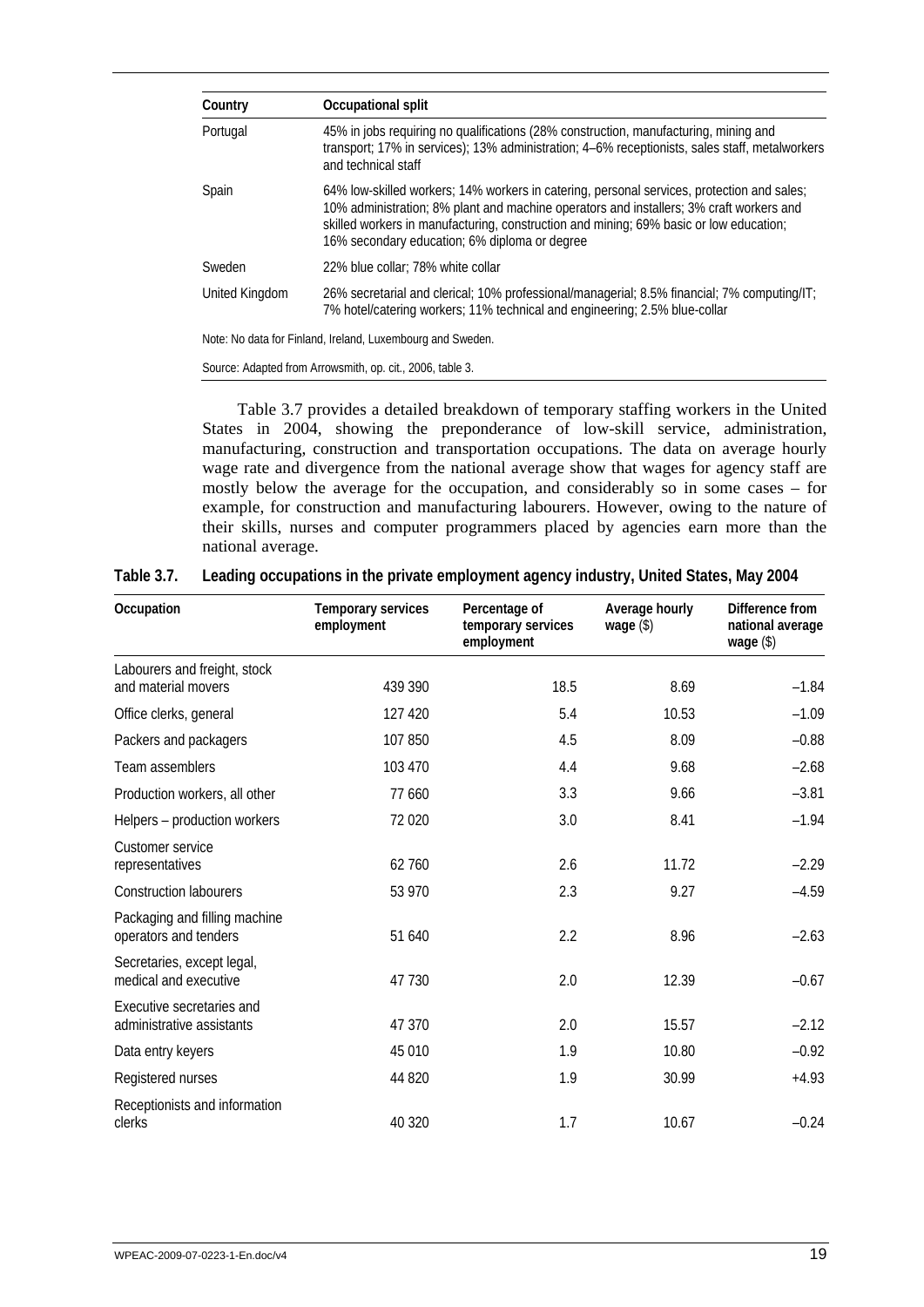| Occupation                                                             | Temporary services<br>employment | Percentage of<br>temporary services<br>employment | Average hourly<br>wage $(\$)$ | Difference from<br>national average<br>wage $(\$)$ |  |
|------------------------------------------------------------------------|----------------------------------|---------------------------------------------------|-------------------------------|----------------------------------------------------|--|
| Assemblers and fabricators,                                            |                                  |                                                   |                               |                                                    |  |
| all other                                                              | 38 380                           | 1.6                                               | 9.48                          | $-4.66$                                            |  |
| Office and administrative<br>support workers, all other                | 37 790                           | 1.6                                               | 11.13                         | $-2.03$                                            |  |
| Nursing aides, orderlies, and<br>attendants                            | 36 130                           | 1.5                                               | 11.64                         | $+1.25$                                            |  |
| Janitors and cleaners, except<br>maids and housekeeping<br>cleaners    | 30 750                           | 1.3                                               | 8.40                          | $-1.51$                                            |  |
| Licensed practical and<br>vocational nurses                            | 30 210                           | 1.3                                               | 20.63                         | $+3.88$                                            |  |
| Employment, recruitment and<br>placement specialists                   | 28 750                           | 1.2                                               | 21.80                         | $-0.96$                                            |  |
| Stock clerks and order fillers                                         | 28 6 9 0                         | 1.2                                               | 9.74                          | $-0.78$                                            |  |
| Inspectors, testers, sorters,<br>samplers and weighers                 | 26 470                           | 1.1                                               | 11.48                         | $-3.52$                                            |  |
| Bookkeeping, accounting and<br>auditing clerks                         | 25 850                           | 1.1                                               | 13.28                         | $-1.06$                                            |  |
| Shipping, receiving, and traffic<br>clerks                             | 25 360                           | 1.1                                               | 10.63                         | $-1.80$                                            |  |
| All other information and<br>record clerks                             | 22 510                           | 0.9                                               | 13.13                         | $-5.21$                                            |  |
| Farm workers and labourers;<br>crop, nursery and greenhouse            | 21 150                           | 0.9                                               | 7.77                          | $-0.30$                                            |  |
| Industrial truck and tractor<br>operators                              | 20 450                           | 0.9                                               | 10.94                         | $-2.63$                                            |  |
| Word processors and typists                                            | 18890                            | 0.8                                               | 13.57                         | $-0.60$                                            |  |
| File clerks                                                            | 18 550                           | 0.8                                               | 10.43                         | $-0.29$                                            |  |
| <b>Business operations</b><br>specialists, all other                   | 16 690                           | 0.7                                               | 20.93                         | $-6.79$                                            |  |
| First-line managers of office<br>and administrative support<br>workers | 16 690                           | 0.7                                               | 17.95                         | $-3.20$                                            |  |
| Truck drivers, heavy and<br>tractor-trailer                            | 14 250                           | 0.6                                               | 14.73                         | $-1.90$                                            |  |
| Cutting, punching, and press<br>machine setters                        | 14 130                           | 0.6                                               | 9.80                          | $-3.24$                                            |  |
| General and operations<br>managers                                     | 12 240                           | 0.5                                               | 39.83                         | $-4.41$                                            |  |
| Refuse and recyclable<br>material collectors                           | 12 170                           | 0.5                                               | 8.10                          | $-5.27$                                            |  |
| Landscaping and grounds-<br>keeping workers                            | 11 940                           | 0.5                                               | 9.37                          | $-1.25$                                            |  |
| Home health aides                                                      | 11 840                           | 0.5                                               | 9.73                          | $+0.60$                                            |  |
| Carpenters                                                             | 11 710                           | 0.5                                               | 14.98                         | $-3.28$                                            |  |
| Telemarketers                                                          | 11 2 30                          | 0.5                                               | 9.78                          | $-1.51$                                            |  |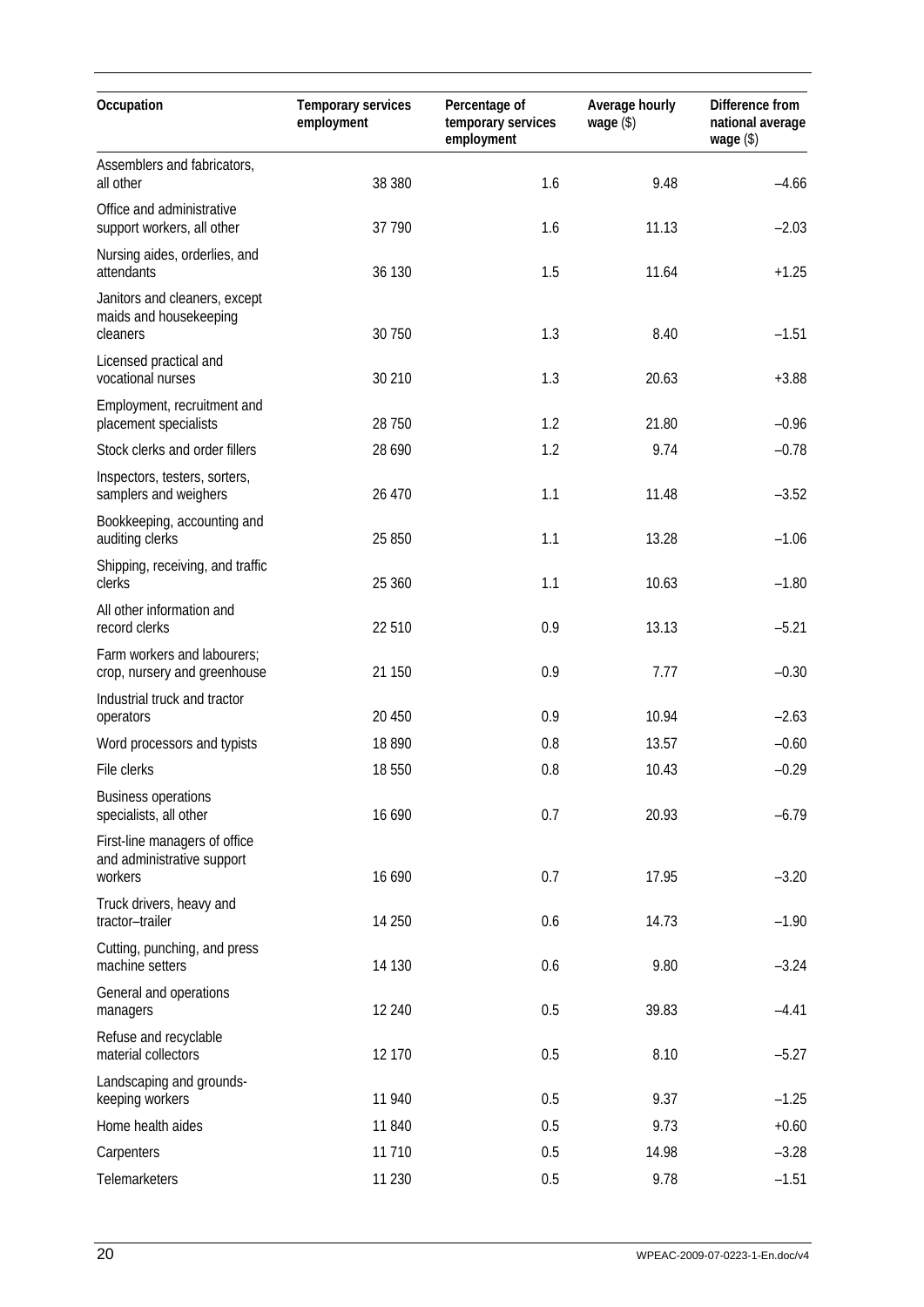<span id="page-30-0"></span>

| Occupation                                                          | Temporary services<br>employment | Percentage of<br>temporary services<br>employment | Average hourly<br>wage $(\$)$ | Difference from<br>national average<br>wage $(\$)$ |
|---------------------------------------------------------------------|----------------------------------|---------------------------------------------------|-------------------------------|----------------------------------------------------|
| <b>Machinists</b>                                                   | 11 2 30                          | 0.5                                               | 12.50                         | $-4.23$                                            |
| Computer support specialists                                        | 10740                            | 0.5                                               | 19.33                         | $-1.64$                                            |
| Maintenance and repair<br>workers, general                          | 10 6 20                          | 0.4                                               | 12.90                         | $-2.51$                                            |
| Mail clerks and mail machine<br>operators, except postal<br>service | 10 2 30                          | 0.4                                               | 9.81                          | $-1.46$                                            |
| Construction and related<br>workers, all other                      | 9 9 6 0                          | 0.4                                               | 8.15                          | $-4.56$                                            |
| Truck drivers, light or delivery<br>services                        | 9 1 2 0                          | 0.4                                               | 10.43                         | $-2.45$                                            |
| Computer programmers                                                | 8890                             | 0.4                                               | 39.54                         | $+7.85$                                            |
| Accountants and auditors                                            | 8 2 4 0                          | 0.3                                               | 25.44                         | $-1.91$                                            |
| Electrical and electronic<br>equipment assemblers                   | 8 1 0 0                          | 0.3                                               | 10.38                         | $-2.25$                                            |
| All occupations                                                     | 2 375 330                        | 100.0                                             | 12.53                         | $-5.27$                                            |

Source: Bureau of Labor Statistics, 2004: "Occupations in the temporary help services industry", p. 7, available at www.bls.gov/oes/2004/may/temp.pdf.

> Table 3.8 offers a more recent profile for the employment services industry as a whole in the United States (including their direct employees) and includes estimates for percentage growth 2006–16. This again shows the importance of office and administrative work, and manufacturing and transportation occupations, which together account for almost two-thirds of the total. In terms of growth, however, professional and related occupations, and general service jobs (e.g. nursing, fast food, waiting staff, cleaners) are projected to expand the fastest, reflecting a gradual ongoing shift away from the temporary staffing heartlands of manufacturing and clerical work.

### **Table 3.8. Employment of wage and salary workers in the United States employment services sector, by occupation, 2006, and projected change, 2006–16** <sup>5</sup>

| Occupation                                         | <b>Employment 2006</b>       | Percentage change, |         |
|----------------------------------------------------|------------------------------|--------------------|---------|
|                                                    | <b>Number</b><br>(thousands) | Percentage         | 2006-16 |
| All occupations                                    | 3657                         | 100.0              | 18.9    |
| Management, business, and financial occupations    | 205                          | 5.6                | 21.9    |
| Top executives                                     | 28                           | 0.8                | 13.9    |
| Employment, recruitment, and placement specialists | 70                           | 1.9                | 11.6    |
| Professional and related occupations               | 392                          | 10.7               | 27.7    |
| Computer specialists                               | 70                           | 1.9                | 31.6    |
| Engineers                                          | 25                           | 0.7                | 30.4    |
| Engineering technicians, except drafters           | 18                           | 0.5                | 27.7    |
| Primary, secondary, and special education teachers | 18                           | 0.5                | 26.6    |
| Registered nurses                                  | 95                           | 2.6                | 26.6    |
| Licensed practical and licensed vocational nurses  | 54                           | 1.5                | 26.6    |

<sup>5</sup> Includes direct employees of staffing agencies and all forms of staffing placement.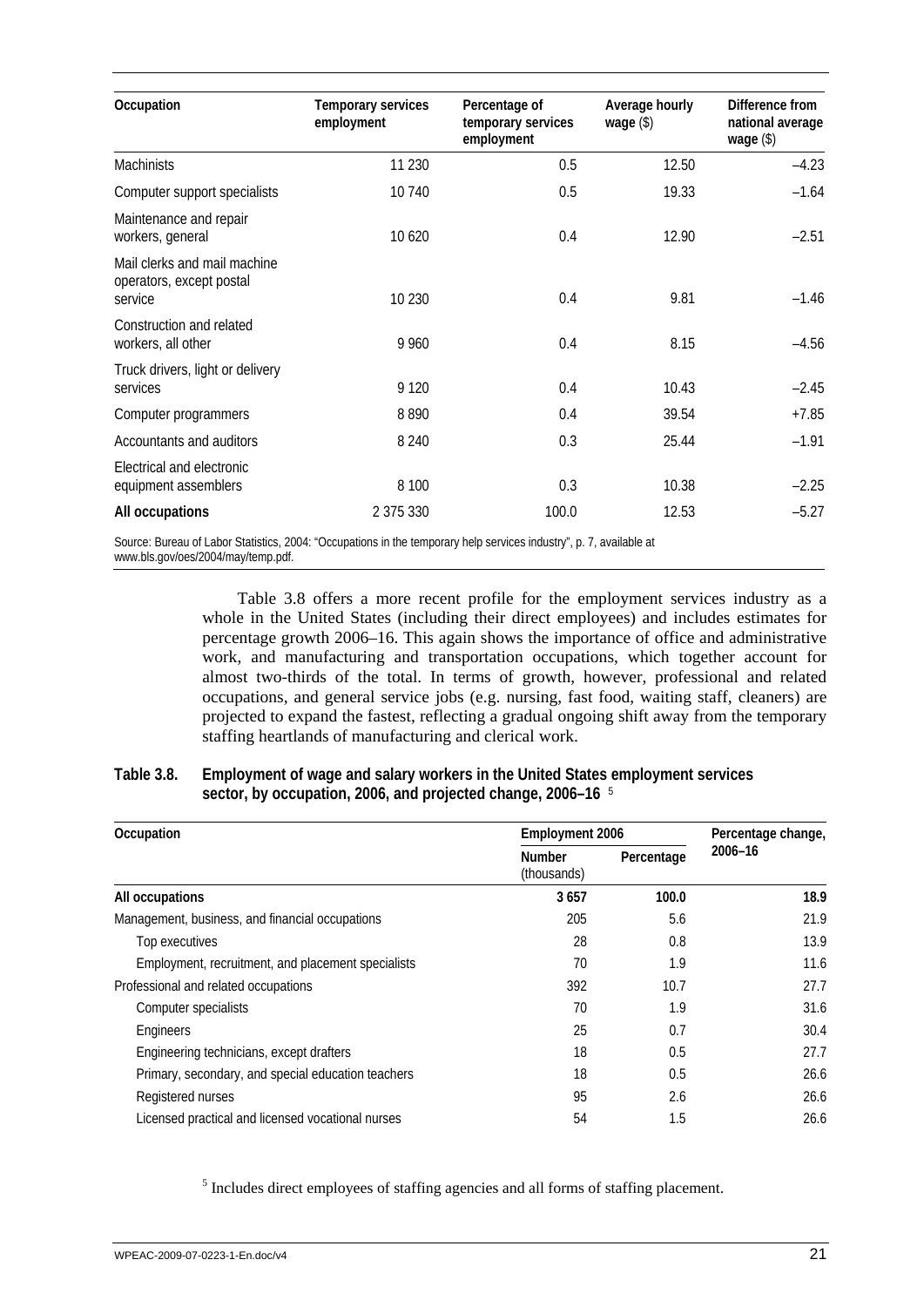| Occupation                                                                                | <b>Employment 2006</b> | Percentage change, |         |
|-------------------------------------------------------------------------------------------|------------------------|--------------------|---------|
|                                                                                           | Number<br>(thousands)  | Percentage         | 2006-16 |
| Service occupations                                                                       | 376                    | 10.3               | 25.8    |
| Nursing aides, orderlies, and attendants                                                  | 52                     | 1.4                | 26.6    |
| Fast food and counter workers                                                             | 21                     | 0.6                | 37.7    |
| Waiters and waitresses                                                                    | 47                     | 1.3                | 26.6    |
| Janitors and cleaners, except maids and housekeeping cleaners                             | 49                     | 1.3                | 29.4    |
| Maids and housekeeping cleaners                                                           | 20                     | 0.6                | 26.6    |
| Landscaping and grounds-keeping workers                                                   | 28                     | 0.8                | 11.1    |
| Sales and related occupations                                                             | 110                    | 3.0                | 19.6    |
| Retail sales workers                                                                      | 26                     | 0.7                | 21.5    |
| Telemarketers                                                                             | 30                     | 0.8                | 1.3     |
| Office and administrative support occupations                                             | 872                    | 23.8               | 12.8    |
| Bookkeeping, accounting, and auditing clerks                                              | 40                     | 1.1                | 26.6    |
| Customer service representatives                                                          | 106                    | 2.9                | 39.2    |
| Receptionists and information clerks                                                      | 61                     | 1.7                | 7.0     |
| Shipping, receiving, and traffic clerks                                                   | 44                     | 1.2                | 21.8    |
| Stock clerks and order fillers                                                            | 44                     | 1.2                | 5.9     |
| Secretaries and administrative assistants                                                 | 129                    | 3.5                | 11.7    |
| Data entry keyers                                                                         | 54                     | 1.5                | 1.3     |
| Office clerks, general                                                                    | 183                    | 5.0                | 12.2    |
| Construction and extraction occupations                                                   | 178                    | 4.9                | 22.6    |
| Carpenters                                                                                | 29                     | 0.8                | 26.6    |
| <b>Construction labourers</b>                                                             | 91                     | 2.5                | 26.6    |
| Installation, maintenance, and repair occupations                                         | 58                     | 1.6                | 26.5    |
| Maintenance and repair workers, general                                                   | 32                     | 0.9                | 26.6    |
| Production occupations                                                                    | 697                    | 19.1               | 21.2    |
| Team assemblers                                                                           | 200                    | 5.5                | 26.6    |
| Machine tool cutting setters, operators and tenders, metal and plastic                    | 32                     | 0.9                | 22.2    |
| Machinists                                                                                | 24                     | 0.7                | 32.9    |
| Inspectors, testers, sorters, samplers, and weighers                                      | 37                     | 1.0                | 19.3    |
| Packaging and filling machine operators and tenders                                       | 61                     | 1.7                | 13.9    |
| Helpers - production workers                                                              | 120                    | 3.3                | 18.9    |
| Transportation and material-moving occupations                                            | 752                    | 20.6               | 13.0    |
| Truck drivers, heavy and tractor-trailer                                                  | 42                     | 1.1                | 26.6    |
| Truck drivers, light or delivery services                                                 | 26                     | 0.7                | 26.6    |
| Industrial truck and tractor operators                                                    | 38                     | 1.0                | 13.9    |
| Labourers and freight, stock, and material movers, hand                                   | 469                    | 12.8               | 13.9    |
| Packers and packagers, hand                                                               | 139                    | 3.8                | 1.3     |
| Note: Columns may not add to totals due to omission of occupations with small employment. |                        |                    |         |
| Source: Bureau of Labor Statistics, at www.bls.gov/oco/cg/cgs039.htm.                     |                        |                    |         |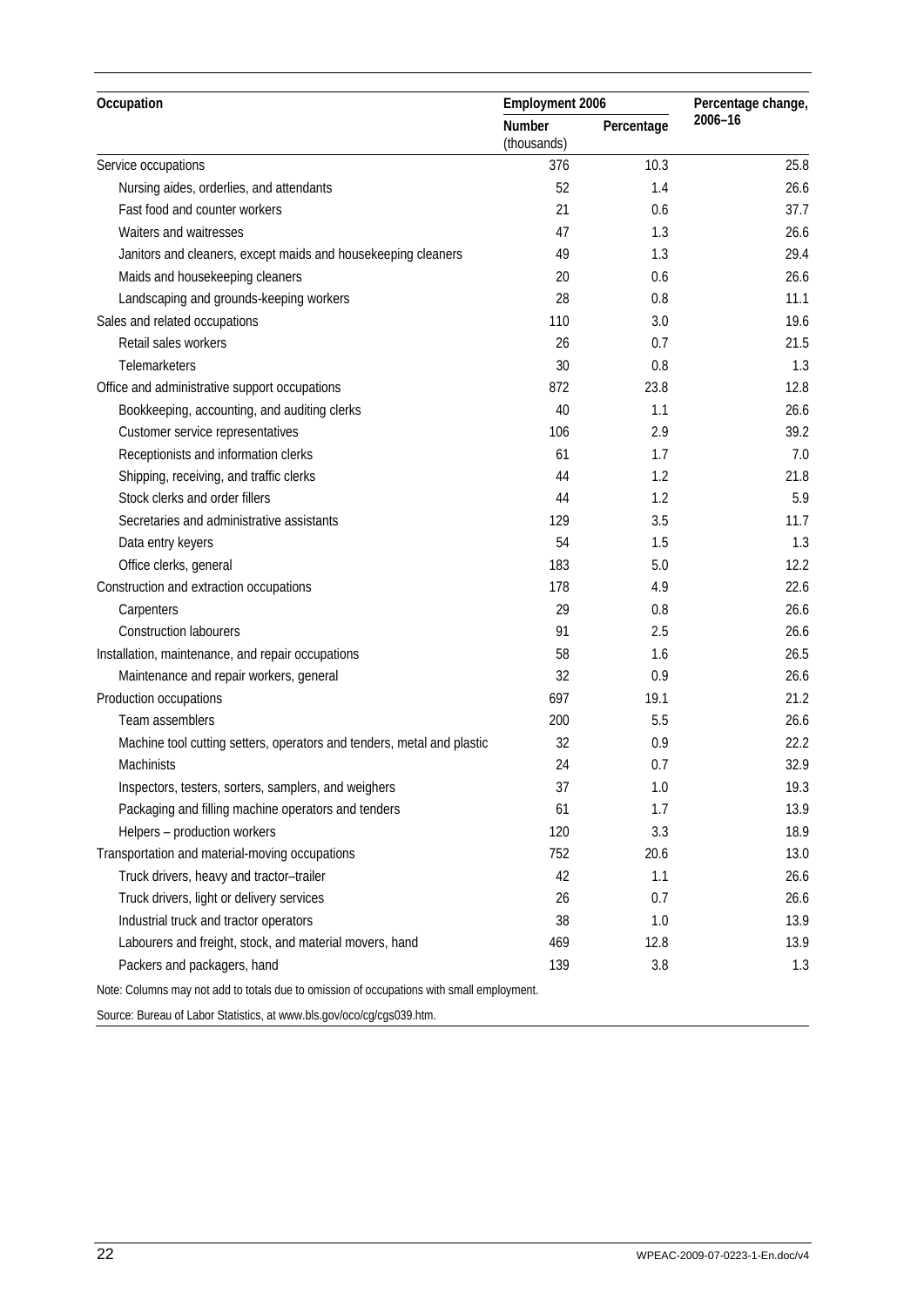<span id="page-32-0"></span>In Japan, by contrast, manufacturing has been the fastest growing occupation in recent years. Table 3.9 profiles the country's occupational distribution of temporary staffing workers over the past two decades. All categories increased in terms of absolute numbers over the period 1997–2007. In relative terms, "manufacturing and construction" expanded more than threefold from 2002 to 2007, becoming the largest category by the latter year (40 per cent of the total), with clerical work having fallen from 50 per cent in 2002 to 37 per cent of dispatch worker employment. "Technical and professional" is another occupational category on the relative wane, falling from 12 per cent of the total in 1997 to 5 per cent in 2007. Overall, in Japan, temporary staffing has now expanded well beyond its clerical and professional origins.

| Category                                         | 1987           | 1992        | 1997        | 2002   | 2007   |
|--------------------------------------------------|----------------|-------------|-------------|--------|--------|
| Technical and professional                       | 18             | 21          | 30          | 44     | 76     |
|                                                  | 20.7%          | 12.9%       | 11.7%       | 6.1%   | 4.7%   |
| Clerical                                         | 39             | 94          | 180         | 360    | 588    |
|                                                  | 44.8%          | 57.7%       | 70.0%       | 49.9%  | 36.6%  |
| Sales                                            | $\mathbf 0$    | $\mathbf 0$ | 4           | 48     | 91     |
|                                                  | 0.0%           | 0.0%        | 1.6%        | 6.7%   | 5.7%   |
| Service                                          | 4              | 10          | 10          | 43     | 72     |
|                                                  | 4.6%           | 6.1%        | 3.9%        | 6.0%   | 4.5%   |
| Agriculture/fishery                              | $\mathbf 0$    | $\mathbf 0$ | $\mathbf 0$ | 1      | 4      |
|                                                  | 0.0%           | 0.0%        | 0.0%        | 0.1%   | 0.2%   |
| Transportation and communication                 | $\overline{2}$ | 6           | 4           | 11     | 31     |
|                                                  | 2.3%           | 3.7%        | 1.6%        | 1.5%   | 1.9%   |
| Manufacturing and construction                   | 14             | 27          | 28          | 192    | 636    |
|                                                  | 16.1%          | 16.6%       | 10.9%       | 26.6%  | 39.6%  |
| Unclassified                                     | 10             | 5           | $\Omega$    | 21     | 110    |
|                                                  | 11.5%          | 3.1%        | 0.0%        | 2.9%   | 6.8%   |
| Total employees                                  | 87             | 163         | 257         | 721    | 1608   |
|                                                  | 100.0%         | 100.0%      | 100.0%      | 100.0% | 100.0% |
| Source: Employment Status Survey, various years. |                |             |             |        |        |

### **Table 3.9. Agency (dispatch) workers in Japan by occupation, 1987–2007** (thousands)

## **3.5. Age and gender dimensions of temporary staffing**

On the gender dimensions of the workers placed through agencies, figure 3.3 demonstrates that for many countries this is reasonably balanced (in the 40–60 per cent range). Of the countries shown, the United Kingdom and Finland are the only two where the proportion of females is above 60 per cent, while for Switzerland, Germany, France and South Africa the figure is below 40 per cent. While these figures partly reflect the social and economic histories of these countries (e.g. the sectoral bases of the economy, social attitudes to family/gender divisions of labour), they may also be closely connected to the sectoral/occupational distribution of agency work described in the previous section, with more men being concentrated in the manufacturing and construction sectors, while women form the majority in service sectors and occupations (hence clearly correlating to the data in figure 3.2). The data for the United Kingdom and Germany, for example, reflect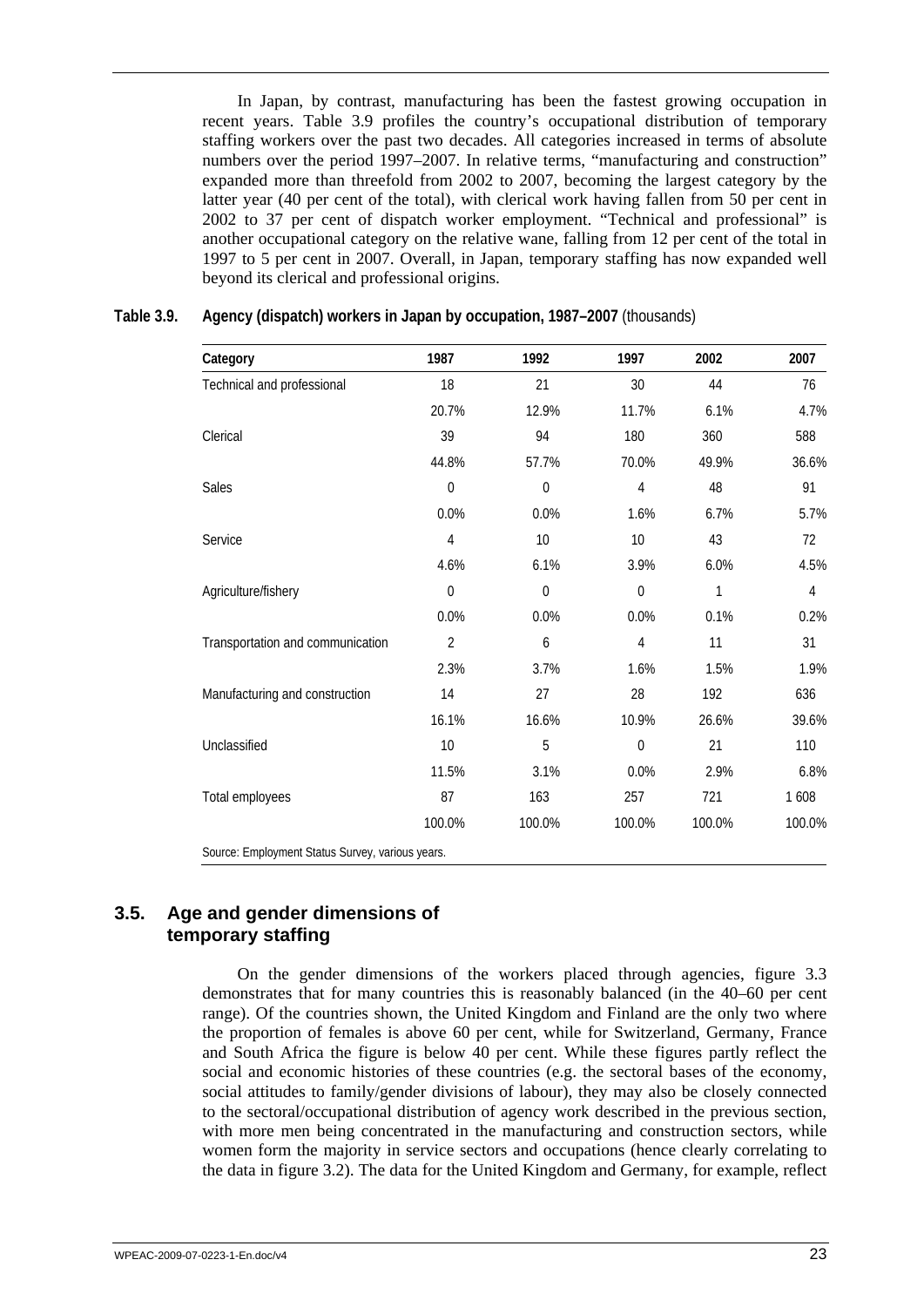<span id="page-33-0"></span>the significance of temporary agency employment in services and manufacturing, respectively, in those countries. Comparison with previous surveys <sup>6</sup> shows that the gender distribution remains generally static, with slight increases in the female share in many countries in the 2000s. In Japan, however, the changes have been more dramatic, as manufacturing placements have expanded rapidly in recent years. While for much of Japan's temporary staffing history, its workforce was dominated by female workers – who made up 80 per cent of the total in 1997 – there is a profound ongoing shift in gender composition with the female proportion having dropped to 62 per cent by 2007.





With regard to age composition, figure 3.4 illustrates that the majority of agency workers are below the age of 30, with that age category accounting for over 50 per cent of the total in all countries except the United States and France. This reflects the longstanding role of the industry in placing student workers and providing an entrance point into the labour market for younger workers. The proportion of workers over 45 years of age varies more widely, ranging from just 4 per cent in Greece to 31 per cent in the United States. Importantly, older age groups of the working population are increasingly represented among agency workers reflecting demographic change in many of the leading markets, as older workers remain in the labour market for longer. In France, for example, the proportion of agency workers aged 50 and over increased from 4.1 to 7.5 per cent over the period 1997–2007, and in Italy, representation expanded in all age groups over 34 in the period 2003–07 (CIETT, 2009).

Source: CIETT, 2009, p. 33.

<sup>6</sup> J. Arrowsmith, op. cit.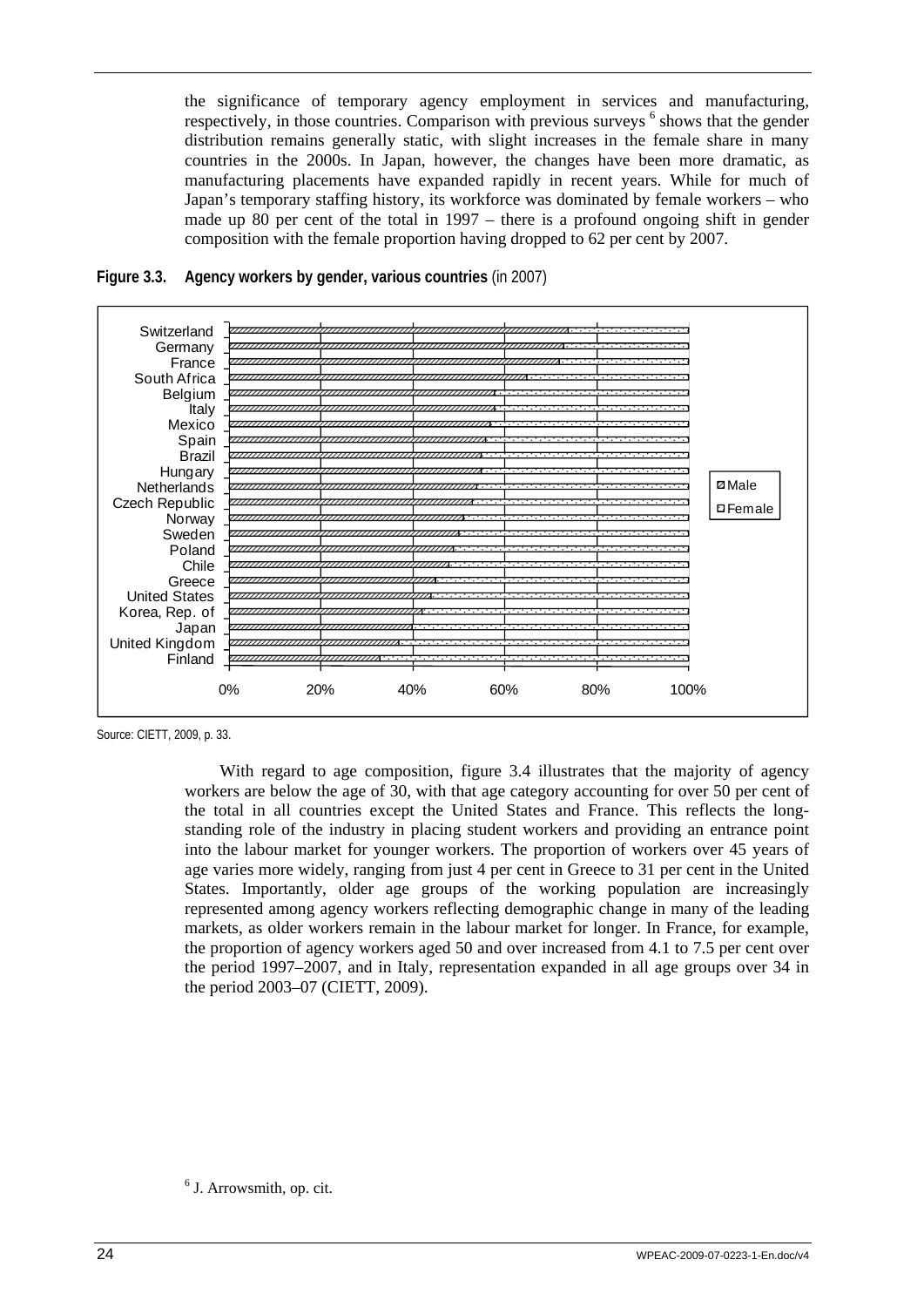<span id="page-34-0"></span>



Source: CIETT, 2009, p. 30.

## **3.6. Summary**

Several key dimensions characterize the growth of the private employment agency industry:

- rapid expansion of the industry since the mid-1990s and the emergence of a small group of transnational agencies that are leading the globalization of the sector;
- strong growth in agency work in many economies both in numerical terms and penetration rates, with some important market-to-market variations;
- nationally distinctive sectoral and occupational patterns of agency worker placement, although data illustrate a general increase in employment beyond the traditional areas of manufacturing and clerical work, especially in private services sectors;
- broadly similar age and gender trends across the leading markets, including a gradual increase in the representation of female and older workers everywhere, except in Japan, where men are more represented in the temporary workforce than before.

Overall, the identification of these general trends should be supplemented in future by a more detailed study of its sectoral aspects. In addition, research should cover wider issues such as problems faced by temporary agency workers as regards conditions of work, occupational safety and health, training, social protection coverage, and so on.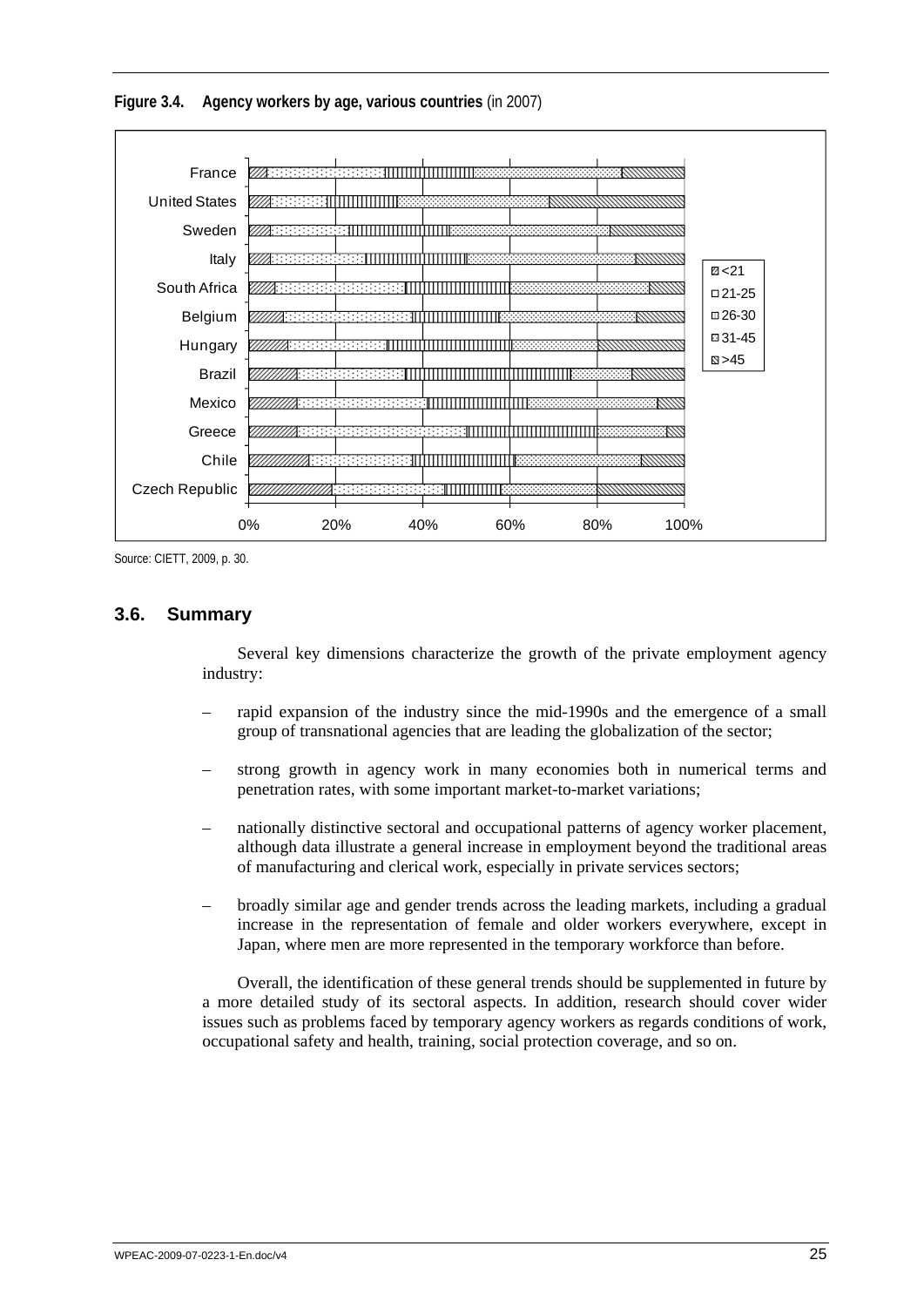# <span id="page-35-0"></span>**4. The economic crisis and private employment agencies: Opportunities and challenges**

## **4.1. Introduction**

This chapter examines how the private employment agency industry and its triangular relations – user enterprises, the agencies themselves and agency-placed workers – have been affected by the ongoing global economic and financial crisis from 2007 to mid-2009, and outlines possible outcomes for the industry when the global economic recovery begins. It draws on several sources because the lag between changes in the real economy and the collection of data means that the impact of the crisis is not registered, combined with the well-documented paucity of consistent, accurate, and comparable industry statistics.<sup>1</sup>

## **4.2. The economic crisis and the triangular employment relationship**

Private employment agencies are a form of labour market intermediary. They meet the needs of user enterprises for workforce flexibility, on the one hand, and of workers for temporary employment, on the other. With its core business of matching labour demand and supply, the private employment agency industry is a very particular kind of "peoplebased" business service activity. <sup>2</sup> Supplying workers to many if not all sectors of the economy, the industry's fortunes are bound up with those of many industries and occupations, from light manufacturing to engineering, accountancy to retailing, and clerical to warehousing.

Over the past 30 years the industry has become a large-scale labour-market intermediary, acquiring the status of a broker of flexibility at both the micro-level (meeting the preferred needs of individuals and enterprises) and at the macro-level (managing economic uncertainty and risk across the labour market).<sup>3</sup> At its centre is a mediated employment relationship, as agencies bring user enterprises and workers together during economic upturns and provide a means of separation during the economic downturns. An important aspect of the industry is, then, the sense of "disposability" for both user enterprises and workers.

<sup>&</sup>lt;sup>1</sup> N.M. Coe, J. Johns, and K. Ward: "Mapping the globalization of the temporary staffing industry", in *Professional Geography*, 59(4), 2007; J. Peck, N. Theodore and K. Ward: "Constructing markets for temporary labour: Employment liberalization and the internationalization of the staffing industry", in *Global Networks* 5(1), 2005, pp. 1–24.

 $2^2$  Coe et al., op. cit.

 $3$  J. Peck and N. Theodore: "Flexible recession: The temporary staffing industry and mediated work in the United States", in *Cambridge Journal of Economics*, 31(2), 2007, pp. 171–192.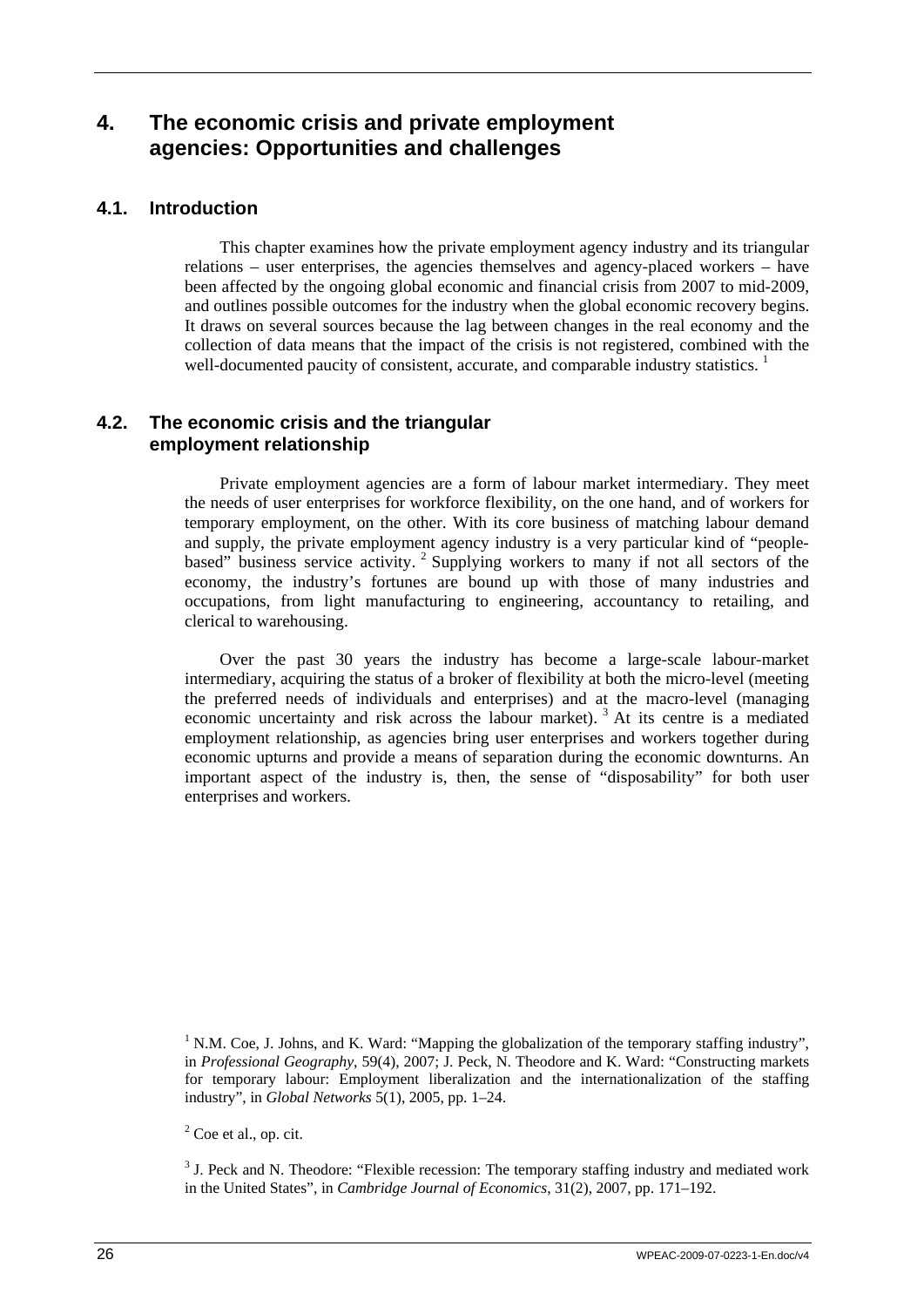

<span id="page-36-0"></span>**Figure 4.1. The triangular relationship between an agency, a worker and a user enterprise** 

Source: Adapted from a CIETT illustration.

Figure 4.1 details the triangular employment relationship when it is intermediated through a private employment agency. The fortunes of the three actors involved in this relationship are intertwined. Changes in the circumstances of one can have knock-on effects for one or both of the other two actors. This constitutes a virtuous circle during economic booms, and a vicious circle during economic slumps. The relationships between the three actors are governed by the nature of the national regulatory context in which they occur. During periods of declining global economic performance, the importance of this triangular employment relationship shrinks, as has been the case since the middle of 2008, with varying implication for each party involved. There is a close correlation in many industrialized countries between GDP growth and the use of temporary agency workers, <sup>4</sup> so the current financial and economic crisis – and the subsequent drop in national economic output the world over has led to a contraction of the global private employment agency industry. Temporary agency workers were the first to have to leave user enterprises, but analysts predict that these workers will also be the first to be taken back when the economy begins to recover. While such workers may remain employed by the agency in the short term, contractual obligations and rights may end rapidly.

The ILO noted that although the impact of the financial and economic varies widely by country and period, <sup>5</sup> "groups that were already in a vulnerable position before the crisis will be disproportionately affected, while temporary and migrant workers are also usually

<sup>&</sup>lt;sup>4</sup> CIETT: "The agency work industry around the world: Main statistics, Brussels, 2009.

<sup>5</sup> See ILO: *Global employment trends for women*, Mar. 2009.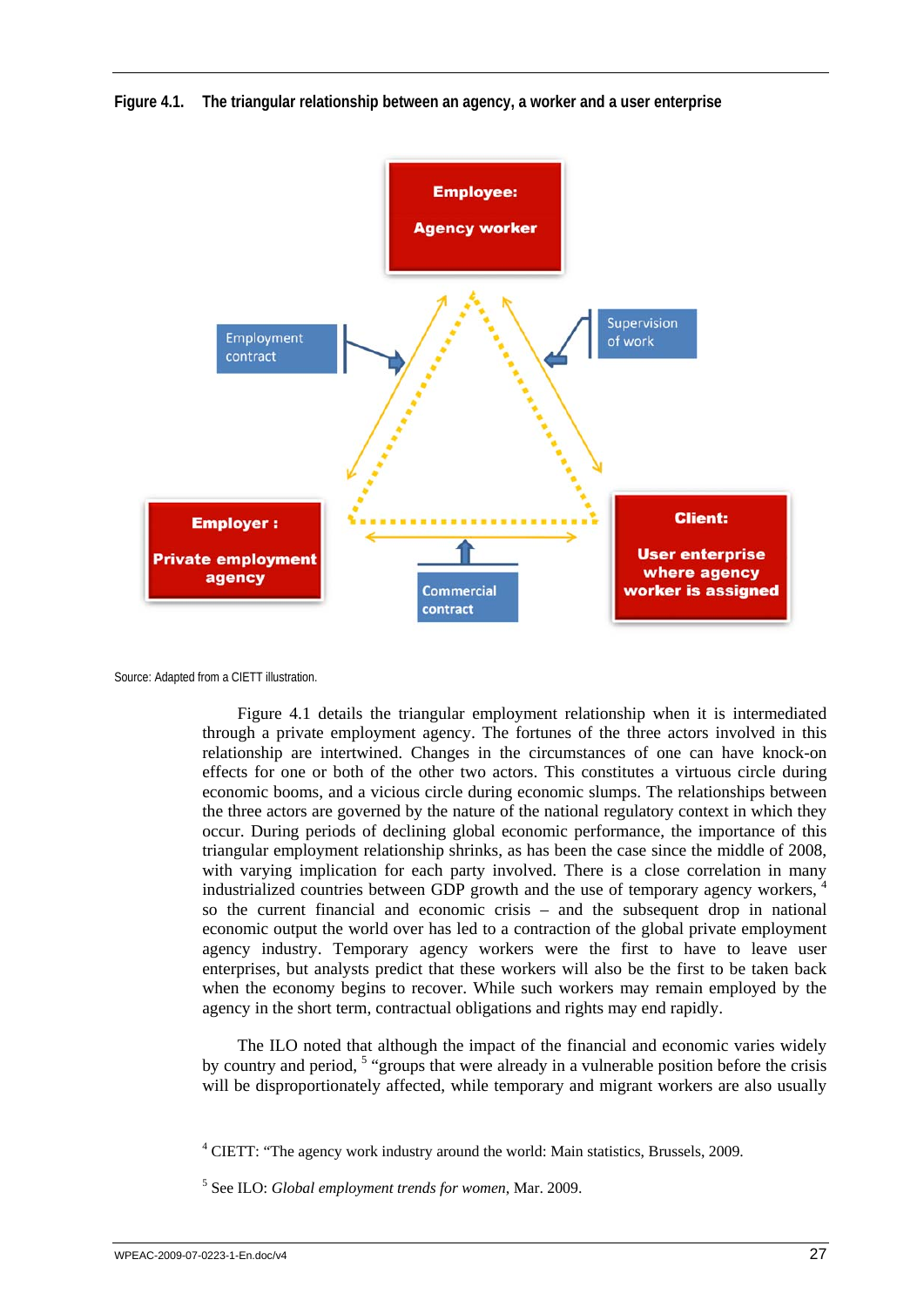<span id="page-37-0"></span>not protected by collective bargaining agreements" <sup>6</sup> and that women are often regarded as a flexible reserve, drawn into the labour market in upturns and expelled in downturns. Women are over-represented among casual and temporary employment, contract labour and homeworkers, tending to earn lower wages than their male counterparts, and the crisis is likely to worsen their situation.  $<sup>7</sup>$ </sup>

## **4.3. Variable impact of the economic crisis on the temporary agency labour market**

The impact of the crisis can be viewed from the divergent perspectives of the three actors of the triangular relationship. First, user enterprises hire workers through agencies so that, if economic fortunes change, they can adjust their workforce accordingly. Since mid-2008, enterprises have used this "pressure-valve" or "shock absorber" function to lay off temporary agency workers, while often leaving their core workforce unaffected. Table 4.1 provides some evidence of this phenomenon. In several economic sectors, across much of the developed world and most noticeably in vehicle manufacturing, temporary workers have borne the initial brunt of the lay-offs related to the financial and economic crisis. As the downturn has deepened, user enterprises have set about reducing their workforces through ending their agreements with agencies for the supply of workers. <sup>8</sup> In Germany, it was estimated that between 100,000 and 150,000 temporary agency workers lost their placements in the four to six months since October 2008. Meanwhile, the Japanese Government estimated that 85,000 temporary workers lost their jobs in the year since the second quarter of 2008, while in the United States 52,000 jobs per month were lost by the private employment agency industry from December 2007 to April 2009.<sup>9</sup> In Spain, placements through agencies fell 8 per cent in the last quarter of 2008, and dropped by 10 per cent in France over the same period. <sup>10</sup> In many countries, the number of temporary agency workers who have had their placements ended is unknown, but this lack of quantitative data should not detract from the message that emerges from the available data elsewhere: in many countries and sectors, temporary agency work is no longer such a prevalent employment option. Overall, it is in those countries where temporary agency workers are concentrated in the manufacturing sectors that have seen the biggest job losses to date.

Second, according to Koncept Analytics, <sup>11</sup> agencies with wider geographical reach and sectoral coverage may be less affected, because of the geographically uneven consequences of the economic crisis. Table 4.2 profiles the top 20 global agencies and reveals geographical and sectoral differences among them (see Chapter 3 for more analysis of the top 20 agencies). This would seem to give Adecco, Manpower and Randstad a competitive advantage over the others. The data reveal, nevertheless, that even the largest multinational enterprises are affected.

8 OECD: *Economic outlook 2008*, Paris, OECD, 2009; and ILO–IILS, op. cit.

<sup>9</sup> Bureau of Labor Statistics, 2009: "Current employment statistics highlights, April 2009", at www.bls.gov/ces/highlights042009.pdf, p. 13.

 $10$  OECD: "Impact of the economic crisis on employment and unemployment in the OECD countries", 2009, at www.oecd.org.

<sup>11</sup> Koncept Analytics: "Global recruitment market report", 2009, at www.konceptanalytics.com/.

<sup>6</sup> ILO and International Institute for Labour Studies (IILS): *The financial and economic crisis: A decent work response*, 2009, p. 10.

<sup>7</sup> A. King-Dejardin and J. Owens: *The global economic crisis: Impacts and responses from a global gender perspective* (forthcoming 2009), quoted in ILO–IILS, 2009, p. 11.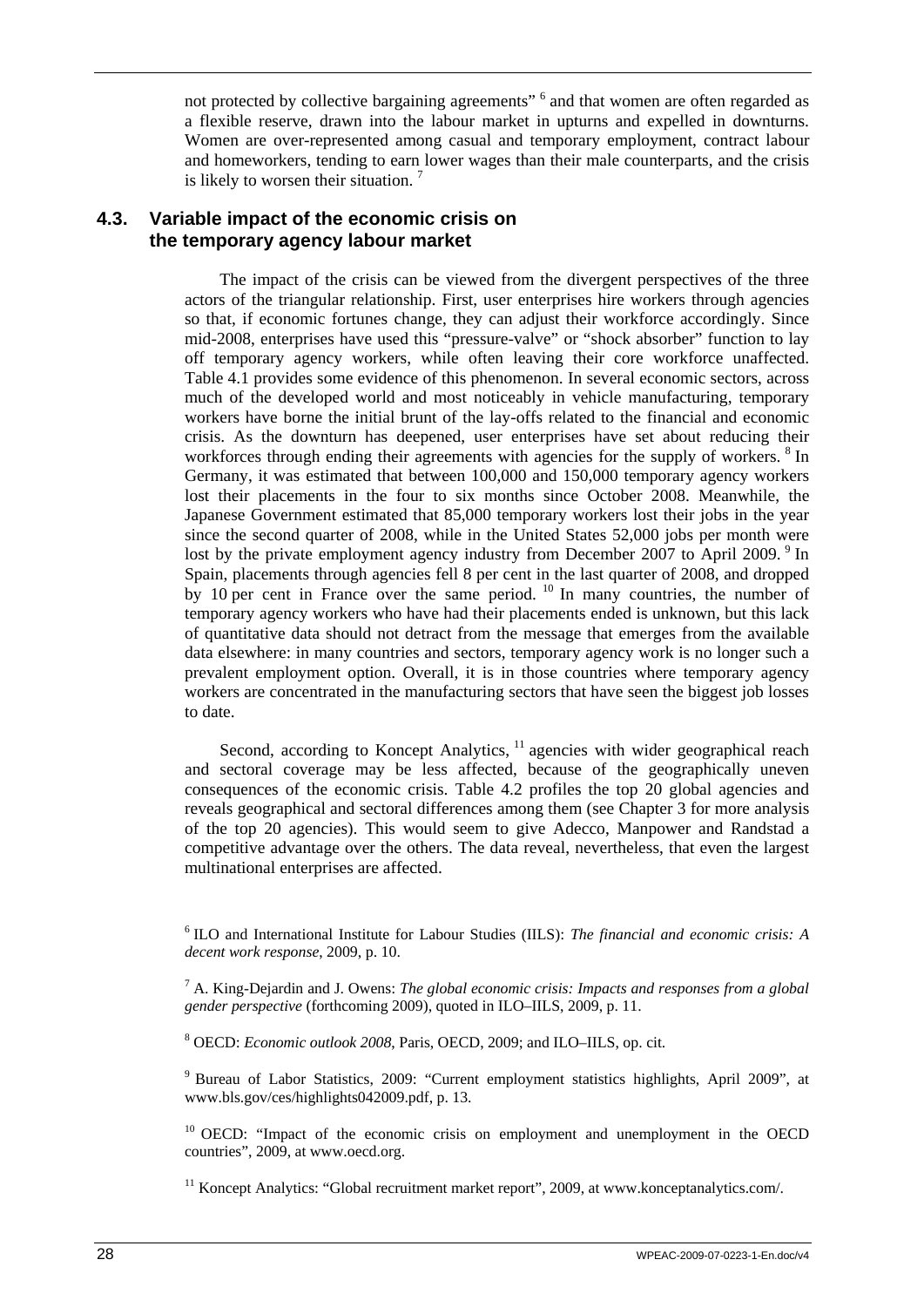| <b>Client firm</b>              | Sector                         | Country              | No. of<br>workers | <b>Details</b>                                                                  |
|---------------------------------|--------------------------------|----------------------|-------------------|---------------------------------------------------------------------------------|
| <b>BMW-Mini</b>                 | Car manufacturing              | United Kingdom       | 850               | Job losses at its Cowley<br>manufacturing plant                                 |
| Corning, Inc.                   | Glass manufacturing            | <b>United States</b> | 1 400             | Job losses at its manufacturing plants                                          |
| Dell                            | Computer<br>manufacturing      | Ireland              | 400               | Job losses at its Limerick plant                                                |
| Honda                           | Car manufacturing              | Japan                | 3 100             | Job losses at its manufacturing plants                                          |
| Honsel                          | Car component<br>manufacturing | Germany              | 100               | Job losses because of cutbacks in the<br>car industry                           |
| <b>Isuzu Motors Limited</b>     | Car manufacturing              | Japan                | 1 400             | Job losses at its manufacturing plants                                          |
| Mazda                           | Car manufacturing              | Japan                | 800               | Job losses at its plant in Hiroshima                                            |
| Nissan Motor Company            | Car manufacturing              | Japan                | 780               | Reduced output at two plants that ship<br>large vehicles to the American market |
| <b>SKF</b>                      | Car manufacturing              | North America        | 100               | Job Josses in its American<br>manufacturing plants                              |
| Sony Corporation                | Electronics                    | Japan                | 8 0 0 0           | Job losses at its manufacturing plants                                          |
| <b>Toyota Motor Corporation</b> | Car manufacturing              | Japan                | 3 0 0 0           | Job losses at its manufacturing plants                                          |
| Volkswagen                      | Car manufacturing              | Europe               | 16 500            | Cutting all use of temporary workers<br>by the end of 2009                      |
|                                 |                                |                      |                   |                                                                                 |

## <span id="page-38-0"></span>**Table 4.1. Number of workers placed by private employment agencies subsequently laid-off by user enterprises: Some examples in 2009**

Source: Company web sites and press releases, newspaper articles.

## **Table 4.2. The top 20 staffing agencies by revenue, 2008**

| Rank           | Firm                  | Origin               | Revenue<br>\$m | No. of<br>territories | <b>Business mix</b>                                                                                                                                                                                                                                 |
|----------------|-----------------------|----------------------|----------------|-----------------------|-----------------------------------------------------------------------------------------------------------------------------------------------------------------------------------------------------------------------------------------------------|
| 1              | Adecco                | Switzerland          | 31 068.93      | 50                    | Generalist 83% (Office 22%; Industrial<br>55%; Emerging markets 6%); Specialist<br>17% (IT 6%; Engineering and<br>technology 4%; Finance and legal 2%;<br>Medical 2%; Science 2%; Sales,<br>Marketing and events 2%; Human<br>capital solutions 1%) |
| $\mathfrak{D}$ | Randstad              | <b>Netherlands</b>   | 23 242.91      | 50                    | Generalist 80% (70% industrial staffing;<br>10% in-house staffing (on client<br>premises)); Specialist 20%<br>(20% professional)                                                                                                                    |
| 3              | Manpower              | <b>United States</b> | 21 552.80      | 82                    | Generalist 96% and Specialist 4%                                                                                                                                                                                                                    |
| 4              | Allegis               | <b>United States</b> | 5 740.00       | 6                     | Majority of placements are in specialist<br>sectors                                                                                                                                                                                                 |
| 5              | <b>Kelly Services</b> | <b>United States</b> | 5 5 1 7 . 2 9  | 34                    | Generalist 79% and Specialist 21%                                                                                                                                                                                                                   |
| 6              | Goodwill Group        | Japan                | 5465.92        | 4                     | na                                                                                                                                                                                                                                                  |
| 7              | <b>USG People</b>     | <b>Netherlands</b>   | 5 446.22       | 13                    | Generalist 63% and Specialist 37%                                                                                                                                                                                                                   |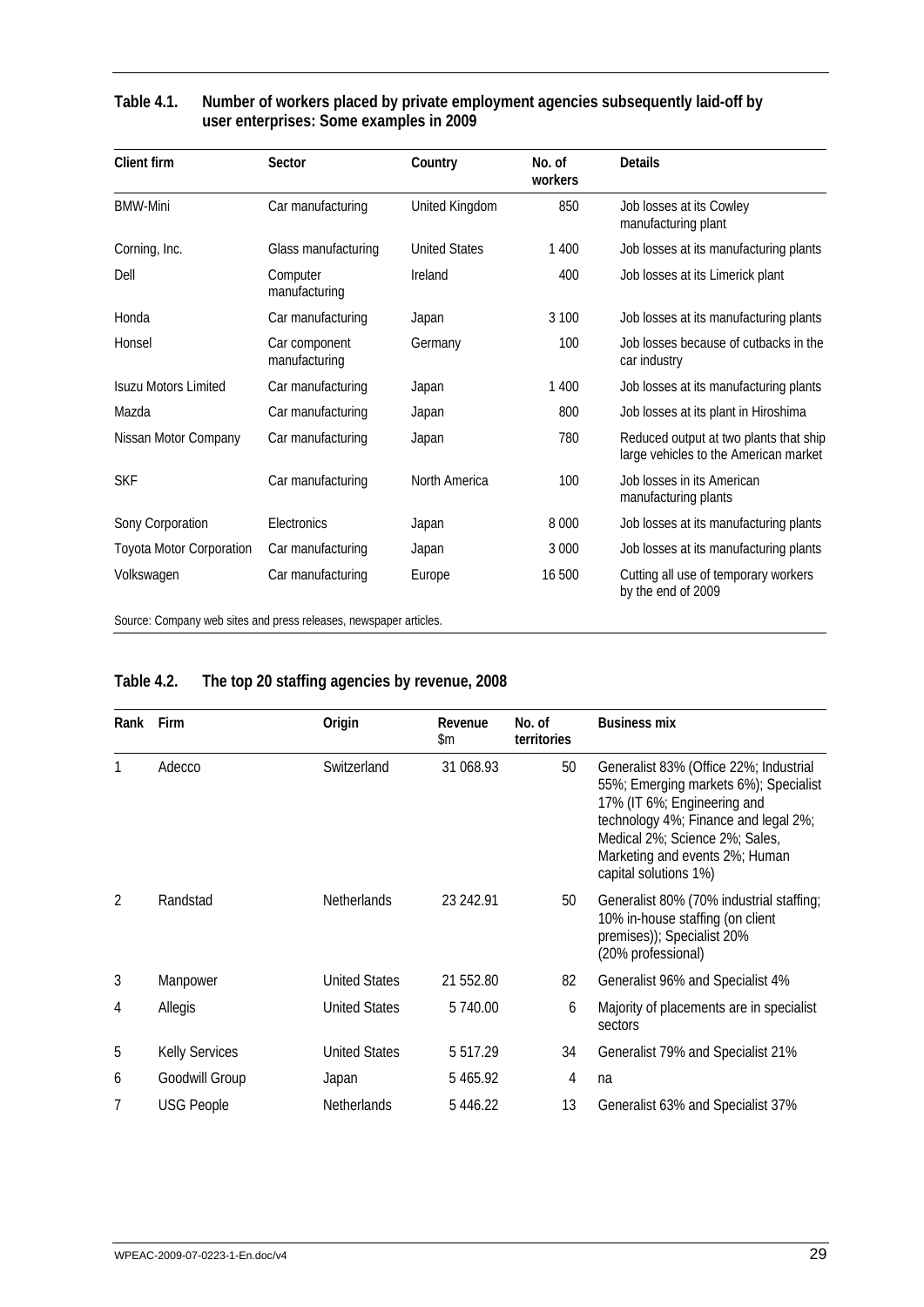| Rank | Firm                                       | Origin               | Revenue<br>\$m | No. of<br>territories | <b>Business mix</b>                                                                                                                      |
|------|--------------------------------------------|----------------------|----------------|-----------------------|------------------------------------------------------------------------------------------------------------------------------------------|
| 8    | Hays                                       | United Kingdom       | 4 9 9 4 .57    | 29                    | Generalist 0% and Specialist 100%<br>(Accountancy and finance 36%;<br>Construction and property 24%; IT 14%;<br>Other 26%)               |
| 9    | Robert Half International                  | <b>United States</b> | 4 600.55       | 21                    | Majority of placements are in specialist<br>sectors                                                                                      |
| 10   | Tempstaff                                  | Japan                | 2 597.15       | 8                     | Generalist 46%; Specialist 54%<br>(Specialist office 18%; IT/Engineering<br>8%; Other 28%)                                               |
| 11   | <b>Volt Information Sciences</b>           | <b>United States</b> | 2 427.32       | 8                     | na                                                                                                                                       |
| 12   | Pasona                                     | Japan                | 2 271.71       | 8                     | Generalist 63% and Specialist 37%<br>(Technical 16%; IT/Engineering 11%;<br>Other 10%)                                                   |
| 13   | <b>MPS Group</b>                           | <b>United States</b> | 2 2 2 2 . 3 0  | 12                    | Generalist 0% and Specialist 100% (IT<br>42%; Accounting 29%; Engineering<br>14%; Legal 9%; Health care 6%)                              |
| 14   | Spherion                                   | <b>United States</b> | 2 189.16       | $\overline{2}$        | Generalist 65% and Specialist 35%                                                                                                        |
| 15   | <b>Express Employment</b><br>Professionals | <b>United States</b> | 2 000.00       | 4                     | na                                                                                                                                       |
| 16   | Synergie Group                             | France               | 1 624.95       | 11                    | Majority of placements are in generalist<br>sectors                                                                                      |
| 17   | Michael Page                               | United Kingdom       | 1 443.83       | 32                    | Specialist 100% (Financial and<br>accounting 49%; Marketing and sales<br>19%; Legal, HR and others 17%;<br>Engineering and property 15%) |
| 18   | <b>TrueBlue</b>                            | <b>United States</b> | 1 384.27       | 3                     | Generalist 100% (General labour, light<br>industrial, skilled trades)                                                                    |
| 19   | Monster                                    | <b>United States</b> | 1 343.63       | 24                    | Majority of placements are in generalist<br>sectors                                                                                      |
| 20   | CDI Corp.                                  | <b>United States</b> | 1 118.60       | $\overline{4}$        | Majority of placements are in specialist<br>sectors                                                                                      |
|      | Source and notes: See table 3.1.           |                      |                |                       |                                                                                                                                          |

Table 4.3 details some of the ways in which the largest agencies have responded to the economic crisis. Branches have been merged or closed altogether, while workforce numbers have been cut. For example, Adecco is in the process of a  $\epsilon$ 15m restructuring exercise, the bulk of which will be implemented in the second and third quarters of 2009. There is evidence of all the largest agencies doing what they can to cut costs while retaining capacity, so that they are in a position to grow quickly when the upturn comes. For many smaller agencies, the upturn may come too late, with the TUC reporting that the British private employment agency industry had experienced a 67 per cent increase in bankruptcies between the second and third quarters of 2008.<sup>12</sup>

<sup>&</sup>lt;sup>12</sup> TUC: Recession report No. 1, 2008, at www.tuc.org.uk.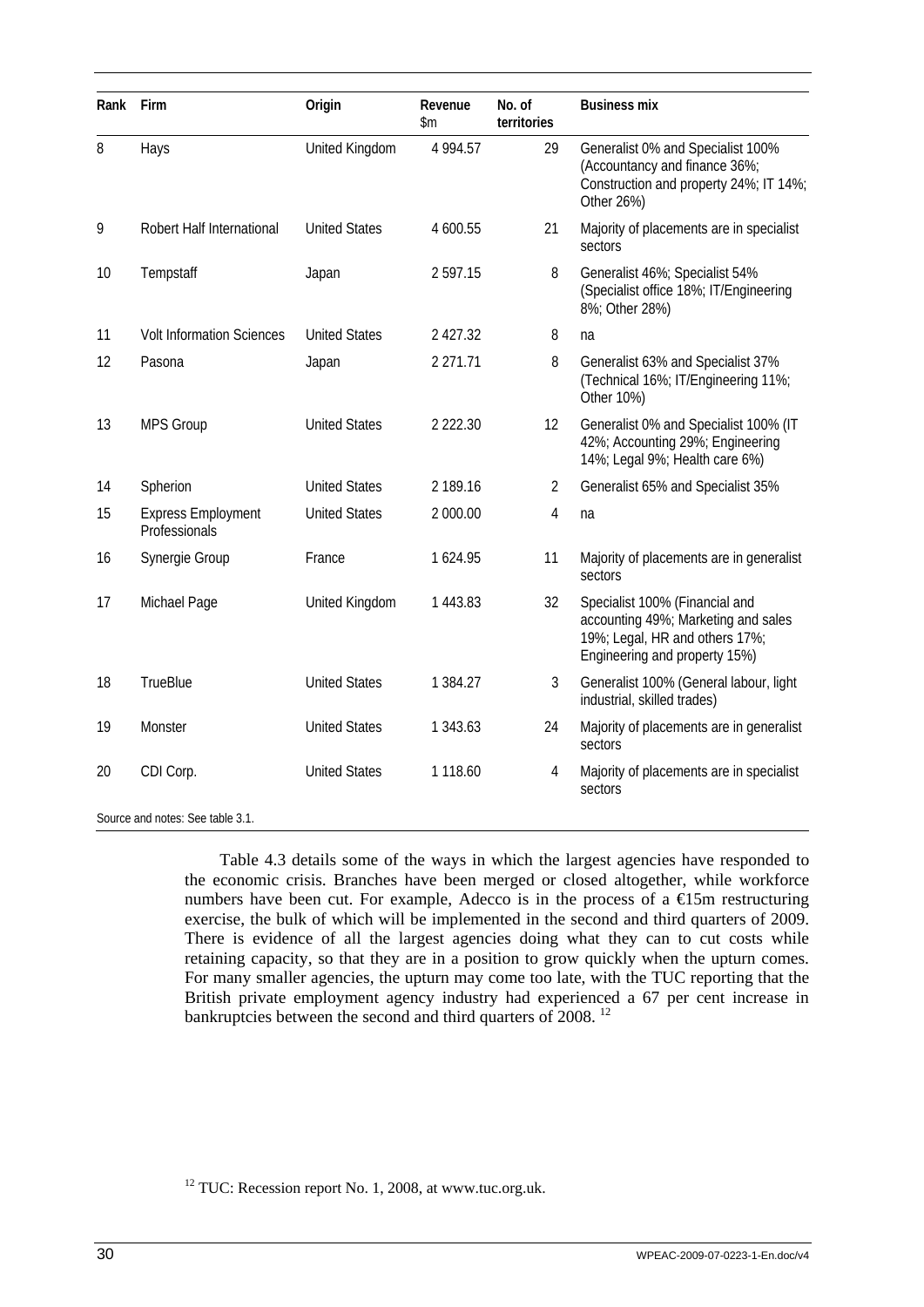| Strategy                                                      | Agencies      | <b>Details</b>                                                                                           |
|---------------------------------------------------------------|---------------|----------------------------------------------------------------------------------------------------------|
| Closure of branches                                           | Adecco        | Merging 75 branches in France                                                                            |
|                                                               | Randstad      | 157 closed in France including 72 branches closed through the merger of<br>Randstad France and VediorBis |
|                                                               | TrueBlue Inc. | 102 closed including all of its Labor Ready business in the United Kingdom                               |
| Reduction of workforce                                        | Adecco        | 600 job cuts in France                                                                                   |
|                                                               | Hays          | Reduced by 27 per cent (approximately 800 jobs), mostly in the United Kingdom                            |
|                                                               | Randstad      | 589 jobs in France (including 100 as part of the Randstad France and VediorBis<br>merger)                |
|                                                               | TrueBlue Inc. | Reduced by 20 per cent, mostly in the United States                                                      |
| Source: Company annual reports, web sites and press releases. |               |                                                                                                          |

### <span id="page-40-0"></span>**Table 4.3. Private employment agencies' response to the economic crisis, 2008 onwards: Some examples**

Tables 4.4 and 4.5 reveal the extent of the fall in profits experienced by the largest agencies. While the financial year  $2007-08$  was bad,  $13$  the first quarter of 2009 was even worse. In some markets business is down by 40 per cent, <sup>14</sup> while in the United States the current penetration rate of 1.33 per cent is the lowest since 1993.<sup>15</sup> Many of the largest agencies are on record as stating that it will be 2010 at least before they expect any upturn in business. This would generally happen after overtime hours and the length of the working week begin to rise among the core workforce and slack capacity begins to fall, when user enterprises will again consider turning to agencies to meet their workforce needs, although some may opt for agency workers sooner.

### **Table 4.4. The top staffing agencies by net profit margin, 2008**

| Rank           | Top 20 rank by<br>revenue 2008 | Firm                      | Origin               | Net profit margin<br>2007 (%) | Net profit margin<br>2008 (%) | Change up<br>or down |
|----------------|--------------------------------|---------------------------|----------------------|-------------------------------|-------------------------------|----------------------|
| 1              | 17                             | Michael Page              | United Kingdom       | 11.24                         | 10.01                         | ⇓                    |
| $\overline{2}$ | 19                             | Monster                   | <b>United States</b> | 11.66                         | 7.12                          | ⇓                    |
| 3              | 8                              | Hays                      | United Kingdom       | 7.02                          | 6.62                          | ⇓                    |
| 4              | 9                              | Robert Half International | <b>United States</b> | 6.53                          | 4.48                          | ⇓                    |
| 5              | 16                             | Synergie Group            | France               | 3.25                          | 3.36                          | ⇑                    |
| 6              | 10                             | Tempstaff                 | Japan                | 2.32                          | 2.45                          | ⇑                    |
| 7              |                                | Adecco                    | Switzerland          | 3.84                          | 2.06                          | ⇓                    |
| 8              | 12                             | Pasona                    | Japan                | 1.82                          | 1.25                          | ⇓                    |
| 9              | 20                             | CDI Corp.                 | <b>United States</b> | 2.52                          | 1.00                          | ⇓                    |
| 10             | 3                              | Manpower                  | <b>United States</b> | 2.30                          | 0.74                          | ⇓                    |

 $13$  Except, perhaps, in emerging markets: for example, Manpower's revenue grew 44 per cent in 2008 – India (+40 per cent); China (+15 per cent) and Eastern Europe (+38 per cent) (Manpower: *Annual report 2008*, at www.manpower.com).

 $14$  Euractiv: "Temp chief: 'Agencies will see early green shoots'", 2009, at www.euractiv.com/en/enterprise-jobs/temp-chief-agencies-see-early-green-shoots/article-182296.

<sup>15</sup> N. Zieminski: "V, U, W-shaped rebound? Temp firms don't see eye to eye", 8 May 2009, at www.reuters.com/article/companyNews/idUKTRE5474QC20090508?symbol=SFN.N.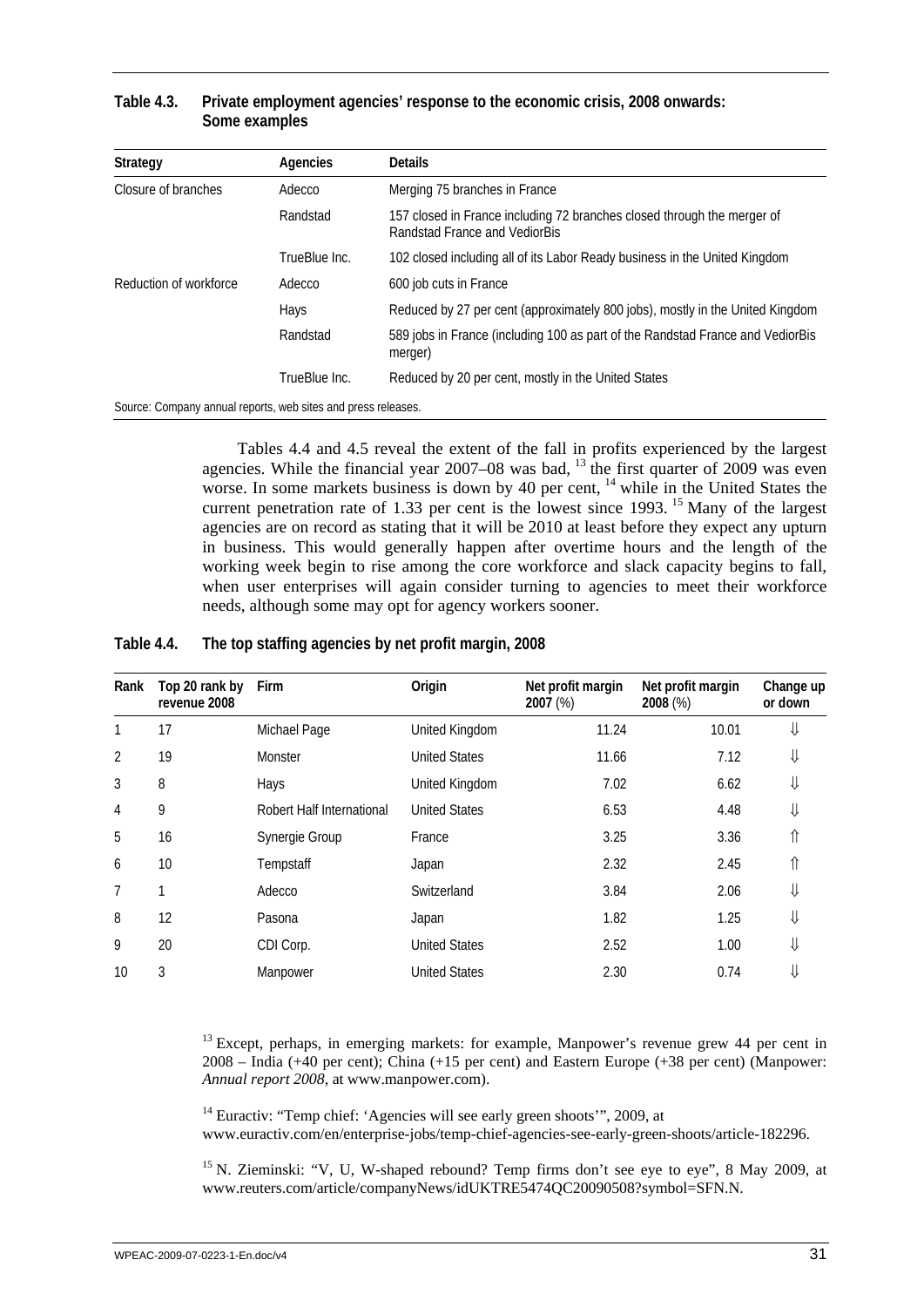<span id="page-41-0"></span>

| Rank | Top 20 rank by<br>revenue 2008 | <b>Firm</b>                                                    | Origin               | Net profit margin<br>$2007 (\%)$ | Net profit margin<br>2008 (%) | Change up<br>or down |
|------|--------------------------------|----------------------------------------------------------------|----------------------|----------------------------------|-------------------------------|----------------------|
| 11   | 18                             | <b>TrueBlue</b>                                                | <b>United States</b> | $-1.42$                          | $-0.30$                       | ⇑                    |
| 12   | $\overline{2}$                 | Randstad                                                       | <b>Netherlands</b>   | 4.54                             | $-0.73$                       | ⇓                    |
| 13   | 7                              | <b>USG People</b>                                              | <b>Netherlands</b>   | 3.16                             | $-0.77$                       | ⇓                    |
| 14   | 11                             | <b>Volt Information Sciences</b>                               | <b>United States</b> | $-1.41$                          | $-1.44$                       | ⇓                    |
| 15   | 5                              | <b>Kelly Services</b>                                          | <b>United States</b> | 0.99                             | $-2.05$                       | ⇓                    |
| 16   | 6                              | Goodwill Group (Radia)                                         | Japan                | 1.30                             | $-2.20$                       | ⇓                    |
| 17   | 14                             | Spherion                                                       | <b>United States</b> | $-5.23$                          | $-6.04$                       | ⇓                    |
| 18   | 13                             | <b>MPS Group</b>                                               | <b>United States</b> | 4.03                             | $-12.16$                      | ⇓                    |
|      |                                | Note: Data unavailable for Express Personnel and Allegis.      |                      |                                  |                               |                      |
|      |                                | Source: www.reuters.com, company web sites and press releases. |                      |                                  |                               |                      |

### **Table 4.5. Changing revenues, profits and earnings of selected agencies from among the top 20 agencies, first quarter 2009 compared to first quarter 2008**

| Rank<br>2008   | Firm                                | Origin               | Q1 2009<br>revenue<br>$(\text{Im})$ | Change<br>since Q1<br>2008 (%) | Q1 2009<br>gross<br>profit (\$m) | Change<br>since Q1<br>2008 (%) | Q1 2009 net<br>earnings<br>$(\$m)$ | Change<br>since Q1<br>2008 (%) |
|----------------|-------------------------------------|----------------------|-------------------------------------|--------------------------------|----------------------------------|--------------------------------|------------------------------------|--------------------------------|
| 1              | Adecco                              | Switzerland          | 4 832.34                            | $\sqrt{26}$                    | 895.22                           | $\sqrt{25}$                    | 30.00                              | $\sqrt{2}$ 85                  |
| $\overline{2}$ | Randstad                            | Netherlands          | 3 987.37                            | $\sqrt{28}$                    | 801.12                           | $\sqrt{30}$                    | $-68.64$                           | $\Psi$ 170                     |
| 3              | Manpower                            | <b>United States</b> | 3 647.10                            | $\downarrow$ 32                | 664.30                           | $U_{21}$                       | 2.30                               | $\downarrow$ 97                |
| 5              | Kelly Services                      | <b>United States</b> | 1 042.60                            | $\sqrt{25}$                    | 175.50                           | $\sqrt{30}$                    | $-16.10$                           | $\downarrow$ 300               |
| 6              | Goodwill Group<br>(Radia)*          | Japan                | 2678.82                             | $$\downarrow 40$               | 68.22                            | $\hat{\parallel}$ 7            | $-140.41$                          | ⇓<br>92                        |
| $\overline{7}$ | <b>USG People</b>                   | <b>Netherlands</b>   | 985.26                              | $\sqrt{22}$                    | 232.89                           | $\sqrt{25}$                    | $-2.61$                            | $\downarrow$ 107               |
| 9              | Robert Half<br>International        | <b>United States</b> | 823.33                              | $$\downarrow 33$$              | 293.73                           | $\sqrt{42}$                    | 8.79                               | ⇓<br>88                        |
| 11             | Volt Information<br><b>Sciences</b> | <b>United States</b> | 499.70                              | $\Psi$ 14                      | 21.80                            | ↑56                            | 13.1                               | ⇑<br>$\overline{\phantom{a}}$  |
| 12             | Pasona**                            | Japan                | 568.13                              | $\downarrow$ 10                | 114.15                           | $\Psi$ 17                      | $-8.76$                            | $\downarrow$ 163               |
| 13             | <b>MPS Group</b>                    | <b>United States</b> | 429.35                              | $$\downarrow 24$               | 115.63                           | $\sqrt{29}$                    | 1.60                               | $\downarrow$ 92                |
| 14             | Spherion                            | <b>United States</b> | 425.92                              | $\sqrt{26}$                    | 83.10                            | $\sqrt{35}$                    | $-6.7$                             | $\downarrow$ 300               |
| 17             | Michael Page                        | United Kingdom       | na                                  | na                             | 134.79                           | $\downarrow$ 32                | na                                 | na                             |
| 18             | <b>TrueBlue</b>                     | <b>United States</b> | 224.40                              | $$\downarrow 31$               | 62.70                            | $$\downarrow 36$$              | $-5.3$                             | $\Psi$ 160                     |
| 19             | Monster                             | <b>United States</b> | 254.41                              | $\downarrow$ 31                | 13.74                            | $\sqrt{82}$                    | $-10.34$                           | $U$ 218                        |
| 20             | CDI Corp.                           | <b>United States</b> | 228.65                              | $\sqrt{22}$                    | 47.43                            | $U_{33}$                       | $-0.92$                            | $\downarrow$ 108               |

\* Figures for second quarter results June 2009 compared to second quarter results June 2008. Gross profit figure is from "recurring profit". \*\* Pasona figures for 30 November 2008 to 28 February 2009.

Notes: Data unavailable for Allegis, Hays, Tempstaff, Synergie Group and Express Personnel.

Source: Company annual reports, web sites and press releases.

Table 4.6 focuses on Adecco, the world's largest private employment agency. While there are differences across countries, the general picture is one of dramatic falls in revenue in early 2009. This example is emblematic of the performances of the largest multinational agencies.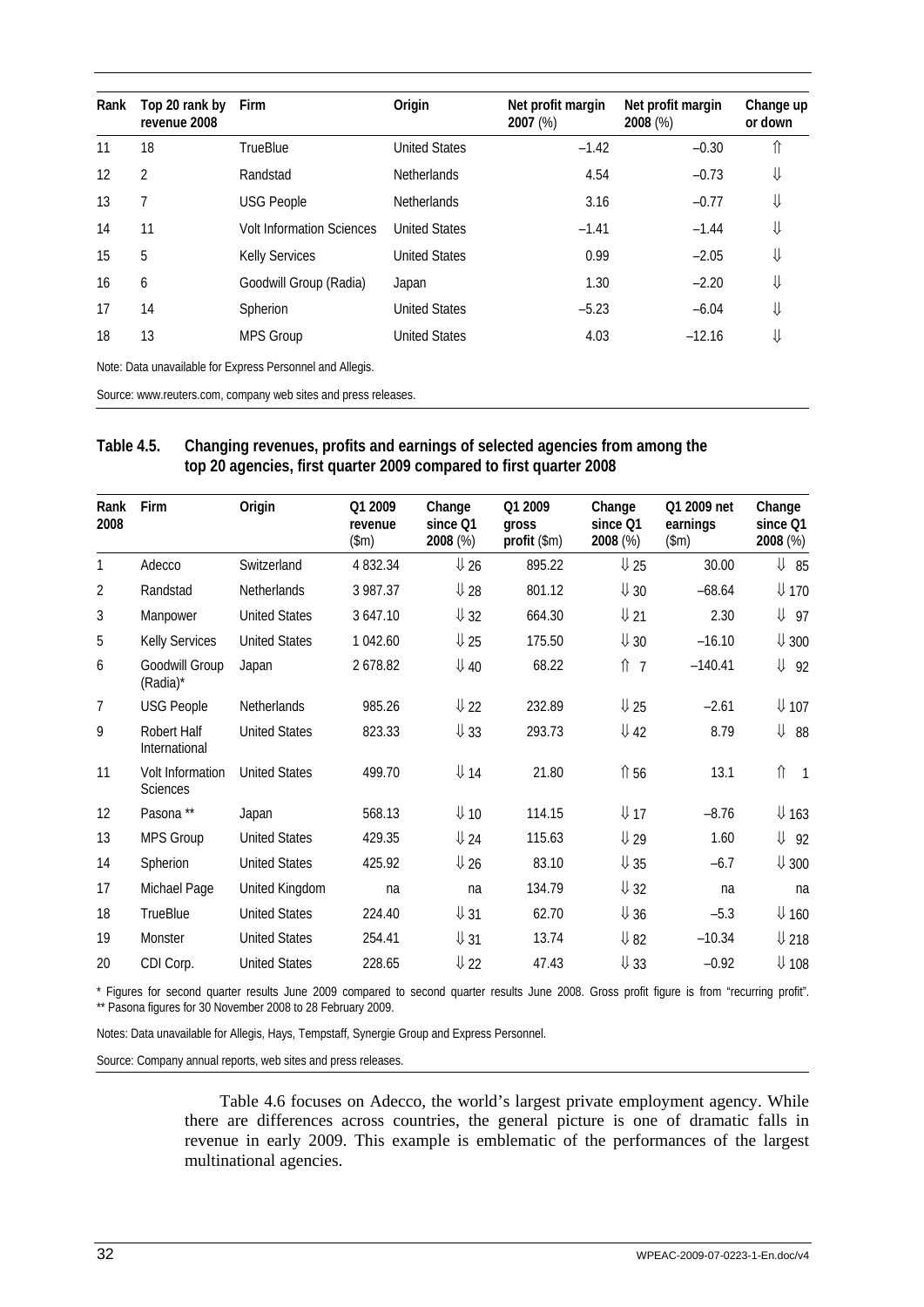### <span id="page-42-0"></span>**Table 4.6. Changing revenues from the fourth quarter of 2008 to the first quarter of 2009: The case of Adecco**

| Country                                                                                                                                                                       | Percentage revenue decline (%) |
|-------------------------------------------------------------------------------------------------------------------------------------------------------------------------------|--------------------------------|
| Belgium, Luxembourg and the Netherlands                                                                                                                                       | $\sqrt{14}$                    |
| Denmark, Finland, Norway and Sweden                                                                                                                                           | $\sqrt{32}$                    |
| Emerging markets                                                                                                                                                              | $\hat{1}$ 3                    |
| France                                                                                                                                                                        | $\frac{1}{32}$                 |
| Germany                                                                                                                                                                       | $\sqrt{32}$                    |
| Italy                                                                                                                                                                         | $\sqrt{45}$                    |
| Japan                                                                                                                                                                         | $\downarrow$ 10                |
| Spain and Portugal                                                                                                                                                            | $\sqrt{42}$                    |
| United Kingdom and Ireland                                                                                                                                                    | $\sqrt{31}$                    |
| United States and Canada                                                                                                                                                      | 1/26                           |
| Source: Adecco press release 6 May 2009, at<br>www.adecco.com/MediaRelations/MediaReleases/Pages/News.aspx?newsURL=http://cws.huginonline.com/A/100102/PR/200905/1311575.xml. |                                |

Third, and finally, temporary agency workers who have lost their placements in the current economic crisis appear to face a very difficult 2009, and even 2010. There are possibilities of another placement for some of them. However, with employers "rethinking their jobs strategy before they start hiring workers", 16 this group will be a minority. In general, the balance of power has moved from the placed workers to the user enterprises. As the number of laid-off temporary agency workers has increased, so the competition for new placements has intensified. With a rise in the number of workers on their books, it is likely that the agencies will intensify their selecting and sorting of workers, with consequences for who fares best when the recession abates.

There are some examples of efforts aimed at ensuring that the voice of this group of workers remains heard. For example, in Japan, male temporary agency workers in manufacturing established temporary *hakenmura* tent villages that provide them a place to live and serve to focus public attention on their problems and lobbying for greater social protection. In the United Kingdom, the TUC highlighted the plight of temporary agency workers in the economic crisis as a means of drawing attention to the consequences of the economic crisis for the most vulnerable workers.<sup>17</sup>

## **4.4. The post-recession future of the private employment agency industry**

In recent months, several international-level policy statements have highlighted issues surrounding agencies and temporary work. For example, the June 2009 Global Jobs Pact refers to "establishing or strengthening effective public employment services and other labour market institutions" and "providing adequate [social protection] coverage for

<sup>17</sup> TUC, op. cit.

<sup>&</sup>lt;sup>16</sup> N. Zieminski, op. cit.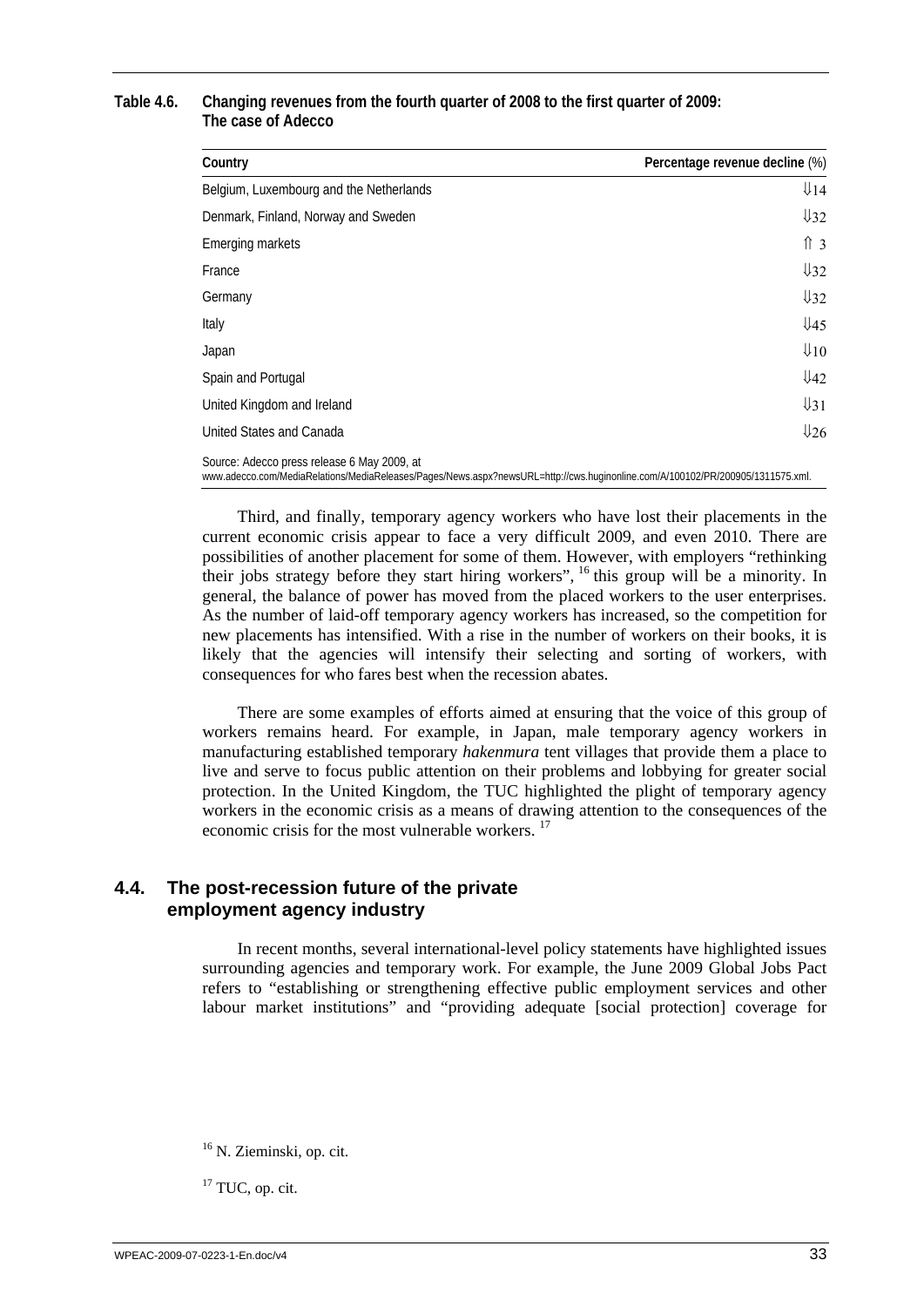temporary and non-regular workers". <sup>18</sup> The Chair's Conclusions from the G8 Labour and Employment Meeting stated that:

Active labour market policies combined with well-designed unemployment benefit systems can improve the chances of jobless people re-entering the labour market and prevent long-term unemployment. Our Governments should ensure that such policies are delivered through efficient, modern and well functioning public and, according to national policies, private employment services, which combine payment of benefits with effective job-matching services, as well as providing a way to other labour market help for those who need it." <sup>19</sup>

The London Jobs Conference 2009 Chair's Report noted that:

Promoting employment also means promoting effective labour market policies in which employers are encouraged to hire people. It is also important for the unemployed and the underemployed to be supported through employment agencies and incentives for employees to seek work and increase employability.<sup>20</sup>

The current financial and economic crisis may or may not be the worst since the 1930s, but it is the biggest that the agency industry has faced, and the agencies believe they have played a critical role as a labour market intermediary in managing its consequences, allowing user enterprises to reduce their payrolls while shielding their core workforces. The strong positive correlation of industry size with economic growth in the good years has been mirrored by contraction during the current economic crisis. <sup>21</sup> Meanwhile, the industry itself is reorganizing to cut costs and increase the efficiency of its services. For these measures to be effective, however, several challenges will have to be addressed:

- continuing to ensure that regulation on agency work is based on the flexicurity concept – achieving the right balance between the need for flexibility in the labour market while also ensuring the right protection for agency workers;
- assisting the transition of those temporary workers displaced from user enterprises into other jobs as quickly as is possible in order to make good on its claims about its "impresario" role.  $22$  For example. Manpower already claims to have assisted "over" 60,000 people worldwide to prepare for new careers".  $23$
- staving off widespread business closures through cost-cutting and efficiency programmes. For example, Hays are predicting that 20 per cent of British private employment agencies will cease trading in the next 12 months.  $^{24}$

20 Para. 13, 2009.

 $21$  CIETT, op. cit., p. 27.

 $22$  Eurociett: "How to position the AW industry in the context of the economic crisis, Paper 1: General positioning", Brussels, 2009.

 $^{23}$  Manpower: "Manpower employment outlook survey global", p. 1, 2009, at www.manpower.com.

 $^{24}$  R. Jones: "Hays see demand fall sharply", 9 Apr. 2009, at www.reuters.com.

 $18$  Paras 9(4) and 12(vi), at www.ilo.org/wcmsp5/groups/public/---ed\_norm/---relconf/documents/meetingdocument/wcms\_108456.pdf.

<sup>&</sup>lt;sup>19</sup> Para. 9 of "People first: Tackling together the human dimension of the crisis", Rome, 29–31 March 2009, bringing together Labour and Employment Ministers from the G8 countries, the European Union Commissioner for Employment, Social Affairs and Equal Opportunities, the ILO's Director-General, the OECD's Secretary-General and the IMF's First Deputy Managing Director.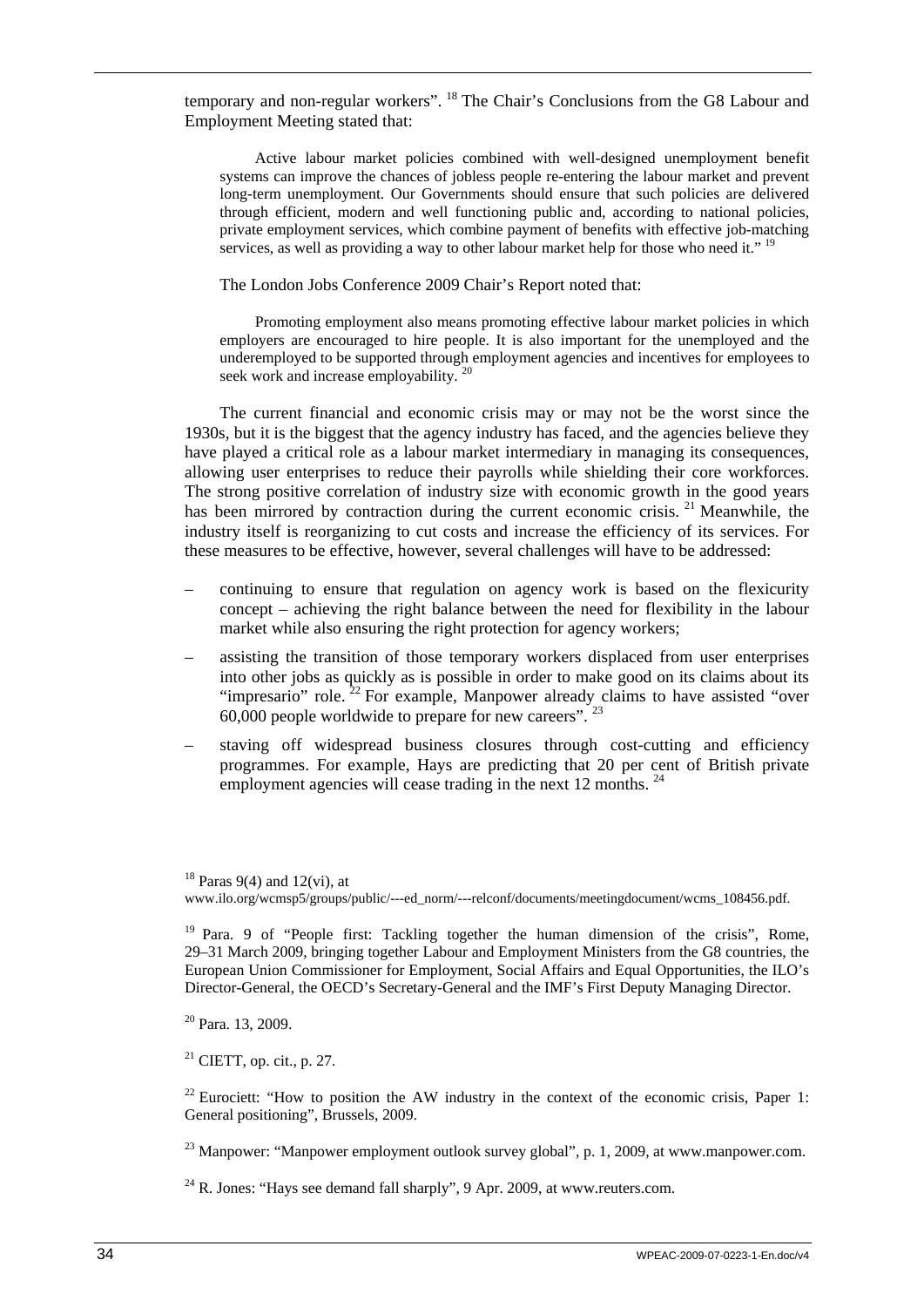- <span id="page-44-0"></span>– devising new ways of selling its services in an economic climate of cost-cutting by user enterprises and where some client firm–agency relationships have been damaged by the economic crisis;
- surmounting restrictions on its activities in certain countries and in certain sectors in post-recession recovering economies, as part of its quest for further global expansion.
- developing strategies to reflect the possibility of a V-shaped (rebound), a U-shaped (long flat period with jobless upturn) or a W-shaped (brief rebound followed by second period of decline) recovery;
- rethinking its role in post-recession national labour markets as a means of increasing its penetration rates, particularly in the industry's emerging markets of Eastern Europe, India, Latin America and Asia;
- garnering greater social acceptability through using its institutional position in the labour market to point to early signs of economic recovery.

## **4.5. Summary**

This chapter has characterized the ways in which the three parties in the triangular employment relationship – user enterprises, the agencies themselves and agency-placed workers – have fared in the current economic crisis. The precise consequences for each actor depend on where in the world they are and in what industrial sector they work. There is an uneven geography to the economic crisis, as those countries with a high proportion of their temporary agency workers placed in manufacturing sectors – such as Germany, Japan, United Kingdom and the United States – have been particularly affected. <sup>25</sup> Nevertheless, the following preliminary lessons can be drawn:

- workers placed through agencies have been among the first to lose their jobs in the economic crisis;
- while agency-placed workers have fulfilled a pressure-valve role, protecting "core" workforces from the initial consequences of the economic crisis, there is evidence that core workforce employment is now under threat;
- private employment agencies have made changes to their businesses as a consequence of the economic crisis, closing some branches and reducing their workforces in some countries and in some industrial sectors;
- governments have come under pressure from a range of social actors to make changes to the benefits and social assistance provided to workers placed through agencies, although reform has been slow and piecemeal where it has occurred at all;
- it is generally believed that an upturn in the demand for the services of private employment agencies will be among one of the first indicators of the beginning of the end of the economic crisis, as has been the case in past economic downturns;
- there is consensus that the private employment agency industry will continue to internationalize and diversify after the recession.

<sup>&</sup>lt;sup>25</sup> Euractiv, op. cit.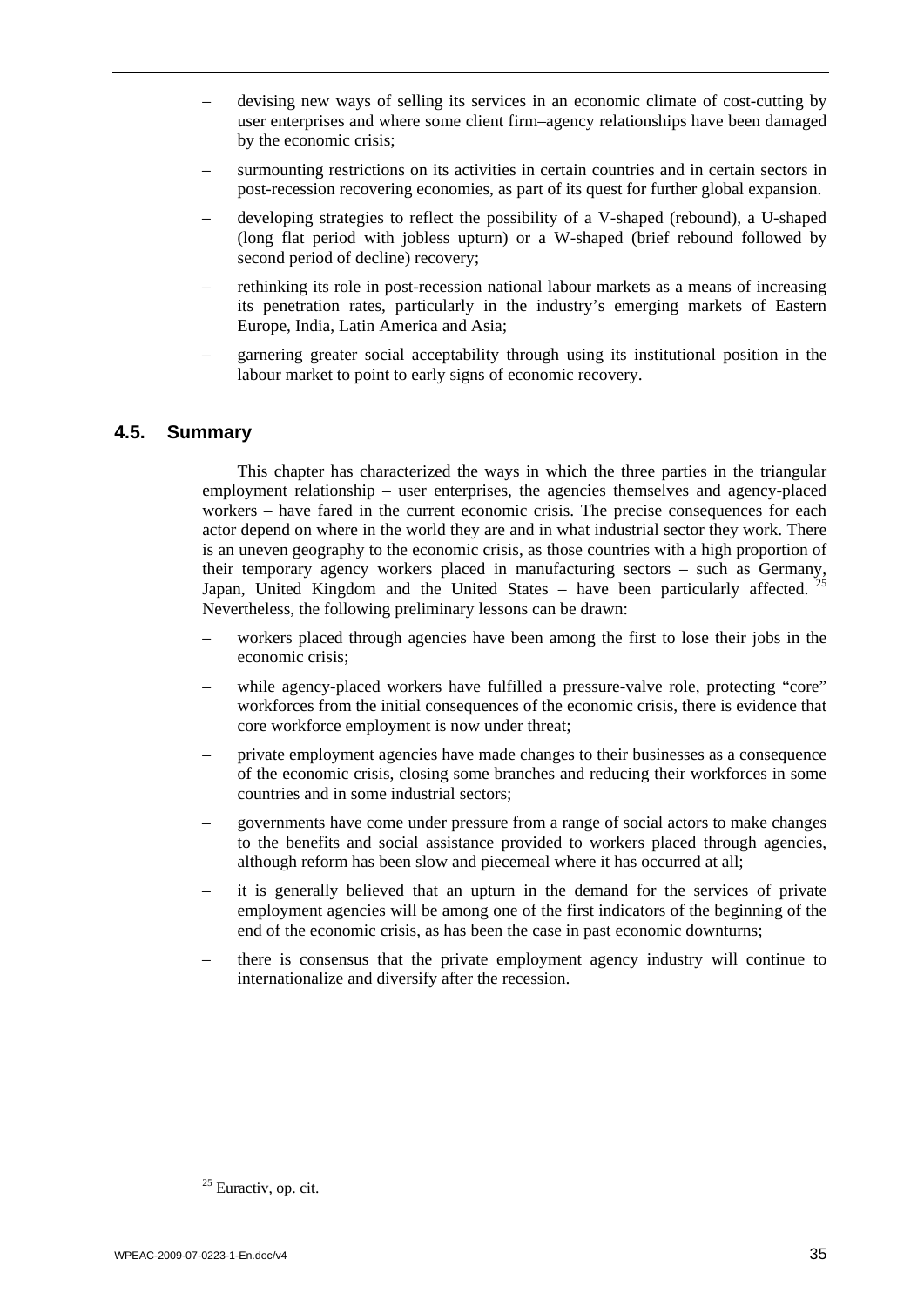# <span id="page-45-0"></span>**5. Developing sectoral social dialogue on temporary agency work**

Some industrialized countries' legislation legalizes profit-oriented private employment agencies, treats them as any other business and, therefore, their employers and workers are covered under general labour legislation. This simplifies regulation in this field, especially where strong trade unions exist, having secured the working conditions of the employees through collective agreements. Good case examples are found in the Netherlands,  $\frac{1}{2}$  Sweden  $\frac{2}{3}$  and Germany,  $\frac{3}{3}$  where agencies and temporary workers are covered by collective agreements that stipulate the employment relationship. These are also indicative of the positive role of social dialogue in regulating and monitoring the agencies. The Netherlands and Denmark have statutory regulations on private employment agencies, whose legal framework has been achieved through collective labour dialogue, emphasizing the growing role of collective bargaining in the expansion of the sector.<sup>4</sup>

Social dialogue in the temporary agency work sector has operated at EU level since the European Commission established a sectoral social dialogue committee in 2000, with UNI–Europa<sup>5</sup> and Eurociett<sup>6</sup> as its representative social partners. This committee has produced three joint declarations<sup>7</sup> and recently contributed to the adoption of a European Council Directive on temporary agency work  $8$  in November 2008. The February 2007 Joint Declaration reaffirmed the need to reach a fair balance between protecting agency workers and enhancing the positive role agency work may play in the European labour market. It emphasized that:

– agency work can smooth transitions from unemployment or education into work, lead to longer term employment and help improve work–life balance;

<sup>1</sup> Algemene Bond Uitzendondernemingen (ABU), FNV Bondgenoten (FNV), Dienstenbond CNV and De Unie: "Collective Employment Agreement for Temporary Employees 2004–09", version Apr. 2008, Amsterdam, at www.abu.nl/abu2/pagina.asp?pagkey=98135.

 $2^2$  B. Nystrom: "The legal regulation of employment agencies and employment leasing companies in Sweden", in *Comparative Labour Law and Policy Journal*, Vol. 23, No. 1, Aug. 2003.

<sup>3</sup> Collective Framework Agreement on Temporary Work, Germany, at www.bza.de/tarif/tarifvertraege.php.

<sup>4</sup> "Temporary Agency Work in an enlarged EU", June 2006, at http://eiro.eurofound.eu.int/thematicfeature14.html.

<sup>5</sup> Union federation for services workers in commerce, finance, telecommunication, postal, graphical, cleaning, private security, business services, IT, personal services, sport, media, entertainment and temporary agency work.

<sup>6</sup> The European Confederation of Private Employment Agencies represents agency work employers in Europe, including large multinational corporate members.

<sup>7</sup> "Objectives of the European Directive on Private Agency Work", 8 Oct. 2001; "Joint Declaration within the framework of the flexicurity debate", 28 Feb. 2007; and "Joint Declaration on the directive on working conditions for temporary agency workers", 28 May 2008 (see www.union-network.org/unitwa.nsf/EnESD?OpenPage).

<sup>8</sup> Directive 2008/104/EC of the European Parliament and of the Council of 19 November 2008 on temporary agency work, 5 Dec. 2008, in *Official Journal of the European Union*, L 327/9, at http://eur-lex.europa.eu/LexUriServ/LexUriServ.do?uri=OJ:L:2008:327:0009:0014:EN:PDF.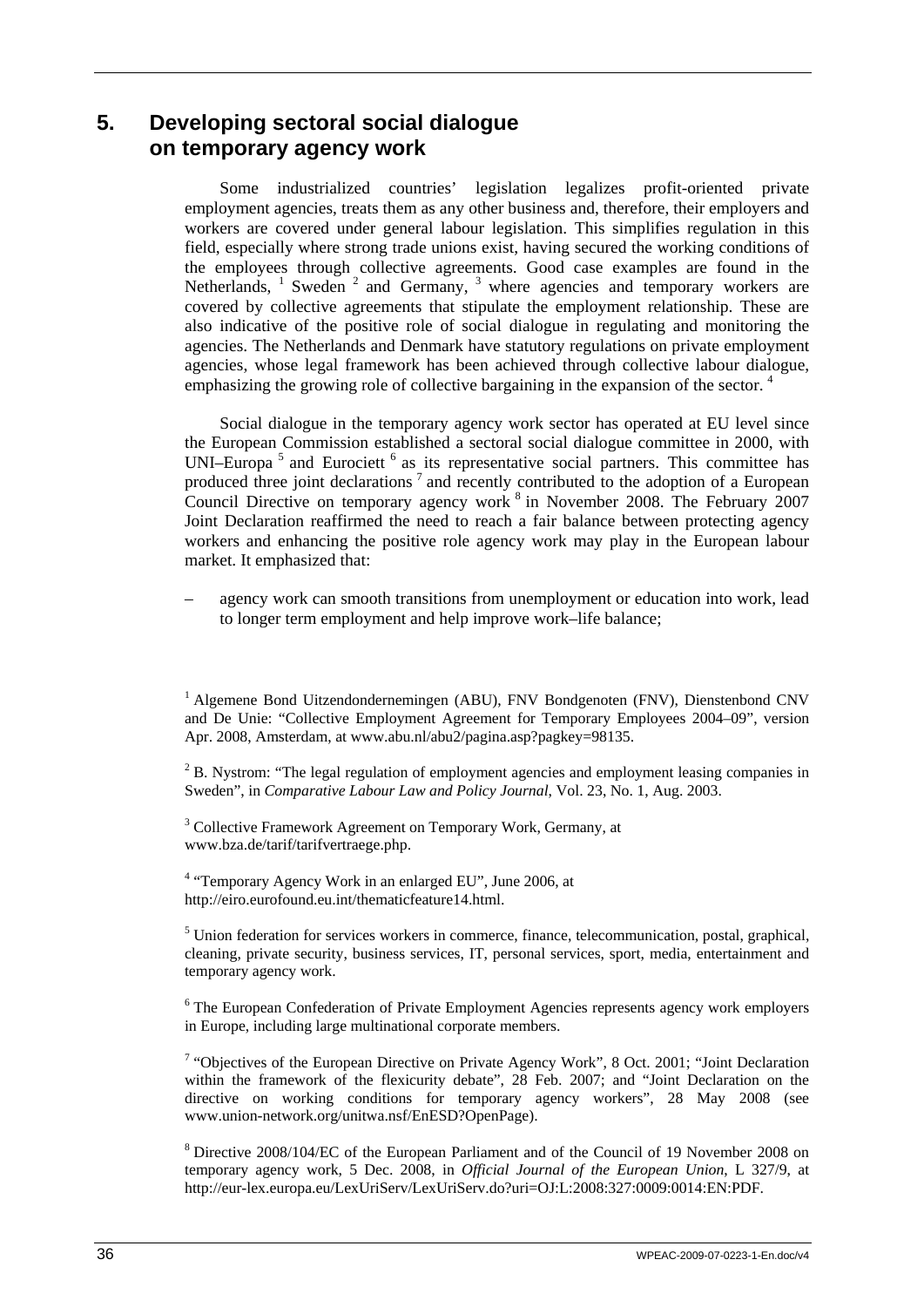- discriminatory measures against the industry compared to other forms of non-openended contracts should be ended, and regular review of the restrictions or prohibitions on the use of temporary agency work was required;
- the partners would fight against "unfair competition", illegal practices and undeclared work, and agency workers should not be used to substitute for striking employees;
- the principle of equal treatment for agency workers, both within agencies and with user companies, was crucial;
- promoting sectoral social dialogue at national level, recognizing temporary agency workers' right to freedom of association, and facilitating access to vocational training for agency workers were important;
- to improve the employment and social protection of workers, efforts should be made to provide for continuity of rights between assignments.<sup>9</sup>

These three joint declarations affirm Eurociett's and UNI–Europa's support for collective bargaining and freedom of association as a prerequisite, and identify the provider agency as the temporary agency worker's employer. The European Sectoral Social Dialogue Committee on temporary agency work has adopted the following work programme for 2009–10 10 for UNI–Europa and Eurociett:

- I. Labour market policies
	- **Training**
	- **EU** employment strategy
	- **Promoting national social dialogue**
- II. Joint project on cross border activities within temporary agency work
	- **Range of labour contracts offered by temporary work agencies to agency** workers
	- Posting of Workers Directive
- III. Sectoral developments and the economic situation
- IV. TAW regulation
	- EU Directive on temporary agency work
	- Decent work, non-discrimination and equal treatment
	- **ILO Convention No. 181**

A Memorandum of Understanding between CIETT Corporate Members and the UNI Global Union on Temporary Agency Work was signed in October 2008, aimed at promoting fair conditions for the temporary agency work industry and for temporary agency workers through global social dialogue (see Appendix IV). It recognizes the

<sup>9</sup> Eurofound: *Temporary agency work and collective bargaining in the EU*, Dublin, 2008.

<sup>10</sup> www.euro-ciett.org/fileadmin/templates/eurociett/docs/TAW\_SSDC\_Work\_Program\_for\_2009-2010.pdf.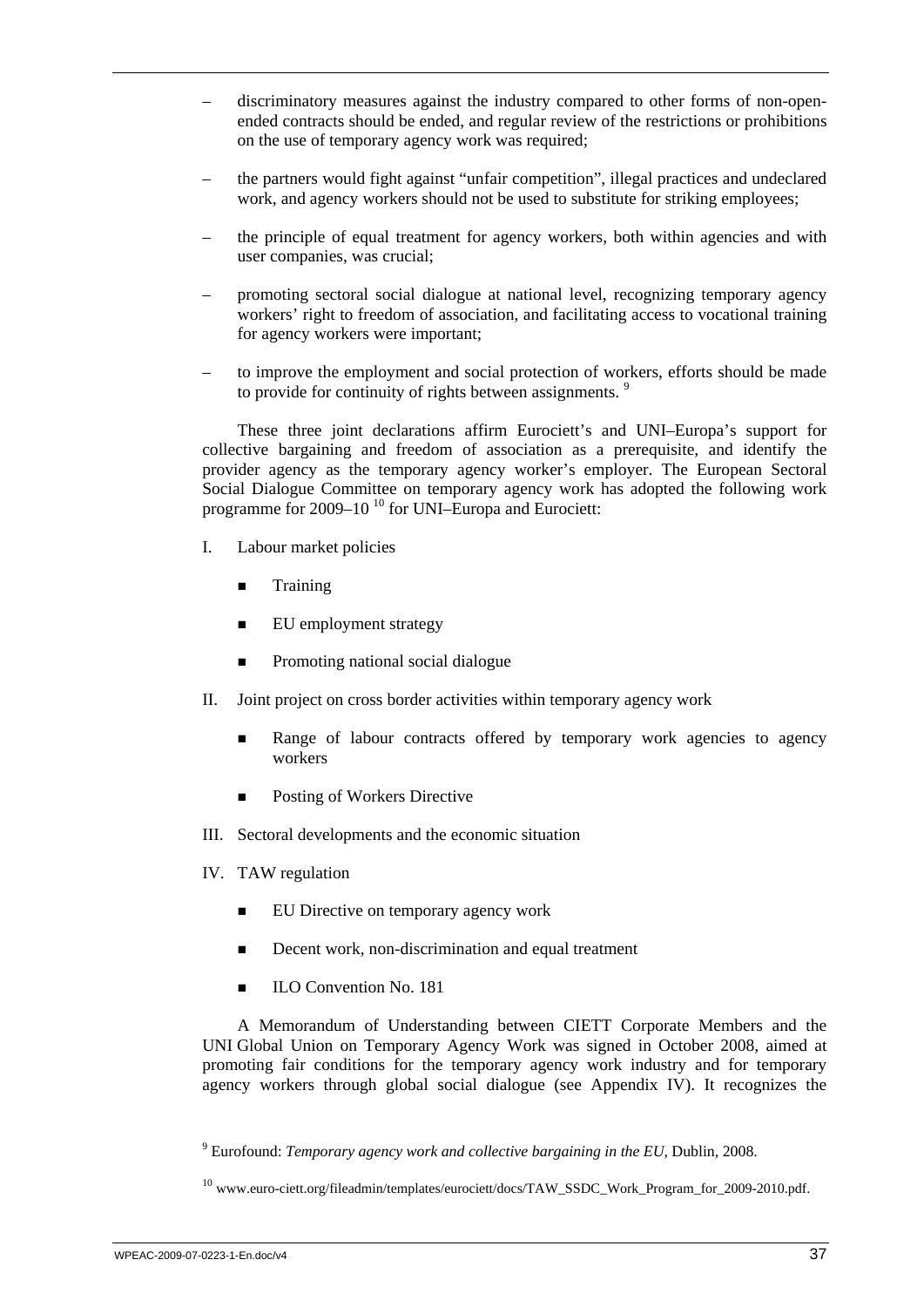importance of Convention No. 181 and its accompanying Recommendation, and of the ILO Declaration on Fundamental Principles and Rights at Work in achieving this.

The European Council Directive 2008/104/EC of 19 November 2008 on temporary agency  $\frac{11}{11}$  work contains specific provisions on representation of temporary workers (but confirms their ambiguous situation as user-company and/or temporary agency workers) and thus provides greater opportunities for social dialogue on their behalf:

#### *Article 7: Representation of temporary agency workers*

1. Temporary agency workers shall count, under conditions established by the Member States, for the purposes of calculating the threshold above which bodies representing workers provided for under Community and national law and collective agreements are to be formed at the temporary-work agency.

2. Member States may provide that, under conditions that they define, these workers count for the purposes of calculating the threshold above which bodies representing workers provided for by Community and national law and collective agreements are to be formed in the user undertaking, in the same way as if they were workers employed directly for the same period of time by the user undertaking.

3. Those Member States which avail themselves of the option provided for in paragraph 2 shall not be obliged to implement the provisions of paragraph 1 of this article.

### *Article 8: Information of workers' representatives*

Without prejudice to national and Community provisions which are more stringent and/or more specific on information and consultation, … the user undertaking must provide suitable information on the use and planned use of temporary workers when providing information on the employment situation in that undertaking to bodies representing the workers set up in accordance with national and Community legislation.

A research paper on agency workers  $12$  indicates their low unionization rates in France, Netherlands, Sweden, Poland and the United Kingdom; over-representation of young people and immigrants, who were less likely to join unions than other workers; and challenges in unionizing temporary staff.  $^{13}$  In France, agency workers' rights had been enhanced through the involvement of unions and agencies in sectoral social dialogue, <sup>14</sup> but many agency workers were unaware of their rights and few of them were unionized (only 1,000–2,000 workers). This hindered effective action in various fields, such as equal treatment, training, health and safety. Unions were enhancing information to workers about their rights, although it was difficult to unionize agency workers who were generally young, mobile and isolated. Sweden <sup>15</sup> had no specific legislation for temporary agency workers; the industry relied on solutions through collective agreements and bipartite bodies. Representation was poorly adapted to agency workers at user enterprises or in different sectors of industry, not only on wages but also health, safety and conditions of work issues. In the Netherlands, sectoral representation of agency workers through collective agreements and other forms was relatively well developed, <sup>16</sup> but low

- $15$  ibid., pp. 32–33.
- $16$  ibid., pp. 50–51.

<sup>&</sup>lt;sup>11</sup> See http://eur-lex.europa.eu/LexUriServ/LexUriServ.do?uri=OJ:L:2008:327:0009:0014:EN:PDF.

 $12$  K. Håkansson et al.: "Representation of Agency workers in Europe at national and local levels in France, Netherlands, Sweden, Poland and the UK", University of Gothenburg, Sweden, 2009.

 $13$  ibid., p. 13.

 $14$  ibid., pp. 24–25.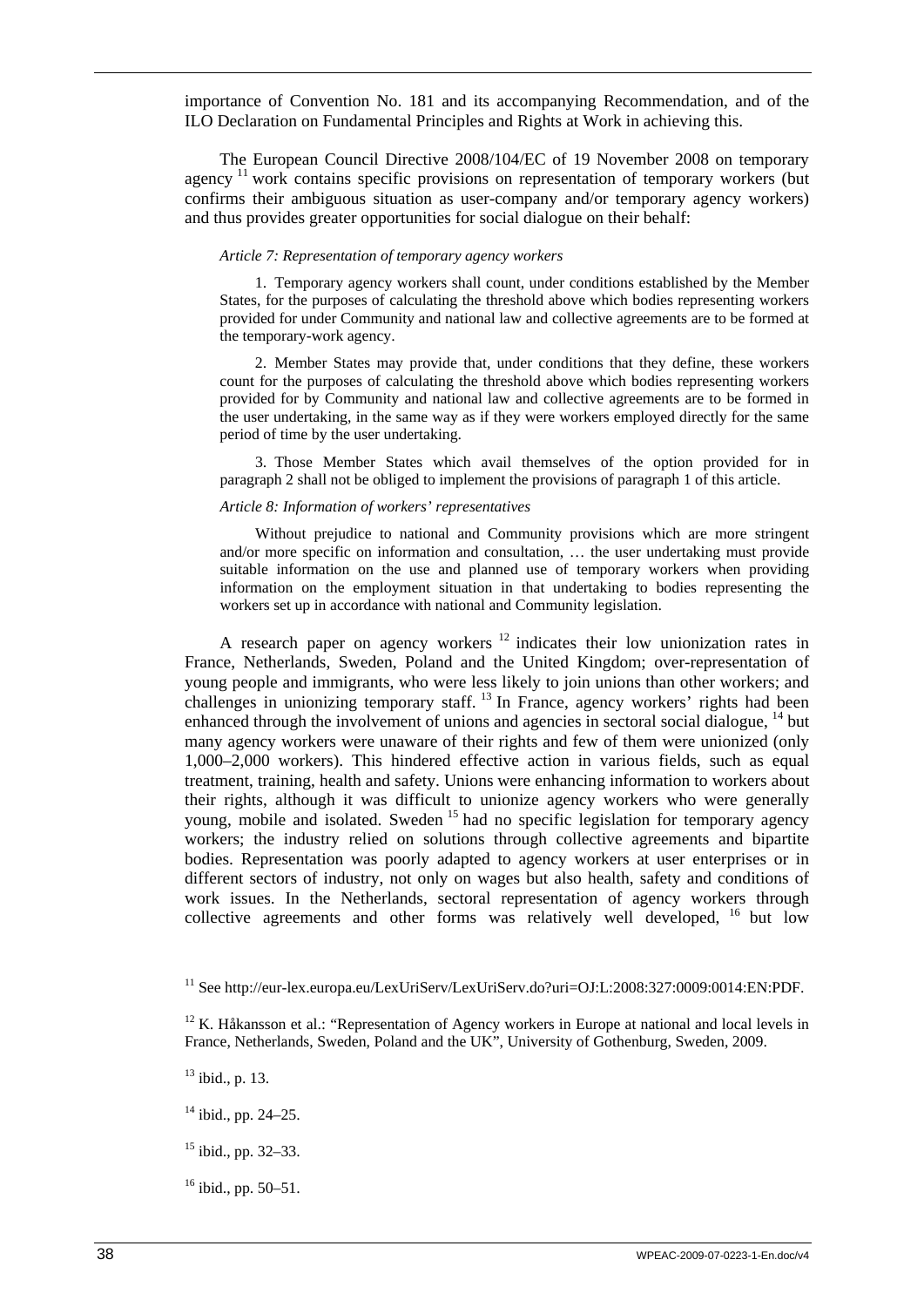unionization of agency workers could undermine such agreements. Employers' associations and unions had developed solutions for problems on training and pension rights, equal treatment, division of responsibilities for health and safety between user enterprises and employment agencies, and self-regulation to combat fraud and illegal immigrant labour. At enterprise level, union representation of agency workers was weak; works councils represent agency workers and have codetermination rights on health and safety. In Poland, agency work and the functioning of temporary work agencies were regulated, <sup>17</sup> with restrictions on agency work by user enterprises and formal requirements for those wishing to provide services as a temporary work agency. Generally, agencysupplied workers were granted the same rights as in standard employment agreements, with some exceptions under the Agency Work Act and because of defined time of work contract or frequent change of jobs and employers. Regulation of health and safety provisions for temporary workers had been improved, more clearly defining the obligations of the agency and user firm. However, temporary workers did not benefit fully from freedom of association and collective bargaining, which were theoretical rather than practical rights for them; trade union membership rates were low in Poland and the representation system was enterprise-based. In the United Kingdom, the industrial relations system had only very recently included works councils, so agency worker representation was normally only carried out by trade unions. <sup>18</sup> However, low unionization rates meant that most agency workers were not trade union members, except in sectors where trade unions were stronger or in specific enterprises where there had been a strong effort to organize agency workers. Many recent migrants were agency workers and represented some of the most vulnerable workers in the country. Several union projects and campaigns reported some successes in organizing among migrant agency workers. The joint statement of 20 May 2008 by the Government, the TUC and the CBI on agency workers and the implementation of the European Council Directive on temporary agency work had gone some way towards ending the discrimination against agency workers, but they would remain without guaranteed representation at work, and legal ambiguities about the status of agency workers and the relationship between the agency and the end user would persist.

## **Company-level dialogue**

Adecco and Randstad are the only two multinational companies that have developed Europe-wide social dialogue bodies. Adecco, a Fortune Global 500 company registered in Switzerland, was created in 1996, following the merger of Adia (Switzerland) and Ecco (France), two leading personnel service enterprises with complementary geographical profiles. It currently posts 700,000 temporary agency workers per day in 60 countries. In 1999, it set up a Platform for Adecco Communication in Europe (PACE) "for the promotion of communication and social dialogue between the management and colleagues of the Adecco group companies (and future companies) within the European Union (EU), the European Economic Area (EEA) and the European Free Trade Area (EFTA)". The company observes that PACE represents about 64 per cent of all Adecco group workers, at meetings held once a year, mainly for exchange of views between management and workers' representatives rather than as a genuine information-consultation body. Most workers' representatives are trade union members affiliated to UNI–Europa. UNI–Europa representatives may participate as observers.

 $17$  ibid., pp. 65–66.

 $18$  ibid., p. 75.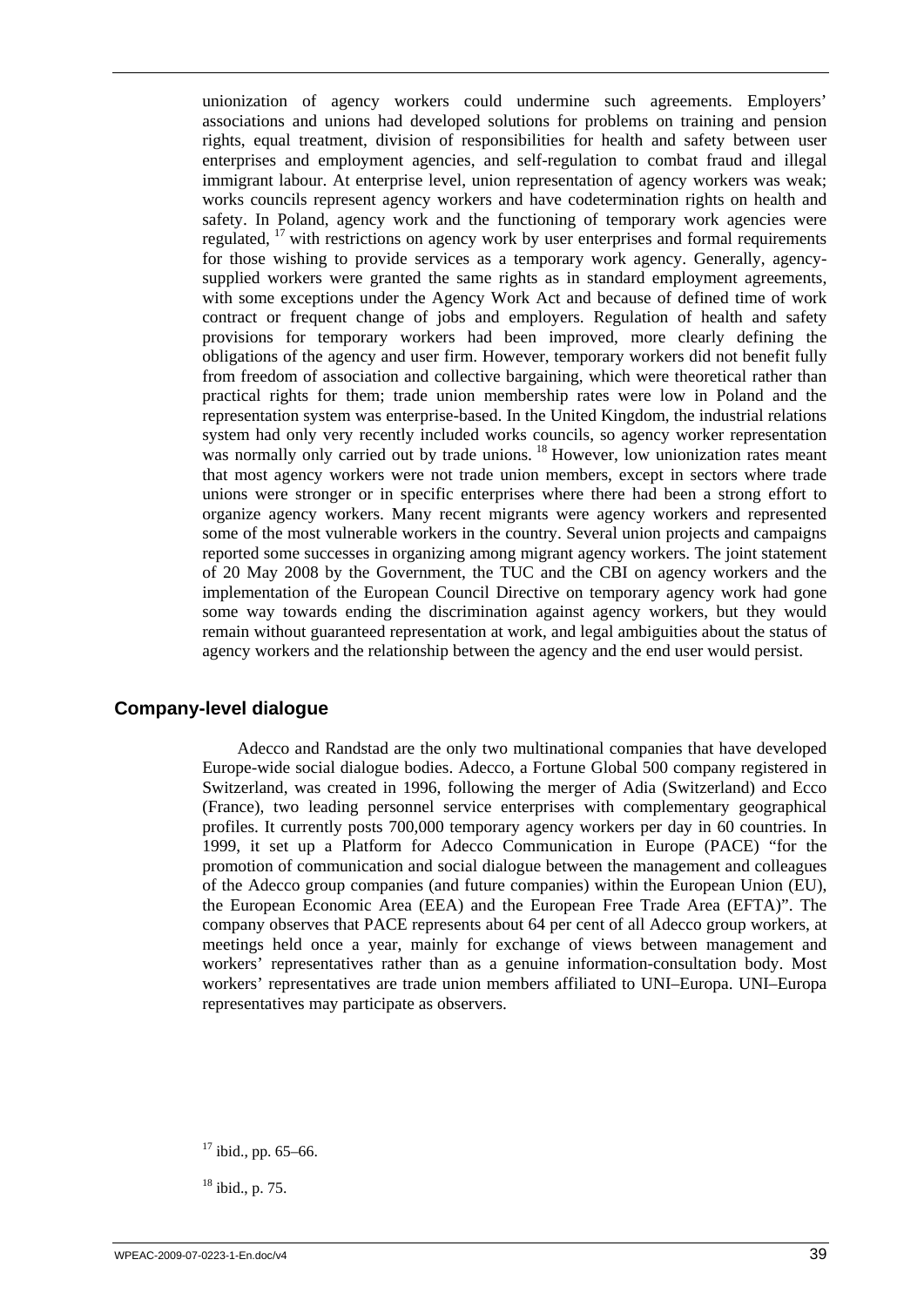Randstad has over 34,000 employees working from 5,400 branches in 53 countries. With a business culture oriented towards social dialogue, it became the first multinational temporary agency to sign a European agreement on workers' representation in this sector, establishing a European Platform for Social Dialogue (EPSD). The Platform's objective is promoting social dialogue between management and workers' representatives at European level, and facilitating exchange of information and consultation based on cooperation between management and workers within the Randstad group. The EPSD has the same characteristics as a European Works Council and functions according to the EWC directive of 1994. Its members meet twice per year; most EPSD members are not unionized.

In both the Randstad's EPSD and Adecco's PACE, most workers' representatives are from the company's internal staff rather than temporary agency workers. The lack of stability of the temporary work force undermines its capacity to involve itself in bodies of workers' representation. The rate of trade union membership is extremely low except in Scandinavian countries. The temporary nature of agency work has proved to be a barrier for workers to organize and protect their basic rights.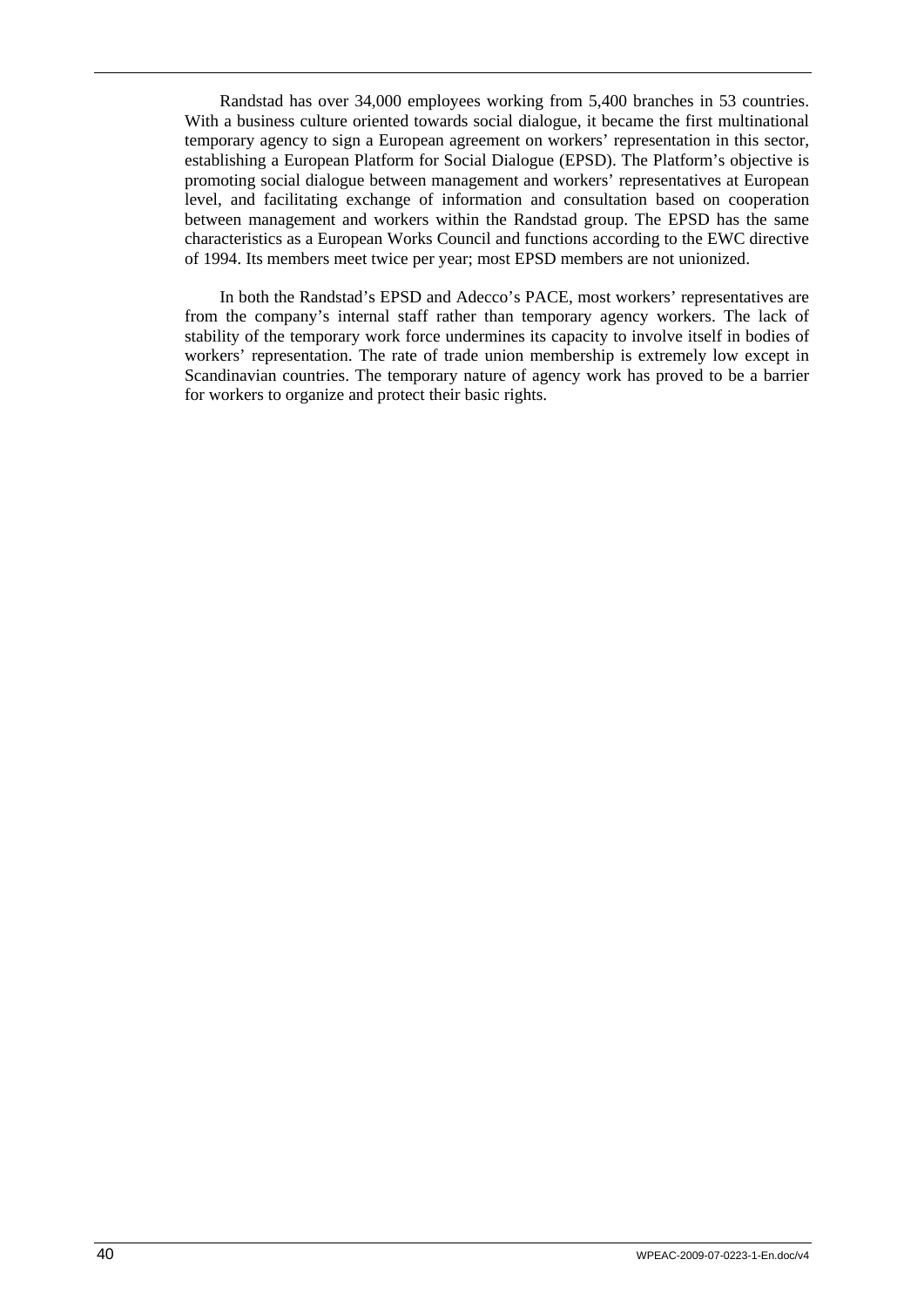## <span id="page-50-0"></span>**6. Benefits of ratification of Convention No. 181 and challenges to ratifying it**

As regards benefits, the Convention can be an engine for job creation, structural growth, improved efficiency of national labour markets, better matching of supply and demand for workers, higher labour participation rates and increased diversity. It also sets a clear framework for regulation, licensing and self-regulation thereby encouraging reliability; ensuring effective protection of workers against unfair practices, for example as regards pay, contract conditions, safety and health by unscrupulous providers or user enterprises of temporary agency workers; discouraging human trafficking; and promoting cooperation between public and private employment services. Private employment agencies can act as an entry-point to the labour market, especially for disadvantaged jobseekers, and can enhance workers' employability by facilitating access to training and offering opportunities for professional experience in different working environments.

Governments, workers and employers therefore have a common interest in promoting ratification, which can help to promote and implement the Decent Work Agenda by ensuring that the rights and working conditions of agency workers are protected. Decent Work Country Programmes, an important means for delivering ILO programmes, <sup>1</sup> are designed to be relevant to the main social, economic and labour challenges facing member States and the social partners. As part of efforts to ensure they reflect the priorities of the primary actors in the world of work, the involvement of sectoral employers' and workers' representatives in such programmes' initial sectoral analysis could highlight the contribution of temporary agency work to the national economy or to remittances as appropriate. The analysis should also highlight the principles and rights that the Convention enshrines. For example, the regulation of private employment agencies and the protection of expatriate labour in line with Convention No. 181 have been included in the Decent Work Country Programme of the United Arab Emirates as a priority area.<sup>2</sup>

The ILO aims to assist member States to establish clear and effective laws and structures in the registration and licensing of agencies, which support the Convention's principles. However, there are also voluntary means, using professional codes and industry standards, where self-regulation is practised. A balance can be achieved, "[r]ecognizing the role which private employment agencies may play in a well-functioning labour market, and [r]ecalling the need to protect workers against abuses" (Preamble).

The challenges that can be encountered in ratifying the Convention and possible solutions are summarized below: <sup>3</sup>

(1) Legislation should be designed to meet the requirements and standards set out in the Convention. However, in its application, due regard must be given to specific national circumstances and capacities. The law on private employment agencies should address shortcomings and gaps regarding their current role in the national labour market and take into account the main activities and services they carry out. Regulation should be adapted to the enforcement capacities that are available to the government. If there is a lack of monitoring and enforcement capacity due to scarce financial and technical resources, this should be considered when drafting the new

### <sup>1</sup> ILO: *Declaration on Social Justice for a Fair Globalization*, 2008, Section II(A)(ii).

 $2^2$  See statement made by Dr Gargash, Minister of State for Foreign Affairs, United Arab Emirates, at the Tenth Session of the Human Rights Council, Geneva, 19 Mar. 2009, at http://diplomacymonitor.com/stu/dma1.nsf/uh/cc64DB1D72B42239C88525757E005B3BAC.

3 See ILO: *Guide to private employment agencies*: *Regulation, monitoring and enforcement*, 2007, pp. 47–49.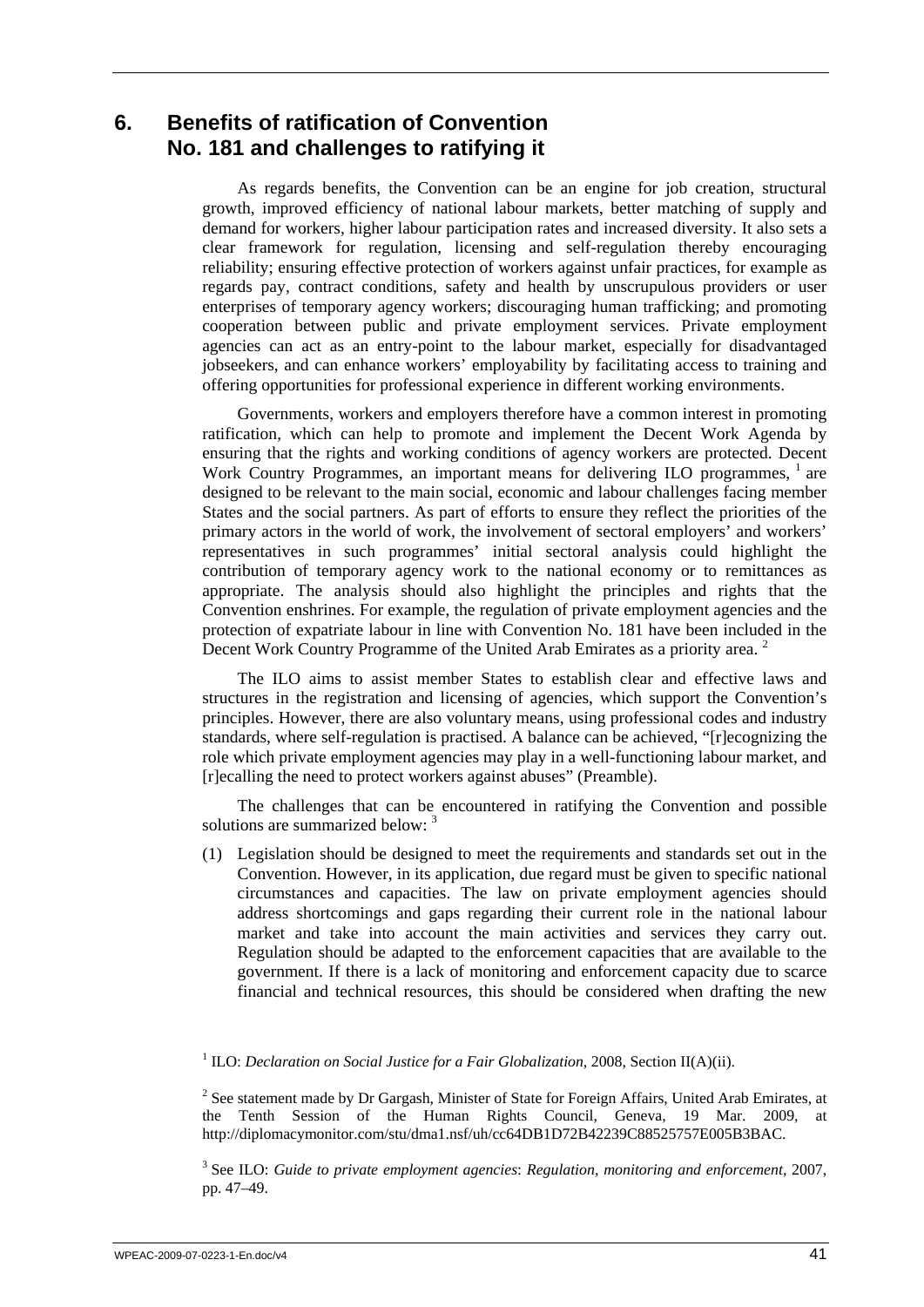law, and it would be advisable to keep the regulations simple and emphasize provisions that can be enforced effectively. Establishing principles in the law that will not be enforced can undermine its legitimacy.

- (2) To adjust the law to specific national circumstances, the current practice and performance of existing private employment agencies in the labour market should be reviewed before any new laws and/or regulations are drafted and adopted. Legislators should know roughly or exactly how many agencies exist, which types of services they offer and in which economic sectors they predominate. Reported malpractice and abuse by agencies should be analysed. An assessment of the services and performance of agencies ensures that the specific problems of the national labour market are taken into consideration when drafting legislation.
- (3) In accordance with tripartism and sound principles of social dialogue, employers' and workers' organizations should be consulted during the process of drafting legislation. It is helpful if the agencies concerned have already set up their own business association, as they are more aware of specific problems they face in the labour market. Expert opinions from workers' and employers' organizations, and other stakeholders, such as women's or migrant workers' organizations, can help assess problems and gaps in the regulatory framework. They can also play a crucial role in the enforcement of new legislation as well as voluntary codes of practice.
- (4) The overall objective of regulating private employment agencies' activities should be to increase the effectiveness of labour market services provided by both public and private employment agencies. The provisions of the law should not primarily be aimed at restraining competition or deliberately or involuntarily hindering small and medium-sized agencies from entering the market. Legislation should not only provide for controls on abuse in employment practice, but should also include positive incentives for law-abiding agencies.
- (5) Legislation in this area needs to be harmonized with laws and policies on general commercial practices, labour, migration and the PES. For example, in the placement of jobseekers abroad, cooperation mechanisms between countries of origin and destination should be set up, not only for law enforcement agencies, but also the agencies themselves. As problems often arise in countries of destination after recruitment takes place, follow-up procedures should be envisaged.
- (6) It is important to establish a functioning and effective complaint and grievance mechanism and to investigate and resolve cases of non-compliance. This includes a specific procedure for jobseekers, who have suffered in the recruitment and placement process, to seek redress. Complaint mechanisms should be based on a differentiated approach, allowing for settlement among the different parties before choosing adjudication.
- (7) Provisions of a new law or regulation should be publicized and made available to those concerned, including the agencies themselves, government agencies involved in monitoring and enforcement, and workers' and employers' representatives. Awareness raising among stakeholders is important to ensure broad support for new legislation, for which training seminars on the specific conditions set out in the law can be a useful tool.
- (8) Since market forces tend to alter business opportunities for agencies quickly, it is useful to review experiences in implementing legislation, so that necessary adaptations and amendments can be made.
- (9) There are several modes of cooperation between private employment agencies and the PES. The latter can play a role in professional standard-setting for the agencies as they have the expertise in providing labour market services. Both can exchange information to enrich one another's broader understanding of labour market dynamics.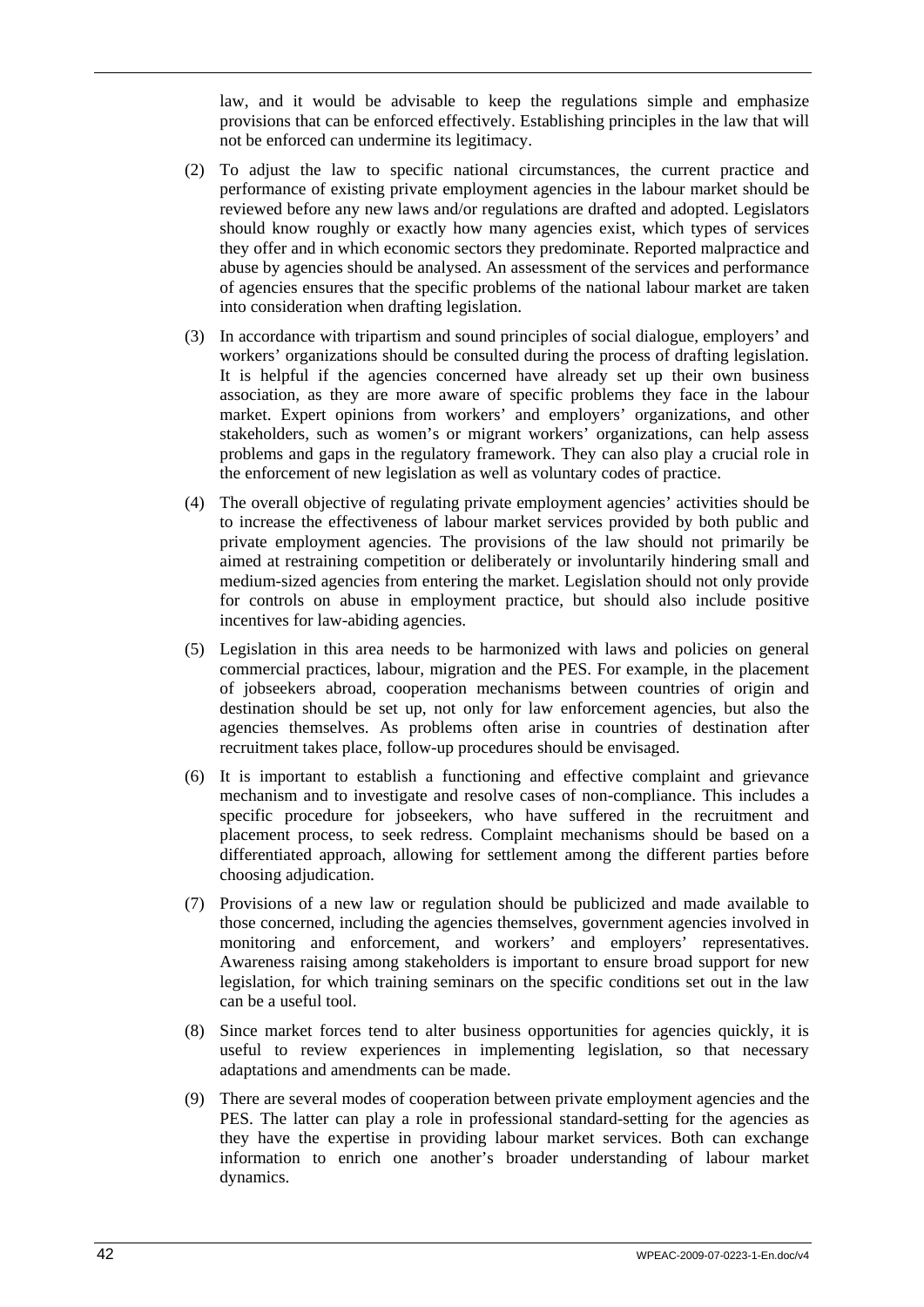## <span id="page-52-0"></span>**7. Support for further ratifications**

## **Tools available (e.g. the ILO Guide to private employment agencies) and needed**

The ILO *Guide to private employment agencies: Regulation, monitoring and enforcement* was published in 2007 to provide guidance to national legislators in drafting legal frameworks in line with the Convention and Recommendation. Twenty-one countries have ratified the Convention and the ILO has received a number of requests to assist national governments develop legal frameworks to regulate private employment agencies. The Guide provides many examples of country legislation and specific provisions from both developed and developing countries.

It is a useful resource for national legislators and social partners to identify possible gaps in their legislation and to find appropriate solutions. The Guide provides an overview of regulatory and institutional requirements, so that countries can be free to adapt aspects of the legislation applicable to their own national situations.

## **Convention No. 181 and the General Survey on employment**

In view of the decision of the Governing Body to place on the agenda of the 2010 Conference a recurrent item on the strategic objective of employment, the ILO is conducting a General Survey on employment, for which reports should be submitted for 2009 under article 19 of the ILO Constitution concerning six employment instruments, <sup>1</sup> including Convention No. 181.

Examination of these reports is in November–December 2009 at the ILO Committee of Experts on the Application of Conventions and Recommendations.

At the 99th Session of the International Labour Conference in June 2010, the Conference Committee on the Application of Standards will discuss the General Survey on employment, including issues related to Convention No. 181, which may interest participants at the October 2009 workshop.

<sup>1</sup> The Employment Service Convention, 1948 (No. 88); Employment Policy Convention, 1964 (No. 122); Human Resources Development Convention, 1975 (No. 142); Private Employment Agencies Convention, 1997 (No. 181); Job Creation in Small and Medium-Sized Enterprises Recommendation, 1998 (No. 189); and the Promotion of Cooperatives Recommendation, 2002 (No. 193).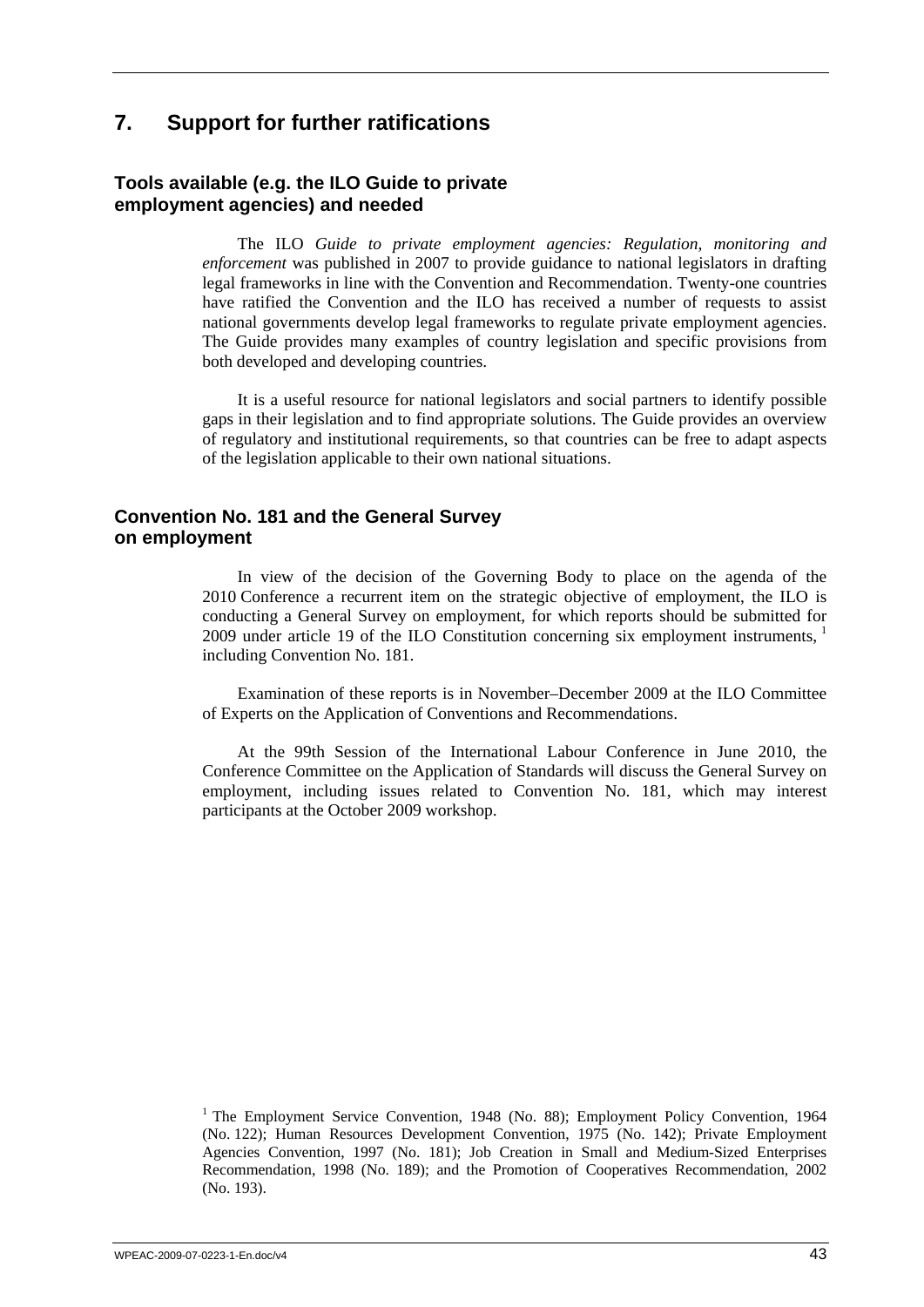# <span id="page-53-0"></span>**Points for discussion**

- 1. Private employment agencies' contribution to labour markets
- 2. Regulation, monitoring and controls
- 3. Agency workers' rights and working conditions
- 4. The economic crisis and private employment agencies
- 5. How to support further ratifications, case studies on the benefits of ratification
- 6. Points of consensus and suggestions for future ILO action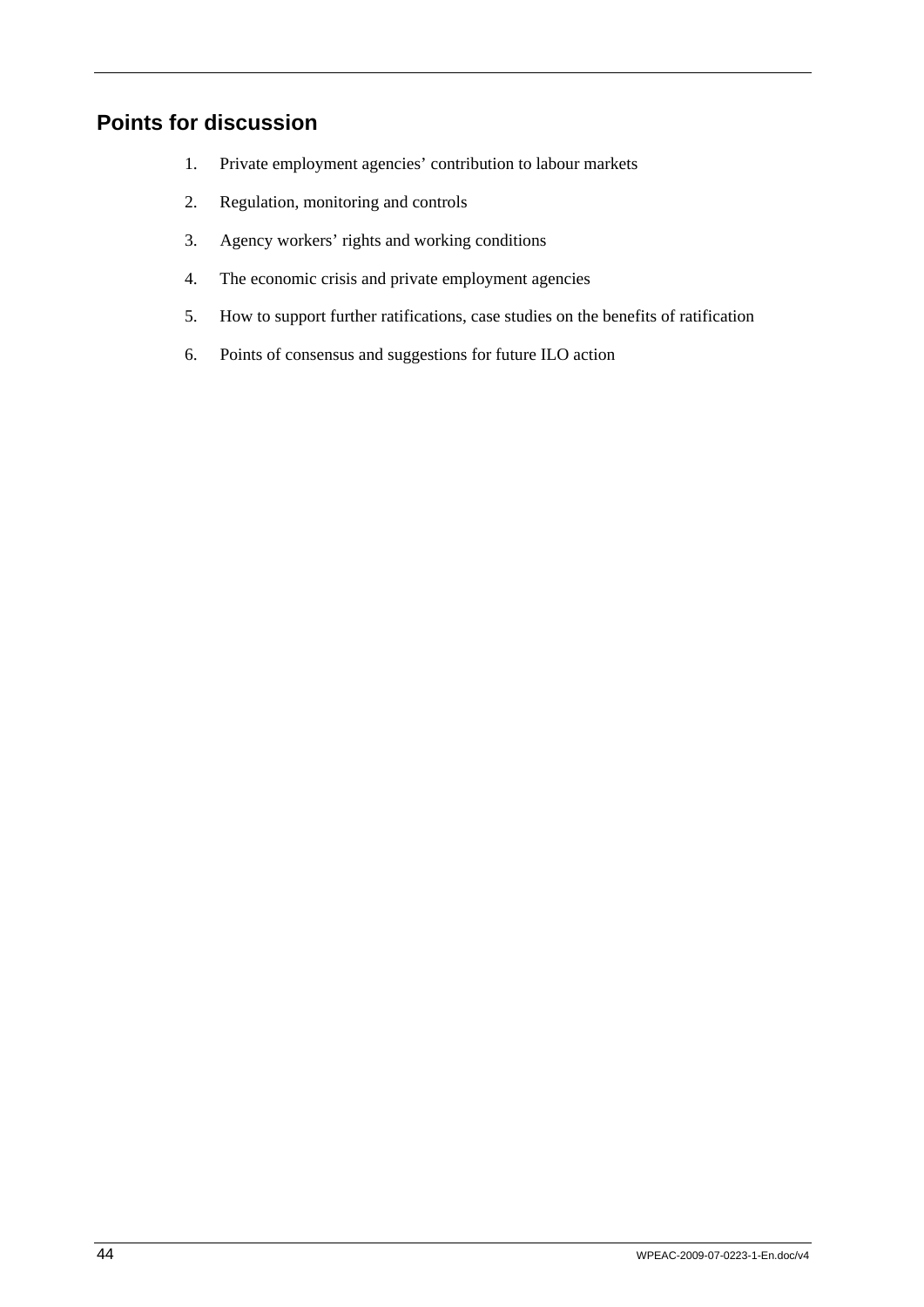# <span id="page-54-0"></span>**Appendix I**

### **Full text of the Private Employment Agencies Convention, 1997 (No. 181)**

The General Conference of the International Labour Organization,

- Having been convened at Geneva by the Governing Body of the International Labour Office, and having met in its Eighty-fifth Session on 3 June 1997, and
- Noting the provisions of the Fee-Charging Employment Agencies Convention (Revised), 1949, and
- Being aware of the importance of flexibility in the functioning of labour markets, and
- Recalling that the International Labour Conference at its 81st Session, 1994, held the view that the ILO should proceed to revise the Fee-Charging Employment Agencies Convention (Revised), 1949, and
- Considering the very different environment in which private employment agencies operate, when compared to the conditions prevailing when the above-mentioned Convention was adopted, and
- Recognizing the role which private employment agencies may play in a well-functioning labour market, and
- Recalling the need to protect workers against abuses, and
- Recognizing the need to guarantee the right to freedom of association and to promote collective bargaining and social dialogue as necessary components of a well-functioning industrial relations system, and
- Noting the provisions of the Employment Service Convention, 1948, and
- Recalling the provisions of the Forced Labour Convention, 1930, the Freedom of Association and the Protection of the Right to Organise Convention, 1948, the Right to Organise and Collective Bargaining Convention, 1949, the Discrimination (Employment and Occupation) Convention, 1958, the Employment Policy Convention, 1964, the Minimum Age Convention, 1973, the Employment Promotion and Protection against Unemployment Convention, 1988, and the provisions relating to recruitment and placement in the Migration for Employment Convention (Revised), 1949, and the Migrant Workers (Supplementary Provisions) Convention, 1975, and
- Having decided upon the adoption of certain proposals with regard to the revision of the Fee-Charging Employment Agencies Convention (Revised), 1949, which is the fourth item on the agenda of the session, and

Having determined that these proposals shall take the form of an international Convention;

adopts, this nineteenth day of June of the year one thousand nine hundred and ninety-seven, the following Convention, which may be cited as the Private Employment Agencies Convention, 1997:

#### *Article 1*

1. For the purpose of this Convention the term private employment agency means any natural or legal person, independent of the public authorities, which provides one or more of the following labour market services:

- (a) services for matching offers of and applications for employment, without the private employment agency becoming a party to the employment relationships which may arise therefrom;
- (b) services consisting of employing workers with a view to making them available to a third party, who may be a natural or legal person (referred to below as a "user enterprise") which assigns their tasks and supervises the execution of these tasks;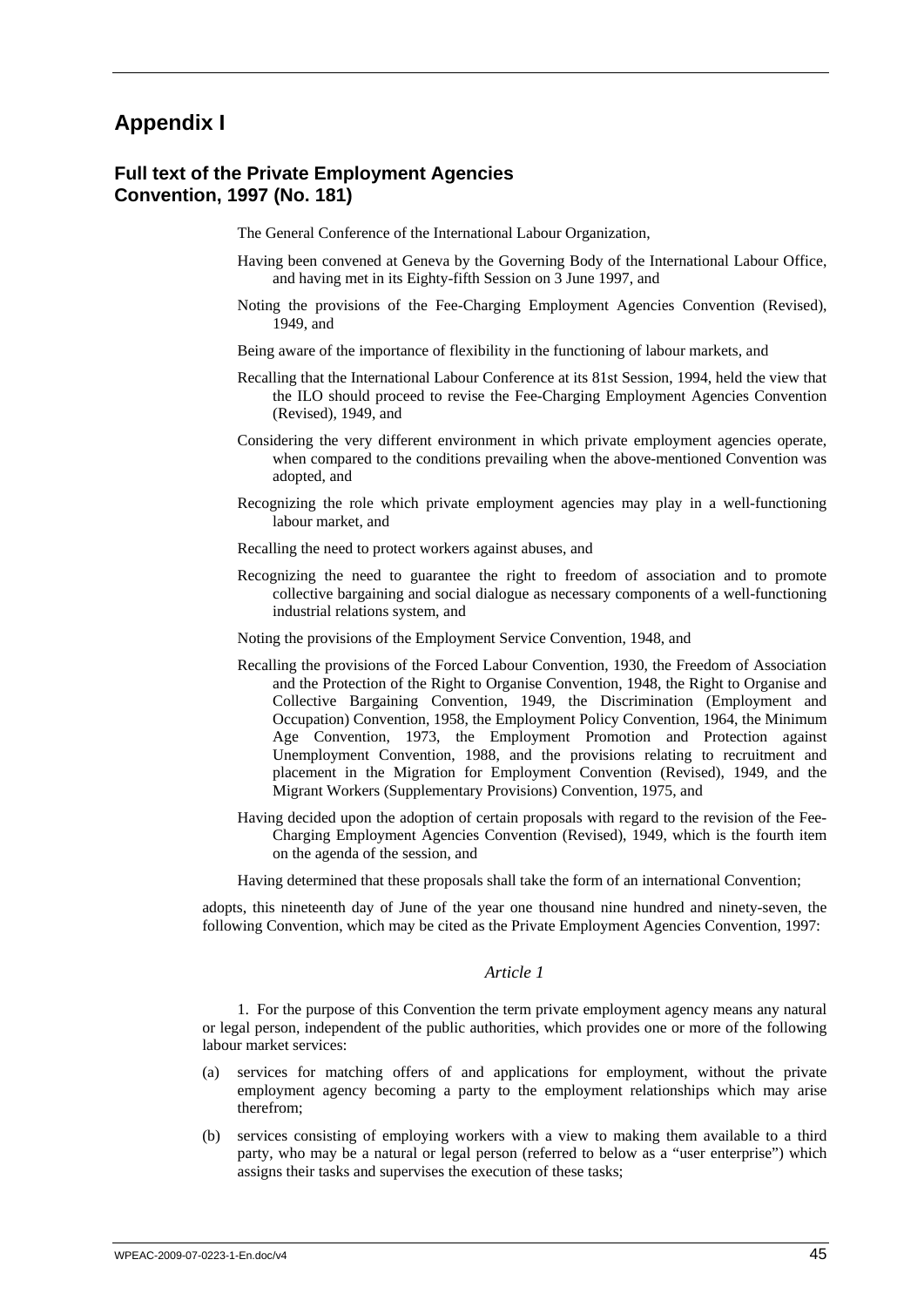- (c) other services relating to jobseeking, determined by the competent authority after consulting the most representative employers and workers organizations, such as the provision of information, that do not set out to match specific offers of and applications for employment.
	- 2. For the purpose of this Convention, the term workers includes jobseekers.

3. For the purpose of this Convention, the term processing of personal data of workers means the collection, storage, combination, communication or any other use of information related to an identified or identifiable worker.

#### *Article 2*

1. This Convention applies to all private employment agencies.

2. This Convention applies to all categories of workers and all branches of economic activity. It does not apply to the recruitment and placement of seafarers.

3. One purpose of this Convention is to allow the operation of private employment agencies as well as the protection of the workers using their services, within the framework of its provisions.

4. After consulting the most representative organizations of employers and workers concerned, a Member may:

- (a) prohibit, under specific circumstances, private employment agencies from operating in respect of certain categories of workers or branches of economic activity in the provision of one or more of the services referred to in Article 1, paragraph 1;
- (b) exclude, under specific circumstances, workers in certain branches of economic activity, or parts thereof, from the scope of the Convention or from certain of its provisions, provided that adequate protection is otherwise assured for the workers concerned.

5. A Member which ratifies this Convention shall specify, in its reports under article 22 of the Constitution of the International Labour Organization, any prohibition or exclusion of which it avails itself under paragraph 4 above, and give the reasons therefor.

#### *Article 3*

1. The legal status of private employment agencies shall be determined in accordance with national law and practice, and after consulting the most representative organizations of employers and workers.

2. A Member shall determine the conditions governing the operation of private employment agencies in accordance with a system of licensing or certification, except where they are otherwise regulated or determined by appropriate national law and practice.

#### *Article 4*

Measures shall be taken to ensure that the workers recruited by private employment agencies providing the services referred to in Article 1 are not denied the right to freedom of association and the right to bargain collectively.

#### *Article 5*

1. In order to promote equality of opportunity and treatment in access to employment and to particular occupations, a Member shall ensure that private employment agencies treat workers without discrimination on the basis of race, colour, sex, religion, political opinion, national extraction, social origin, or any other form of discrimination covered by national law and practice, such as age or disability.

2. Paragraph 1 of this Article shall not be implemented in such a way as to prevent private employment agencies from providing special services or targeted programmes designed to assist the most disadvantaged workers in their jobseeking activities.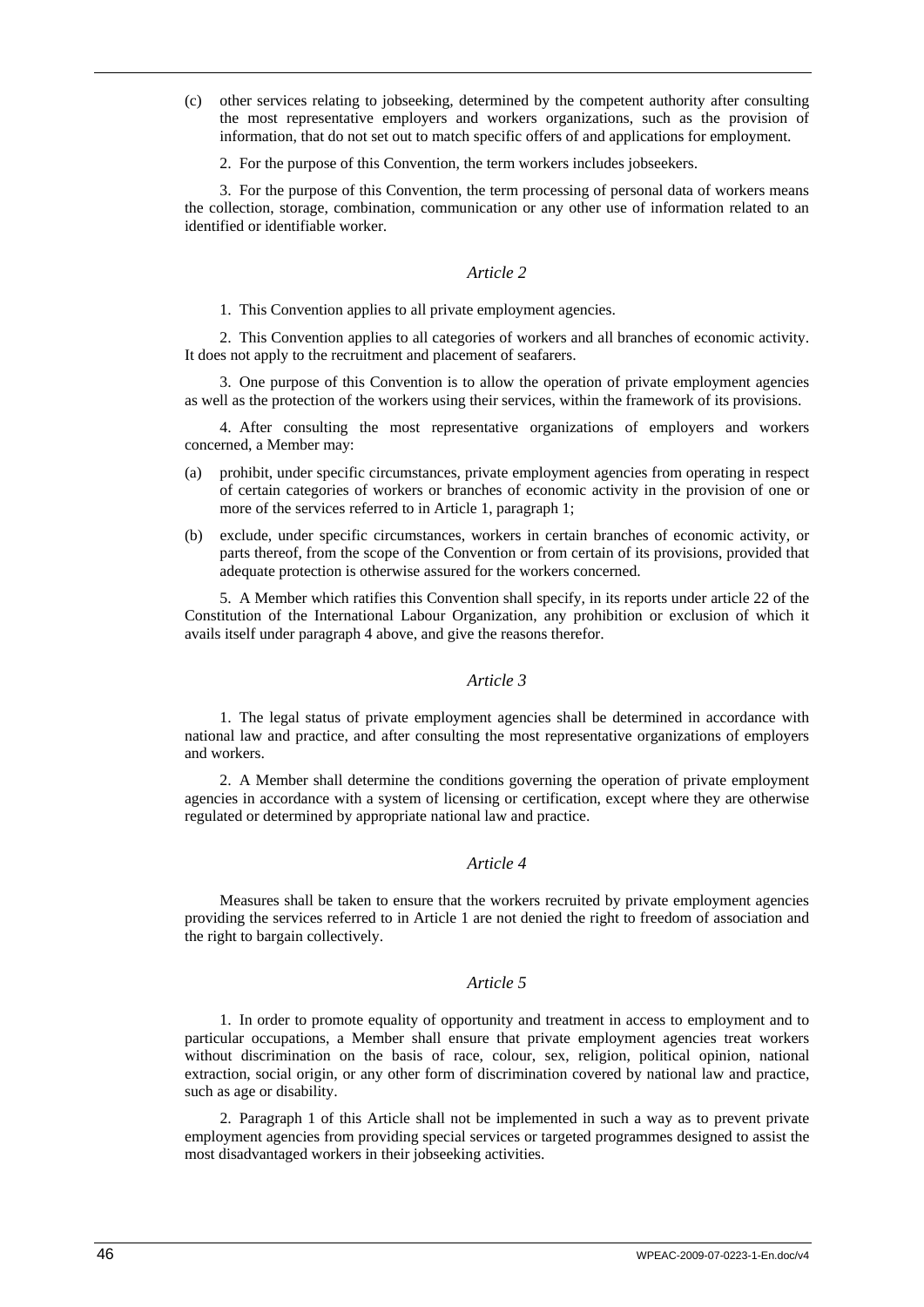#### *Article 6*

The processing of personal data of workers by private employment agencies shall be:

- (a) done in a manner that protects this data and ensures respect for workers privacy in accordance with national law and practice;
- (b) limited to matters related to the qualifications and professional experience of the workers concerned and any other directly relevant information.

#### *Article 7*

1. Private employment agencies shall not charge directly or indirectly, in whole or in part, any fees or costs to workers.

2. In the interest of the workers concerned, and after consulting the most representative organizations of employers and workers, the competent authority may authorize exceptions to the provisions of paragraph 1 above in respect of certain categories of workers, as well as specified types of services provided by private employment agencies.

3. A Member which has authorized exceptions under paragraph 2 above shall, in its reports under article 22 of the Constitution of the International Labour Organization, provide information on such exceptions and give the reasons therefor.

#### *Article 8*

1. A Member shall, after consulting the most representative organizations of employers and workers, adopt all necessary and appropriate measures, both within its jurisdiction and, where appropriate, in collaboration with other Members, to provide adequate protection for and prevent abuses of migrant workers recruited or placed in its territory by private employment agencies. These shall include laws or regulations which provide for penalties, including prohibition of those private employment agencies which engage in fraudulent practices and abuses.

2. Where workers are recruited in one country for work in another, the Members concerned shall consider concluding bilateral agreements to prevent abuses and fraudulent practices in recruitment, placement and employment.

#### *Article 9*

A Member shall take measures to ensure that child labour is not used or supplied by private employment agencies.

### *Article 10*

The competent authority shall ensure that adequate machinery and procedures, involving as appropriate the most representative employers and workers organizations, exist for the investigation of complaints, alleged abuses and fraudulent practices concerning the activities of private employment agencies.

### *Article 11*

A Member shall, in accordance with national law and practice, take the necessary measures to ensure adequate protection for the workers employed by private employment agencies as described in Article 1, paragraph 1(b) above, in relation to:

- (a) freedom of association;
- (b) collective bargaining;
- (c) minimum wages;
- (d) working time and other working conditions;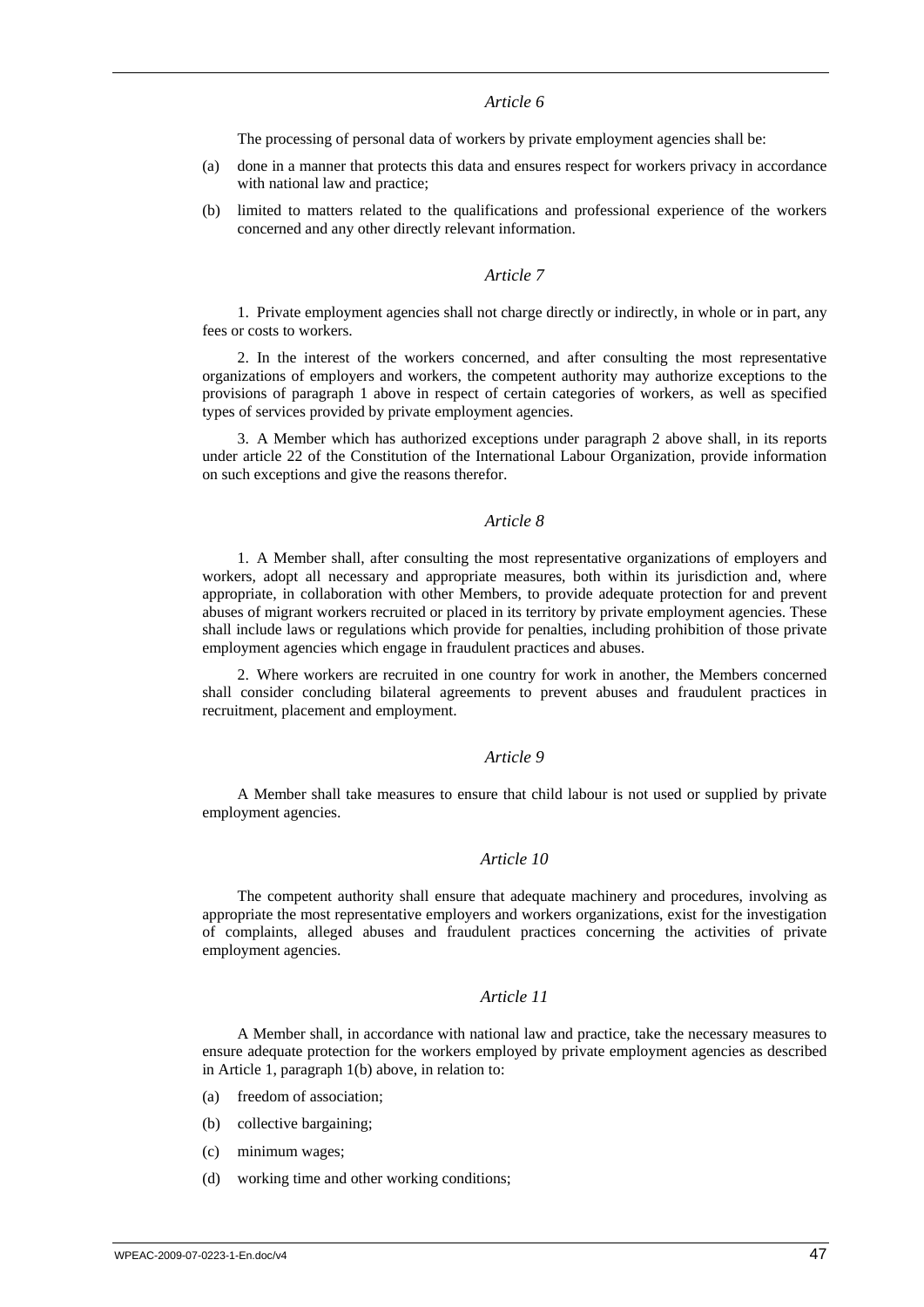- (e) statutory social security benefits;
- (f) access to training;
- (g) occupational safety and health;
- (h) compensation in case of occupational accidents or diseases;
- (i) compensation in case of insolvency and protection of workers claims;
- (j) maternity protection and benefits, and parental protection and benefits.

### *Article 12*

A Member shall determine and allocate, in accordance with national law and practice, the respective responsibilities of private employment agencies providing the services referred to in paragraph 1(b) of Article 1 and of user enterprises in relation to:

- (a) collective bargaining;
- (b) minimum wages;
- (c) working time and other working conditions;
- (d) statutory social security benefits;
- (e) access to training;
- (f) protection in the field of occupational safety and health;
- (g) compensation in case of occupational accidents or diseases;
- (h) compensation in case of insolvency and protection of workers claims;
- (i) maternity protection and benefits, and parental protection and benefits.

#### *Article 13*

1. A Member shall, in accordance with national law and practice and after consulting the most representative organizations of employers and workers, formulate, establish and periodically review conditions to promote cooperation between the public employment service and private employment agencies.

2. The conditions referred to in paragraph 1 above shall be based on the principle that the public authorities retain final authority for:

- (a) formulating labour market policy;
- (b) utilizing or controlling the use of public funds earmarked for the implementation of that policy.

3. Private employment agencies shall, at intervals to be determined by the competent authority, provide to that authority the information required by it, with due regard to the confidential nature of such information:

- (a) to allow the competent authority to be aware of the structure and activities of private employment agencies in accordance with national conditions and practices;
- (b) for statistical purposes.

4. The competent authority shall compile and, at regular intervals, make this information publicly available.

#### *Article 14*

1. The provisions of this Convention shall be applied by means of laws or regulations or by any other means consistent with national practice, such as court decisions, arbitration awards or collective agreements.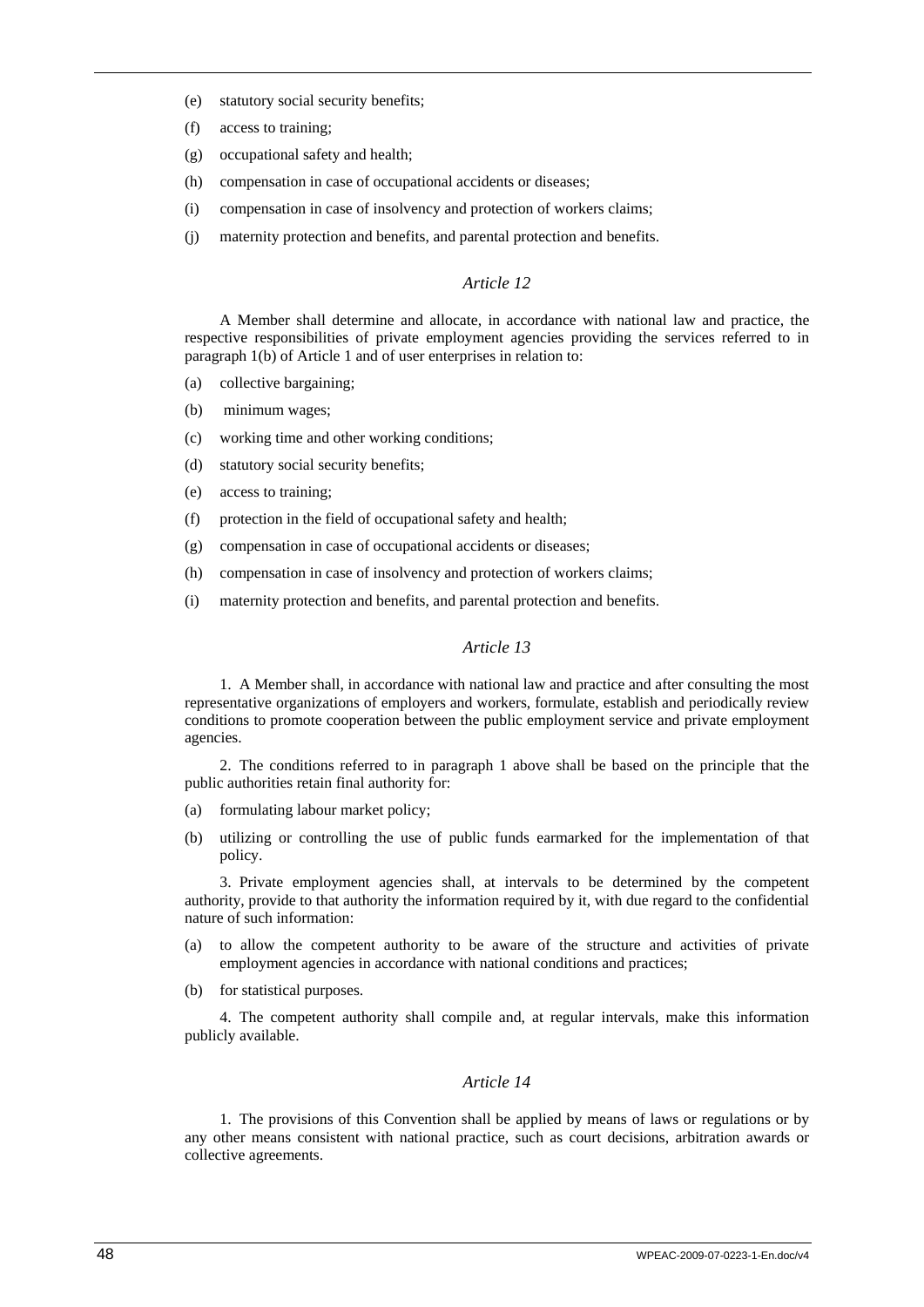2. Supervision of the implementation of provisions to give effect to this Convention shall be ensured by the labour inspection service or other competent public authorities.

3. Adequate remedies, including penalties where appropriate, shall be provided for and effectively applied in case of violations of this Convention.

#### *Article 15*

This Convention does not affect more favourable provisions applicable under other international labour Conventions to workers recruited, placed or employed by private employment agencies.

#### *Article 16*

This Convention revises the Fee-Charging Employment Agencies Convention (Revised), 1949, and the Fee-Charging Employment Agencies Convention, 1933.

#### *Article 17*

The formal ratifications of this Convention shall be communicated to the Director-General of the International Labour Office for registration.

#### *Article 18*

1. This Convention shall be binding only upon those Members of the International Labour Organization whose ratifications have been registered with the Director-General of the International Labour Office.

2. It shall come into force 12 months after the date on which the ratifications of two Members have been registered with the Director-General.

3. Thereafter, this Convention shall come into force for any Member 12 months after the date on which its ratification has been registered.

#### *Article 19*

1. A Member which has ratified this Convention may denounce it after the expiration of ten years from the date on which the Convention first comes into force, by an act communicated to the Director-General of the International Labour Office for registration. Such denunciation shall not take effect until one year after the date on which it is registered.

2. Each Member which has ratified this Convention and which does not, within the year following the expiration of the period of ten years mentioned in the preceding paragraph, exercise the right of denunciation provided for in this Article will be bound for another period of ten years and, thereafter, may denounce this Convention at the expiration of each period of ten years under the terms provided for in this Article.

#### *Article 20*

1. The Director-General of the International Labour Office shall notify all Members of the International Labour Organization of the registration of all ratifications and acts of denunciation communicated by the Members of the Organization.

2. When notifying the Members of the Organization of the registration of the second ratification, the Director-General shall draw the attention of the Members of the Organization to the date upon which the Convention shall come into force.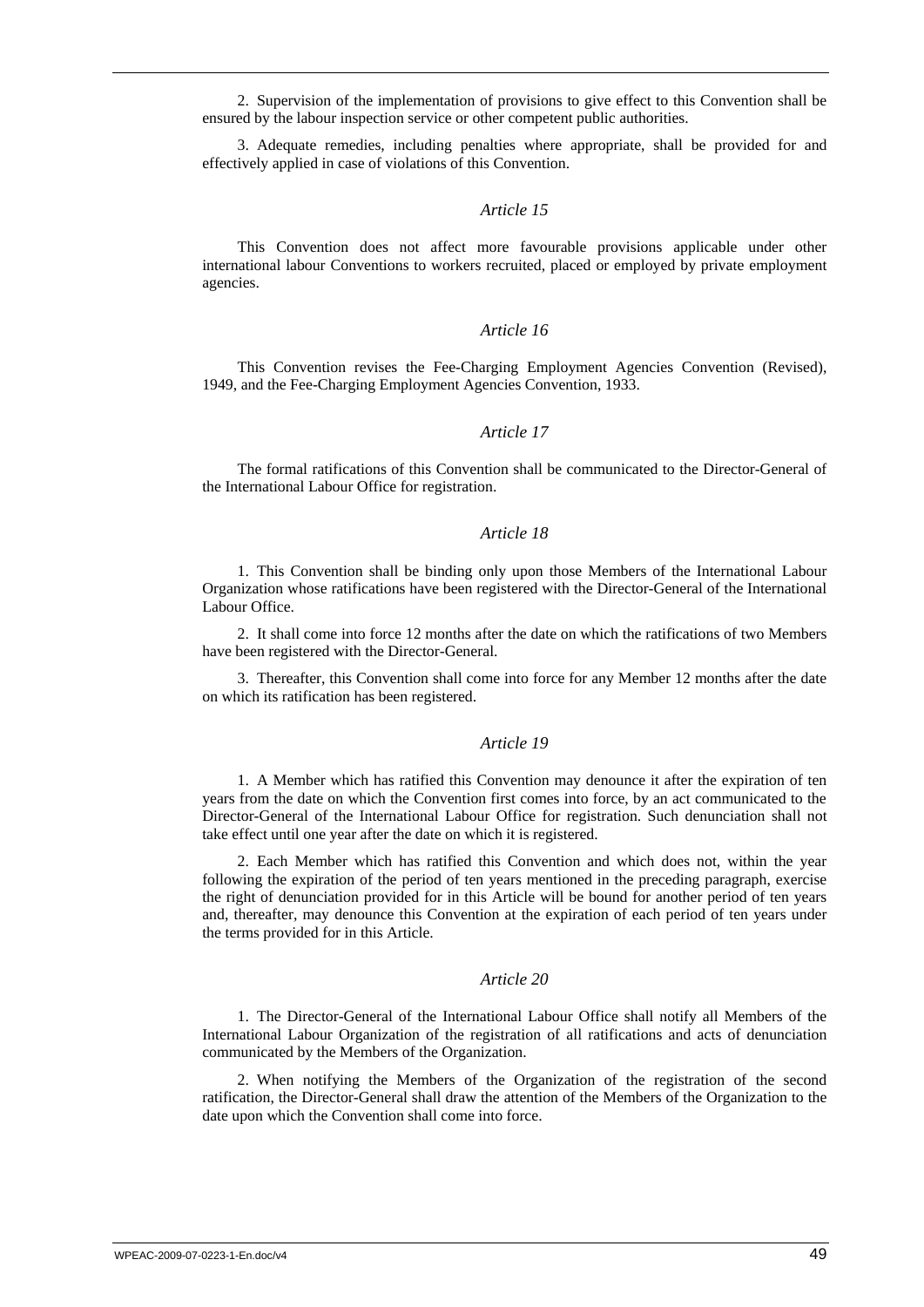#### *Article 21*

The Director-General of the International Labour Office shall communicate to the Secretary-General of the United Nations, for registration in accordance with article 102 of the Charter of the United Nations, full particulars of all ratifications and acts of denunciation registered by the Director-General in accordance with the provisions of the preceding Articles.

#### *Article 22*

At such times as it may consider necessary, the Governing Body of the International Labour Office shall present to the General Conference a report on the working of this Convention and shall examine the desirability of placing on the agenda of the Conference the question of its revision in whole or in part.

#### *Article 23*

1. Should the Conference adopt a new Convention revising this Convention in whole or in part, then, unless the new Convention otherwise provides –

- (a) the ratification by a Member of the new revising Convention shall *ipso jure* involve the immediate denunciation of this Convention, notwithstanding the provisions of Article 19 above, if and when the new revising Convention shall have come into force;
- (b) as from the date when the new revising Convention comes into force, this Convention shall cease to be open to ratification by the Members.

2. This Convention shall in any case remain in force in its actual form and content for those Members which have ratified it but have not ratified the revising Convention.

#### *Article 24*

The English and French versions of the text of this Convention are equally authoritative.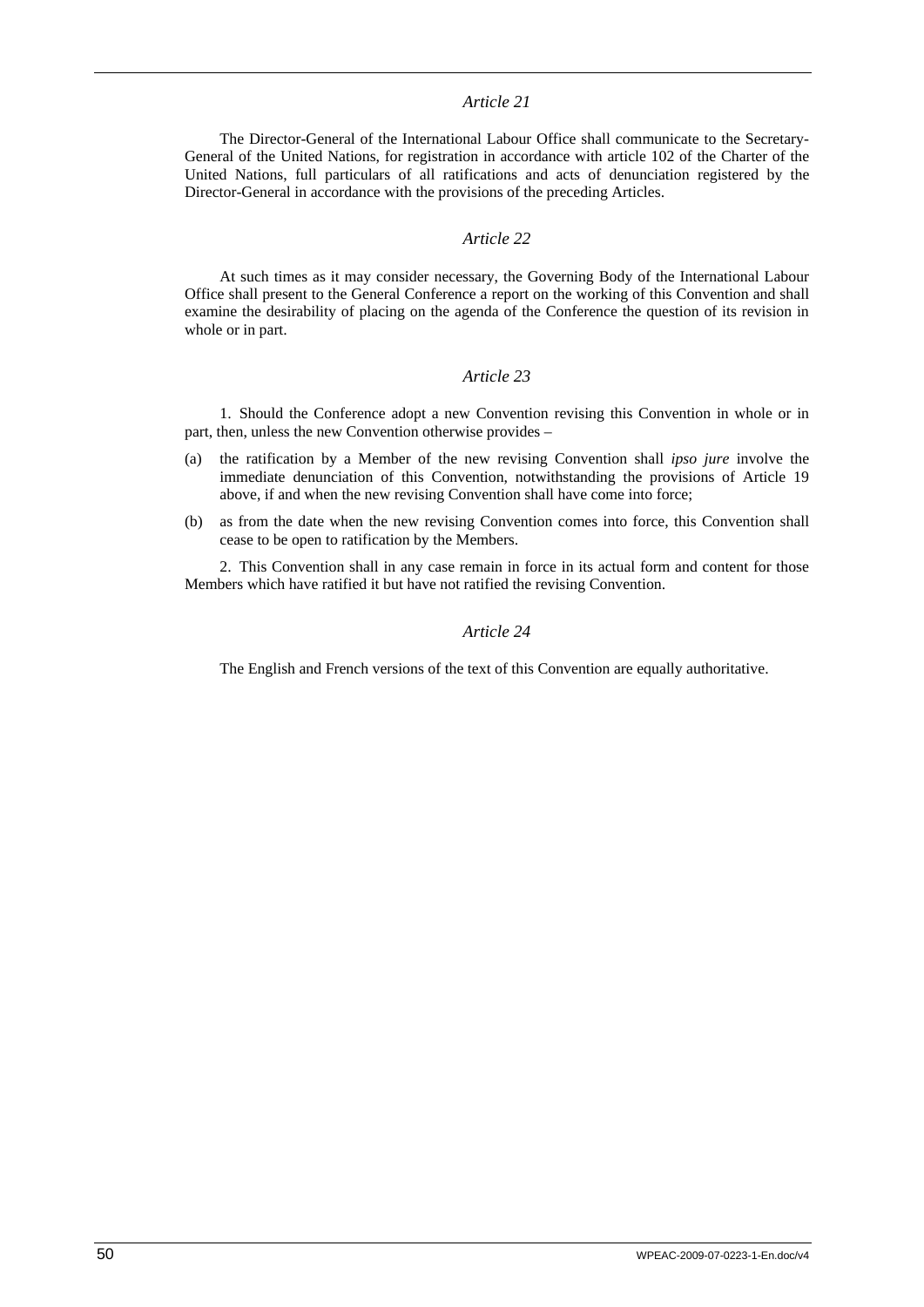## <span id="page-60-0"></span>**Appendix II**

### **Full text of the Private Employment Agencies Recommendation, 1997 (No. 188)**

The General Conference of the International Labour Organization,

- Having been convened at Geneva by the Governing Body of the International Labour Office, and having met in its Eighty-fifth Session on 3 June 1997, and
- Having decided upon the adoption of certain proposals with regard to the revision of the Fee-Charging Employment Agencies Convention (Revised), 1949, which is the fourth item on the agenda of the session, and
- Having determined that these proposals shall take the form of a Recommendation supplementing the Private Employment Agencies Convention, 1997;

adopts, this nineteenth day of June of the year one thousand nine hundred and ninety-seven, the following Recommendation, which may be cited as the Private Employment Agencies Recommendation, 1997:

#### I. GENERAL PROVISIONS

1. The provisions of this Recommendation supplement those of the Private Employment Agencies Convention, 1997, (referred to as "the Convention") and should be applied in conjunction with them.

2. (1) Tripartite bodies or organizations of employers and workers should be involved as far as possible in the formulation and implementation of provisions to give effect to the Convention.

(2) Where appropriate, national laws and regulations applicable to private employment agencies should be supplemented by technical standards, guidelines, codes of ethics, self-regulatory mechanisms or other means consistent with national practice.

3. Members should, as may be appropriate and practicable, exchange information and experiences on the contributions of private employment agencies to the functioning of the labour market and communicate this to the International Labour Office.

#### II. PROTECTION OF WORKERS

4. Members should adopt all necessary and appropriate measures to prevent and to eliminate unethical practices by private employment agencies. These measures may include laws or regulations which provide for penalties, including prohibition of private employment agencies engaging in unethical practices.

5. Workers employed by private employment agencies as defined in Article 1.1(b) of the Convention should, where appropriate, have a written contract of employment specifying their terms and conditions of employment. As a minimum requirement, these workers should be informed of their conditions of employment before the effective beginning of their assignment.

6. Private employment agencies should not make workers available to a user enterprise to replace workers of that enterprise who are on strike.

7. The competent authority should combat unfair advertising practices and misleading advertisements, including advertisements for non-existent jobs.

8. Private employment agencies should:

- (a) not knowingly recruit, place or employ workers for jobs involving unacceptable hazards or risks or where they may be subjected t abuse or discriminatory treatment of any kind;
- (b) inform migrant workers, as far as possible in their own language or in a language with which they are familiar, of the nature of the position offered and the applicable terms and conditions of employment.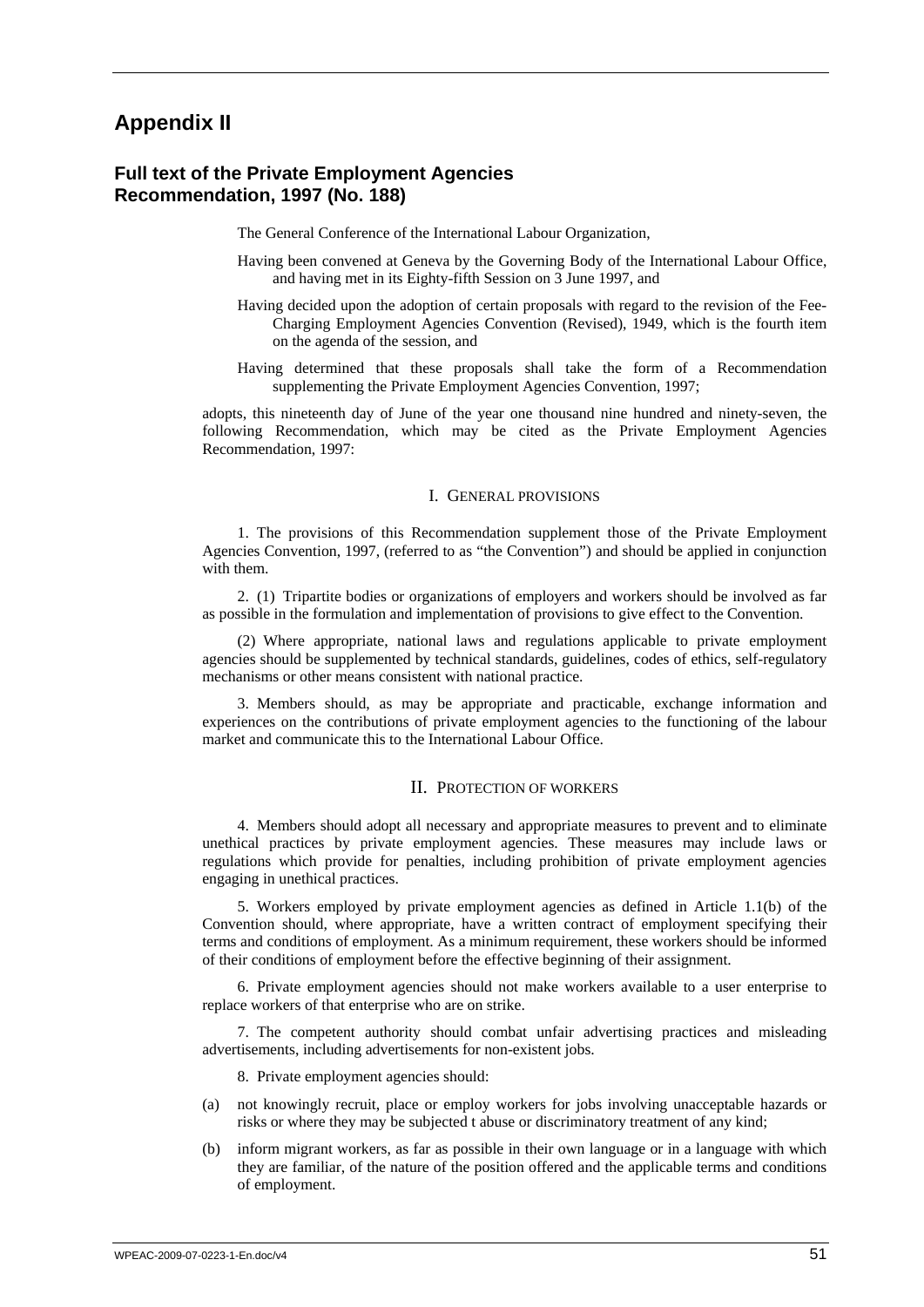9. Private employment agencies should be prohibited, or by other means prevented, from drawing up and publishing vacancy notices or offers of employment in ways that directly or indirectly result in discrimination on grounds such as race, colour, sex, age, religion, political opinion, national extraction, social origin, ethnic origin, disability, marital or family status, sexual orientation or membership of a workers organization.

10. Private employment agencies should be encouraged to promote equality in employment through affirmative action programmes.

11. Private employment agencies should be prohibited from recording, in files or registers, personal data which are not required for judging the aptitude of applicants for jobs for which they are being or could be considered.

12. (1) Private employment agencies should store the personal data of a worker only for so long as it is justified by the specific purposes for which they have been collected, or so long as the worker wishes to remain on a list of potential job candidates.

(2) Measures should be taken to ensure that workers have access to all their personal data as processed by automated or electronic systems, or kept in a manual file. These measures should include the right of workers to obtain and examine a copy of any such data and the right to demand that incorrect or incomplete data be deleted or corrected.

(3) Unless directly relevant to the requirements of a particular occupation and with the express permission of the worker concerned, private employment agencies should not require, maintain or use information on the medical status of a worker, or use such information to determine the suitability of a worker for employment.

13. Private employment agencies and the competent authority should take measures to promote the utilization of proper, fair and efficient selection methods.

14. Private employment agencies should have properly qualified and trained staff.

15. Having due regard to the rights and duties laid down in national law concerning termination of contracts of employment, private employment agencies providing the services referred to in paragraph 1(b) of Article 1 of the Convention should not:

- (a) prevent the user enterprise from hiring an employee of the agency assigned to it;
- (b) restrict the occupational mobility of an employee;
- (c) impose penalties on an employee accepting employment in another enterprise.

### III. RELATIONSHIP BETWEEN THE PUBLIC EMPLOYMENT SERVICE AND PRIVATE EMPLOYMENT AGENCIES

16. Cooperation between the public employment service and private employment agencies in relation to the implementation of a national policy on organizing the labour market should be encouraged; for this purpose, bodies may be established that include representatives of the public employment service and private employment agencies, as well as of the most representative organizations of employers and workers.

17. Measures to promote cooperation between the public employment service and private employment agencies could include:

- (a) pooling of information and use of common terminology so as to improve transparency of labour market functioning;
- (b) exchanging vacancy notices;
- (c) launching of joint projects, for example in training;
- (d) concluding agreements between the public employment service and private employment agencies regarding the execution of certain activities, such as projects for the integration of the long-term unemployed;
- (e) training of staff;
- (f) consulting regularly with a view to improving professional practices.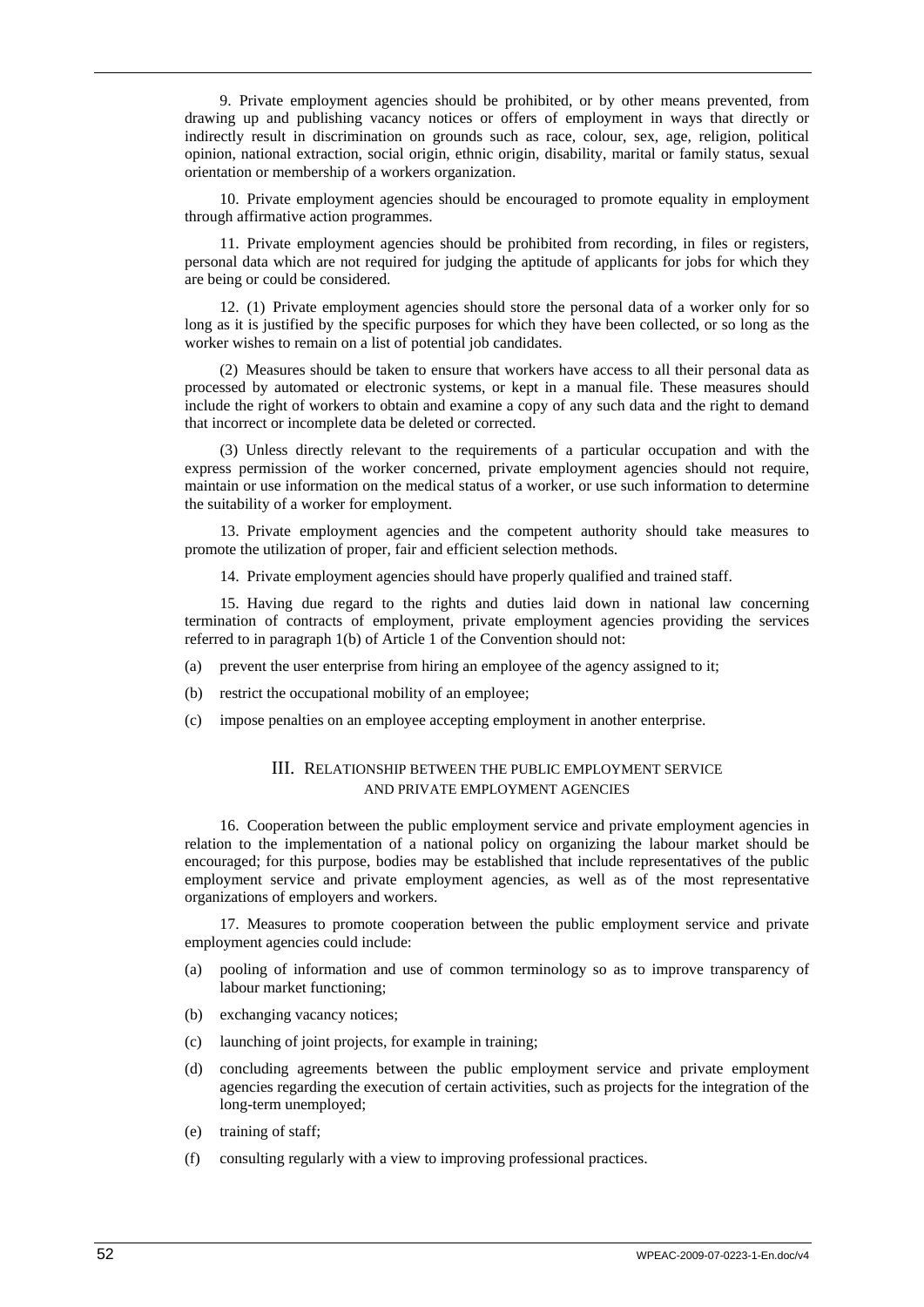## <span id="page-62-0"></span>**Appendix III**

### **Full text of the CIETT Members' commitment: Towards a well-functioning international labour market**

### *Introduction*

Services provided by private employment agencies represent a modern answer to reconcile the requirement of labour flexibility for user companies and the need of work security for employees.

Being aware of such a social responsibility, the private employment agency industry has adopted, for many years, national codes of conduct at country level.

Because of the growing importance of private employment agencies at the international level and the need for strengthening self-regulation principles to enhance the quality standards of the industry, CIETT has established a global Code of Conduct, which provides General Agreed Principles on private employment agency practices, shared by all its Members.

These common agreed principles are complemented by the CIETT Charter of private employment agencies, which describe the obligations of CIETT members regarding their corporate social responsibility.

#### I. THE CIETT CODE OF CONDUCT

#### *Principle 1 – Respect for ethical and professional conduct*

Members shall observe the highest principles of ethics, integrity, professional conduct and fair practice in dealing with temporary agency workers as well as other relevant stakeholders and shall conduct their business in a manner designed to enhance the operation, image and reputation of the industry.

#### *Principle 2 – Respect for laws*

Members and their staff shall comply with all relevant legislation, statutory and non-statutory requirements and official guidance covering private employment agencies.

#### *Principle 3 – Respect for transparency of terms of engagement*

Members shall ensure that workers are given details of their working conditions, the nature of the work to be undertaken, rates of pay and pay arrangements and working hours.

#### *Principle 4 – Respect for free-of-charge provision of services to jobseekers*

Members shall not charge directly or indirectly, in whole or in part, any fees or costs to jobseekers and workers, for the services directly related to temporary assignment or permanent placement.

#### *Principle 5 – Respect for safety at work*

1. Members shall act diligently in assessing risks in order to promote the safety at agency workers in their workplace.

2. Members shall inform agency workers whenever they have reason to believe that any particular assignment causes an occupational health or safety risk.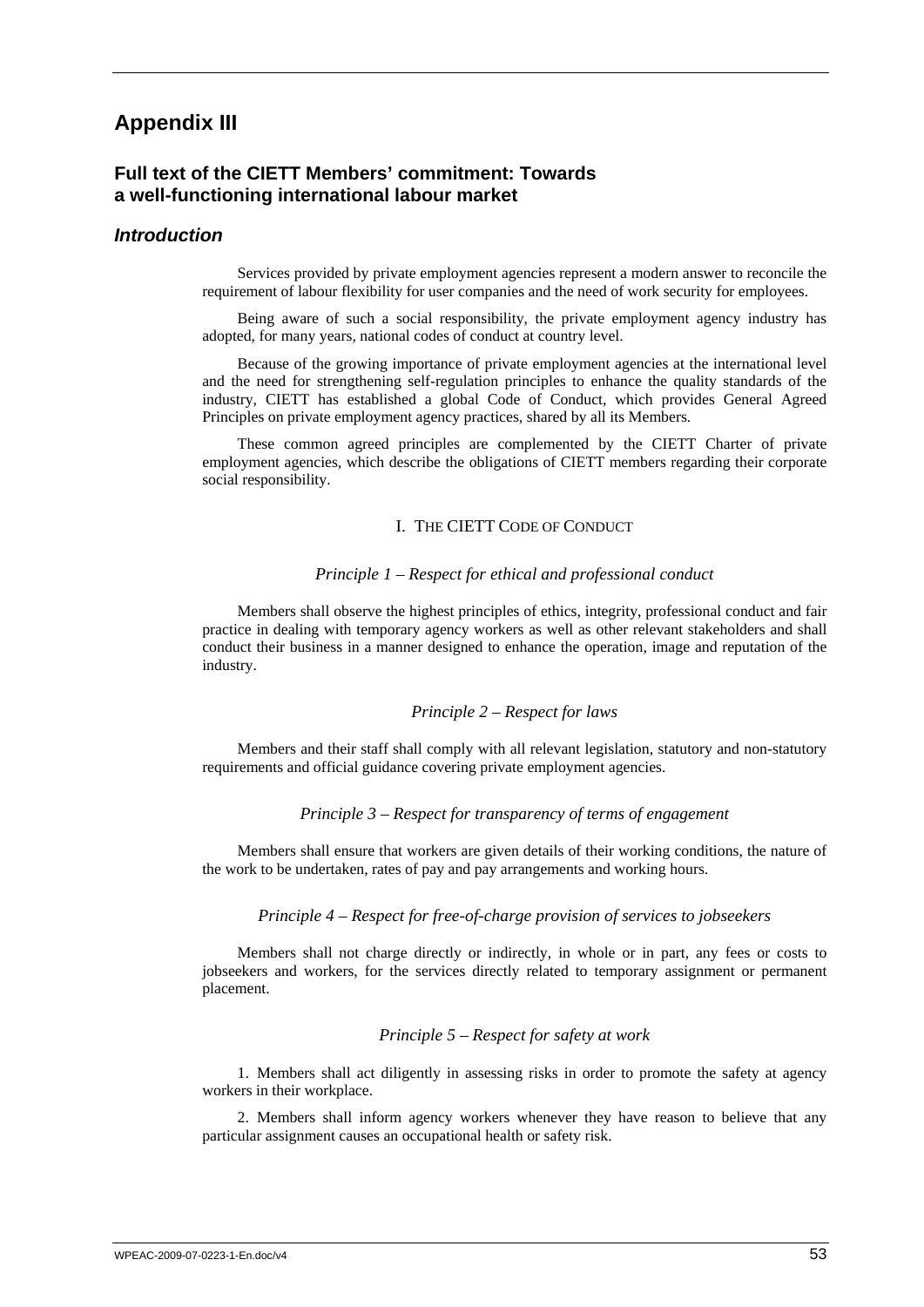#### *Principle 6 – Respect for diversity*

<span id="page-63-0"></span>Members shall establish working practices that safeguard against any unlawful or unethical discrimination.

#### *Principle 7 – Respect for the workers' rights*

1. Equitable, objective and transparent principles for the calculation of agency workers' wages shall be promoted, considering national legislation and practices.

2. Members shall not in any way deny the right of freedom of association of their employees.

3. In accordance with national law and practices, private employment agencies shall not make workers available to a user company to replace workers of that company who are legally on strike.

#### *Principle 8 – Respect of confidentiality*

1. Members shall ensure confidentiality in all of their dealings.

2. Members and their staff shall ensure that permission has been given and documented before disclosing, displaying, submitting or seeking confidential or personal information.

#### *Principle 9 – Respect for professional knowledge and quality of service*

1. Members shall work diligently to develop and maintain a satisfactory and up to date level of relevant professional knowledge.

2. Members shall ensure that their staff are adequately trained and skilled to undertake their responsibilities and assure a high-quality service.

#### *Principle 10 – Respect for fair competition*

Members shall assure mutual relations based on fair competition.

#### II. THE CIETT CHARTER OF PRIVATE EMPLOYMENT AGENCIES

Services provided by private employment agencies represent a statutory labour flexibility arrangement which provides workers an opportunity for employment security, enhanced occupational status and a stepping-stone function while, at the same time, reconciling employees' aspirations and employers' needs for flexible workforce.

As socially responsible employers, the CIETT members fully agree to recognize through this Charter of Private Employment Agencies that:

- 1. employment through private agencies should respect the international and national principles of non-discrimination on all issues linked to working conditions;
- 2. private employment agencies should not charge directly or indirectly any fees or costs to workers for job-finding services;
- 3. private employment agencies should not make workers available to a user enterprise to replace workers of that enterprise who are on strike;
- 4. private employment agencies should facilitate access to training for the agency workers;
- 5. social dialogue and collective labour bargaining should be seen as an appropriate means to organize the private employment agency industry, when relevant and fitting.

At the same time, the positive contribution that private employment agencies make to the worldwide employment and economic objectives should be fully recognized by national governments, international institutions and relevant stakeholders. Indeed, services provided by private employment agencies can be part of the solution to improve the efficiency of the labour markets by: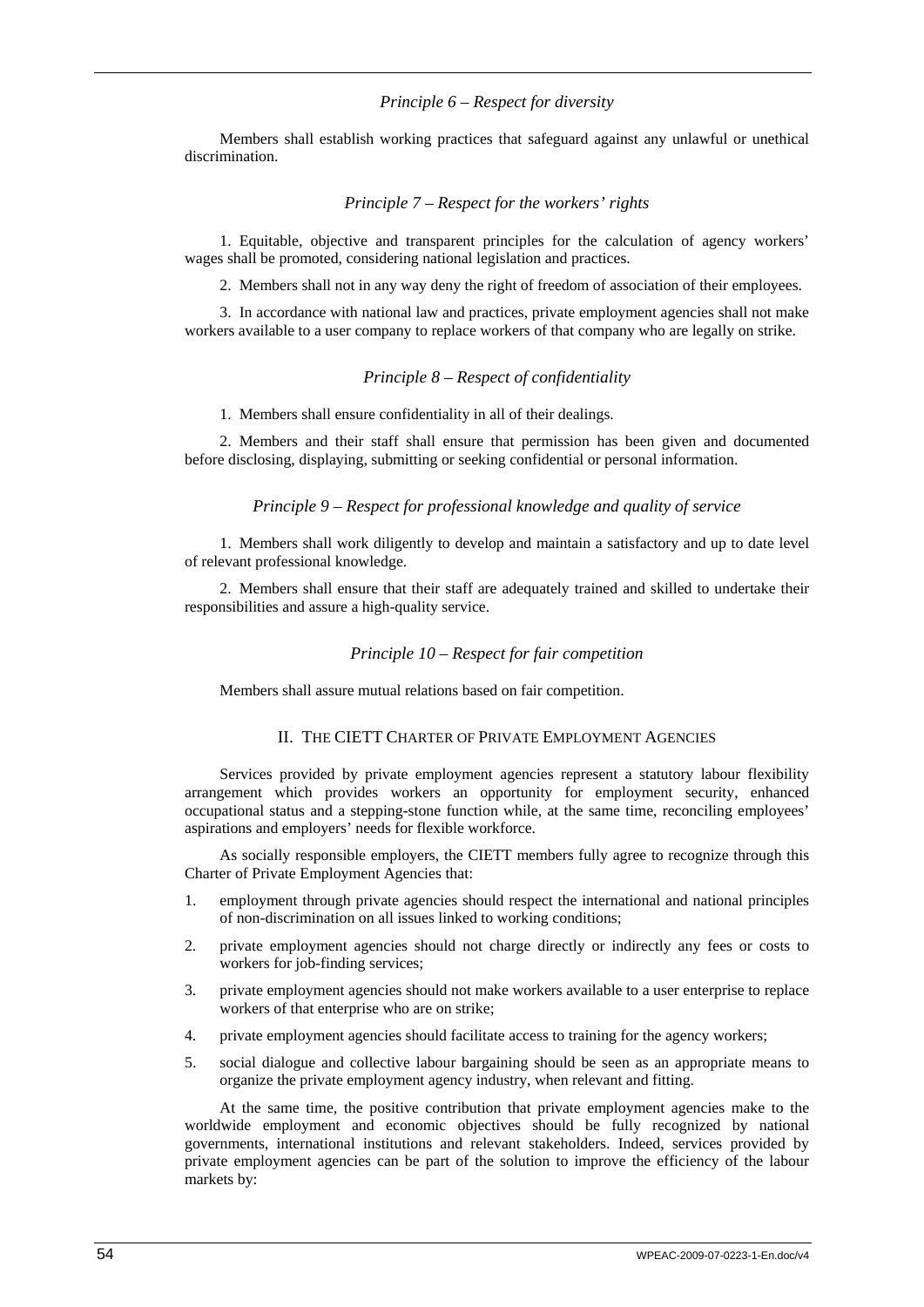- providing work to jobseekers;
- acting as a stepping-stone to permanent employment;
- enhancing job opportunities and integration in the labour market, in particular for the most disadvantaged group of workers;
- improving labour market's fluidity;
- helping the creation of jobs that would not exist otherwise and therefore contributing to reduce unemployment;
- cooperating with the public employment services;
- facilitating access to vocational training.

Additionally, any regulation on private employment agencies should enhance the fight against illegal practices and human trafficking.

Finally, as the International Confederation of Private Employment Agencies, CIETT fully endorses ILO Convention No. 181 on private employment agencies. CIETT supports its members in encouraging their respective countries to ratify this ILO instrument, in case they have not done so.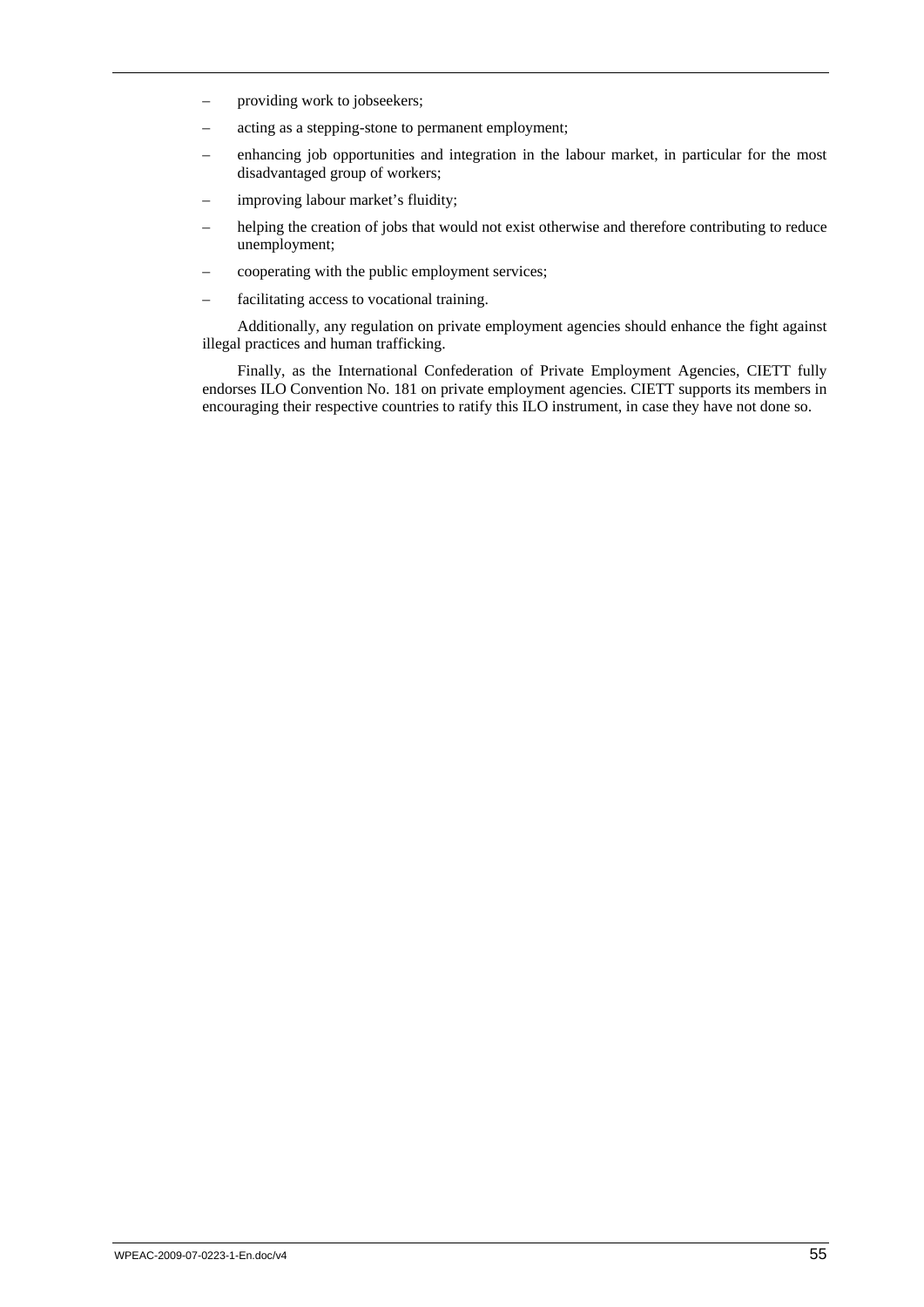# <span id="page-65-0"></span>**Appendix IV**

## **Memorandum of Understanding between CIETT Corporate Members and UNI Global Union on Temporary Agency Work**

## *Goals and purpose*

This Memorandum of Understanding (MoU) aims at creating a partnership between UNI Global Union<sup>1</sup> and CIETT Corporate Members<sup>2</sup> in order to achieve fair conditions for the temporary agency work industry and temporary agency workers through global social dialogue.

The signatories to this MoU recognize:

- that the ILO Convention 181 on private employment agencies and its accompanying Recommendation No. 188 provide a framework that allows for the improved functioning of private employment agencies;
- the ILO Declaration on Fundamental Principles and Rights at Work, namely freedom of association and the effective recognition of the right to collective bargaining, the elimination of all forms of forced or compulsory labour, the effective abolition of child labour, and the elimination of discrimination in respect of employment and occupation as a means to ensure decent working conditions for temporary agency workers;
- that temporary agency work contributes to improve the functioning of labour markets and fulfils specific needs for both companies and workers and aims at complementing other forms of employment;
- the need for further discussion and elaboration on a large number of issues. They shall seek to develop joint actions falling within the framework of their respective areas of responsibility.

1. UNI and CIETT Corporate Members recognise that temporary agency work can, to different degrees, contribute to:

- **facilitating fluctuations in the labour market, e.g. the matching of supply and demand;**
- **In** implementing active labour market policies and creating pathways between unemployment and employment by:
	- helping jobseekers entering or re-entering the labour market;
	- helping disadvantaged people entering into the labour market;
	- providing more work opportunities for more people;
- facilitating the transition between education and work, for example by providing students and young workers with their first access to professional life and an opportunity to gain work experience;
- facilitating the transition between assignments and jobs by providing agency workers with vocational training;
- **n** promoting conversion between different types of work contracts, for example by assisting in a transition from a temporary agency contract to fixed-term or open-ended contracts;

<sup>1</sup> UNI Global Union industries covered by the agreement: agency staff, commerce, electricity, finance, gaming, hair and beauty, graphical, IT and business services, media and entertainment, postal, property services, social insurance, telecom.

<sup>2</sup> CIETT Corporate Members Committee: Adecco, Kelly Services, Manpower, Olympia Flexgroup AG, Randstad, USG People.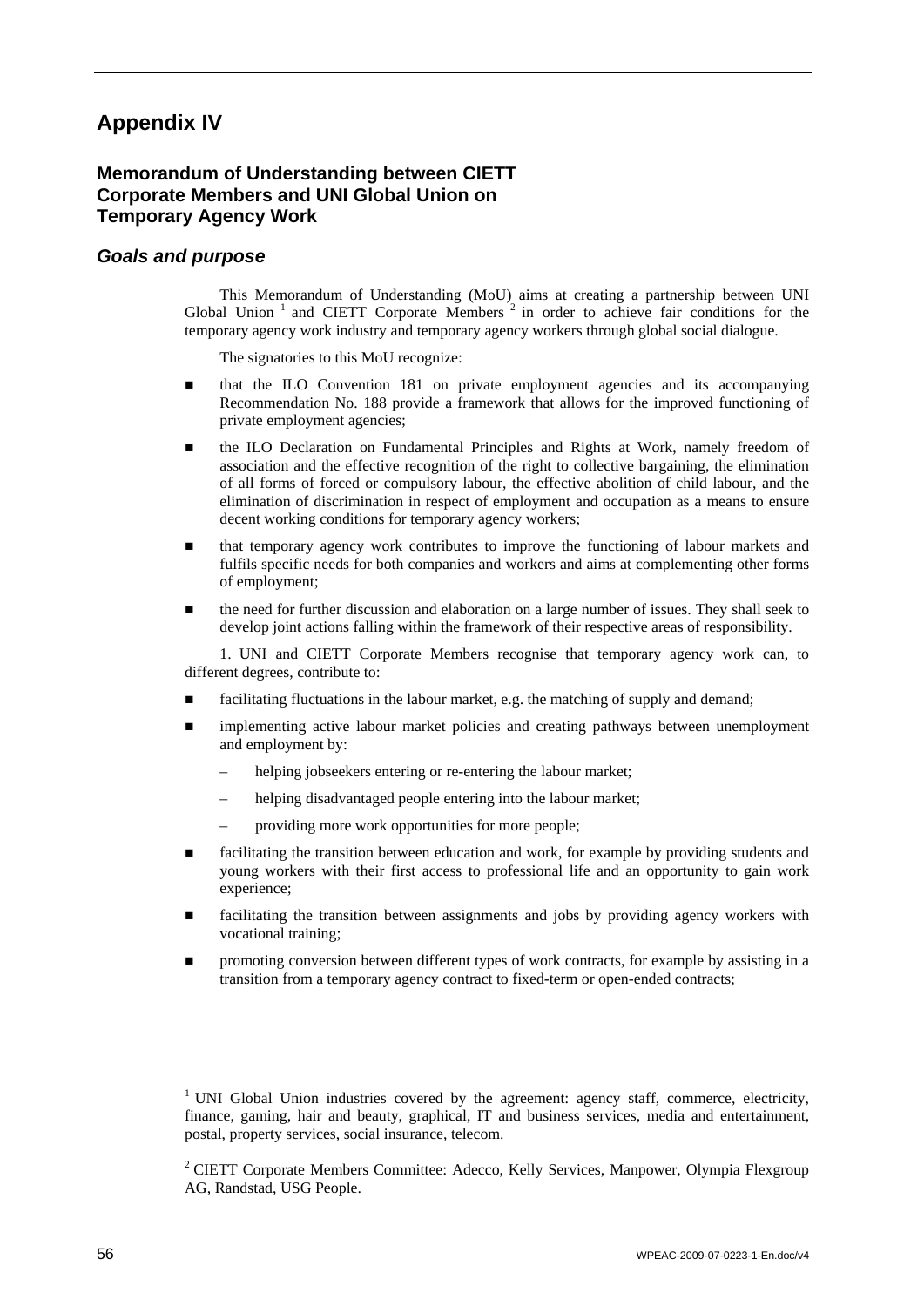- improving life–work balance, for example by providing flexible working time arrangements such as part-time work and flexible working hours;
- helping fight undeclared work.

2. UNI and CIETT Corporate Members agree that an appropriate regulatory framework for the operation of temporary work agencies needs to:

- guarantee that temporary work agencies do not compete to the detriment of workers' rights and working conditions;
- clarify the role, obligations and rights of the temporary work agency as the employer of the temporary agency workers;
- combine adequate protection, decent working and employment conditions for temporary agency workers and proper conditions for the operation of temporary work agencies in a well-functioning labour market;
- ensure that legislation regulating the use of temporary agency work is proportionate, nondiscriminatory and objective; promotes decent forms of temporary agency work and effectively prevents potential abuses, such as undermining of employment conditions of workers;
- promote quality standards within the industry and prevent unfair competition by fraudulent agencies and/or user companies, counter abuses and illegal practices and fight human trafficking.

3. UNI and CIETT Corporate Members agree that a regulatory framework on temporary agency work must include and promote:

- principles as guaranteed by ILO Convention No. 181 and Recommendation No. 188 on private employment agencies, with a particular focus on the implementation of the non-fee-charging rule for jobseekers for temporary assignments and permanent placement services provided by the temporary work agency;
- fair treatment for temporary agency workers with regard to their basic working and employment conditions based on the principle of non-discrimination (for instance equitable, objective and transparent principles for the calculation of agency workers' wages and benefits, considering national legislation and practices);
- respect for freedom of association and the right to collective bargaining as guaranteed by ILO Conventions Nos 87 and 98;
- sectoral social dialogue at national and company levels for which collective labour bargaining is one appropriate means;
- prohibition of the replacement of striking workers by temporary agency workers without prejudice to national legislation or practices;
- attention to and clarity of benefits (i.e. salary, social insurance, pension, vocational training).

4. Actions to be taken jointly by the signatories:

On national level:

- Identify and review obstacles of a legal or administrative nature that may limit the opportunities for temporary agency work to operate, and, where appropriate, work with the national governments to eliminate them.
- Review the need for systems of licensing and inspection and, when relevant, work with the national governments for the introduction of such systems (which can include financial guarantees), which will contribute to the development of good industry standards, provided that such systems are proportional, non-discriminatory and objective and do not aim at hampering the development of temporary agency work.
- Work with the national governments to provide adequate and continuous social protection for temporary agency workers as well as subsistence payments provided for by safety nets after assignments.
- Promote sectoral social dialogue as the appropriate platform to negotiate working conditions of temporary agency workers as well as the conditions of use of temporary agency work.